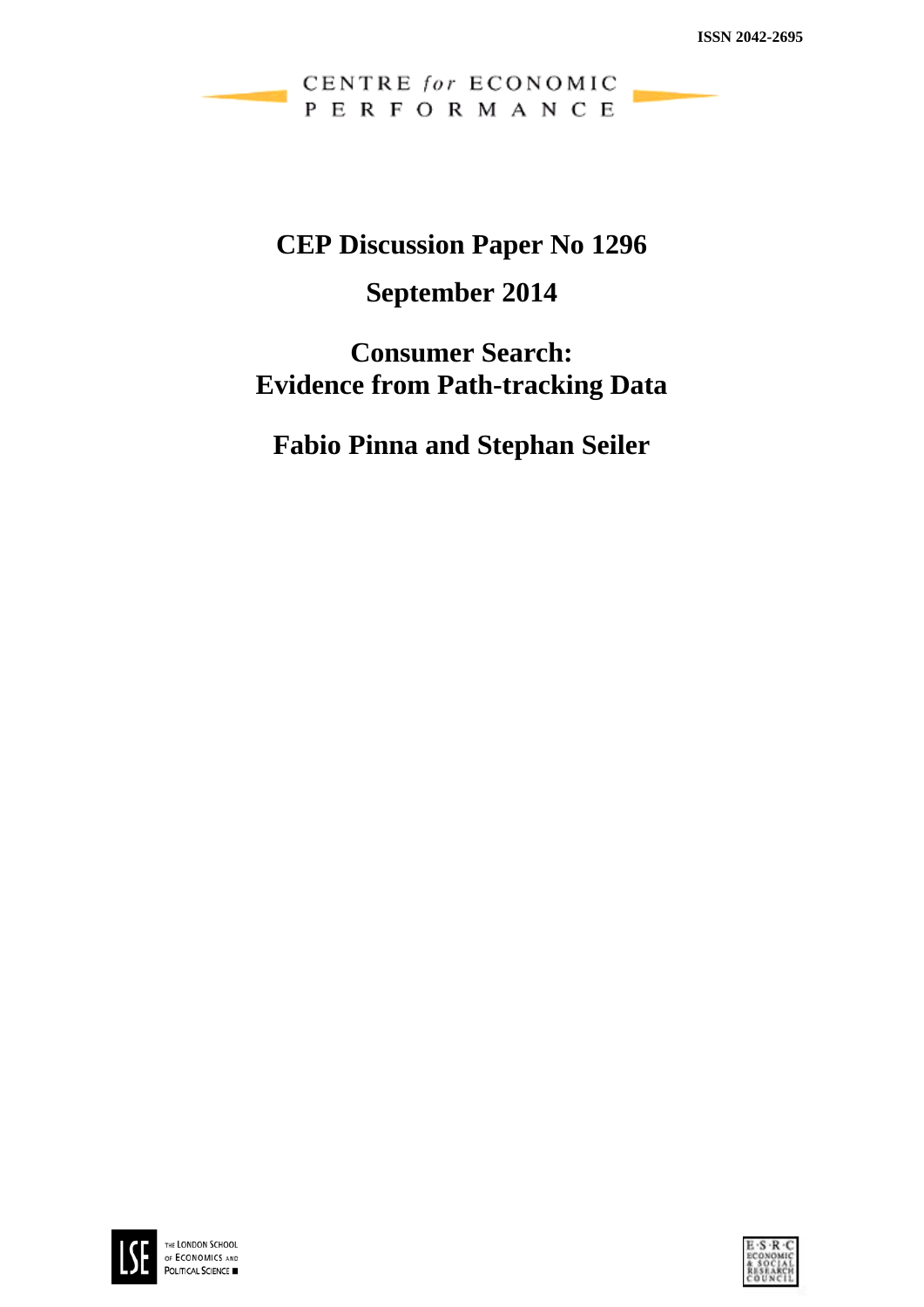## **Abstract**

We estimate the effect of consumer search on the price of the purchased product in a physical store environment. We implement the analysis using a unique data set obtained from radio frequency identification tags, which are attached to supermarket shopping carts. This technology allows us to record consumers' purchases as well as the time they spent in front of the shelf when contemplating which product to buy, giving us a direct measure of search effort. Controlling for a host of confounding factors, we estimate that an additional minute spent searching lowers price paid by \$2.10 which represents 8 percent of average trip-level expenditure.

Key words: Consumer search, in-store marketing, path data JEL: D12; D83; L11; L15

This paper was produced as part of the Centre's Productivity Programme. The Centre for Economic Performance is financed by the Economic and Social Research Council.

We thank Swati Yanamadala for excellent research assistance. We are grateful to Herb Sorenson for providing us access to the data and to Herb and Jamin Roth for helping us understand the data better. We would like to thank seminar participants at Toronto, Michigan, Boston College, Chicago, UC Davis, and conference participants at EARIE (Évora), the Choice Symposium (Noordwijk), IIOC (Chicago), Marketing Science (Atlanta), and SICS (Berkeley) for great feedback. We also benefitted greatly from discussions with Emek Basker, Eric Bradlow, JP Dube, Daria Dzyabura, Pedro Gardete, Matt Gentry, Jonathan Haskel, Guenter Hitsch, Ella Honka, Alessandro Iaria, Guy Michaels, Chris Nosko, David Rapson, Navdeep Sahni, John Van Reenen, Matthijs Wildenbeest, Song Yao, and Hema Yoganarasimhan. All remaining errors are our own.

Fabio Pinna is a PhD student at London School of Economics. Stephan Seiler is an Associate of the Centre for Economic Performance, London School of Economics and Political Science. He is also Assistant Professor of Marketing, Stanford Graduate School of Business.

Published by Centre for Economic Performance London School of Economics and Political Science Houghton Street London WC2A 2AE

All rights reserved. No part of this publication may be reproduced, stored in a retrieval system or transmitted in any form or by any means without the prior permission in writing of the publisher nor be issued to the public or circulated in any form other than that in which it is published.

Requests for permission to reproduce any article or part of the Working Paper should be sent to the editor at the above address.

F. Pinna and S. Seiler, submitted 2014.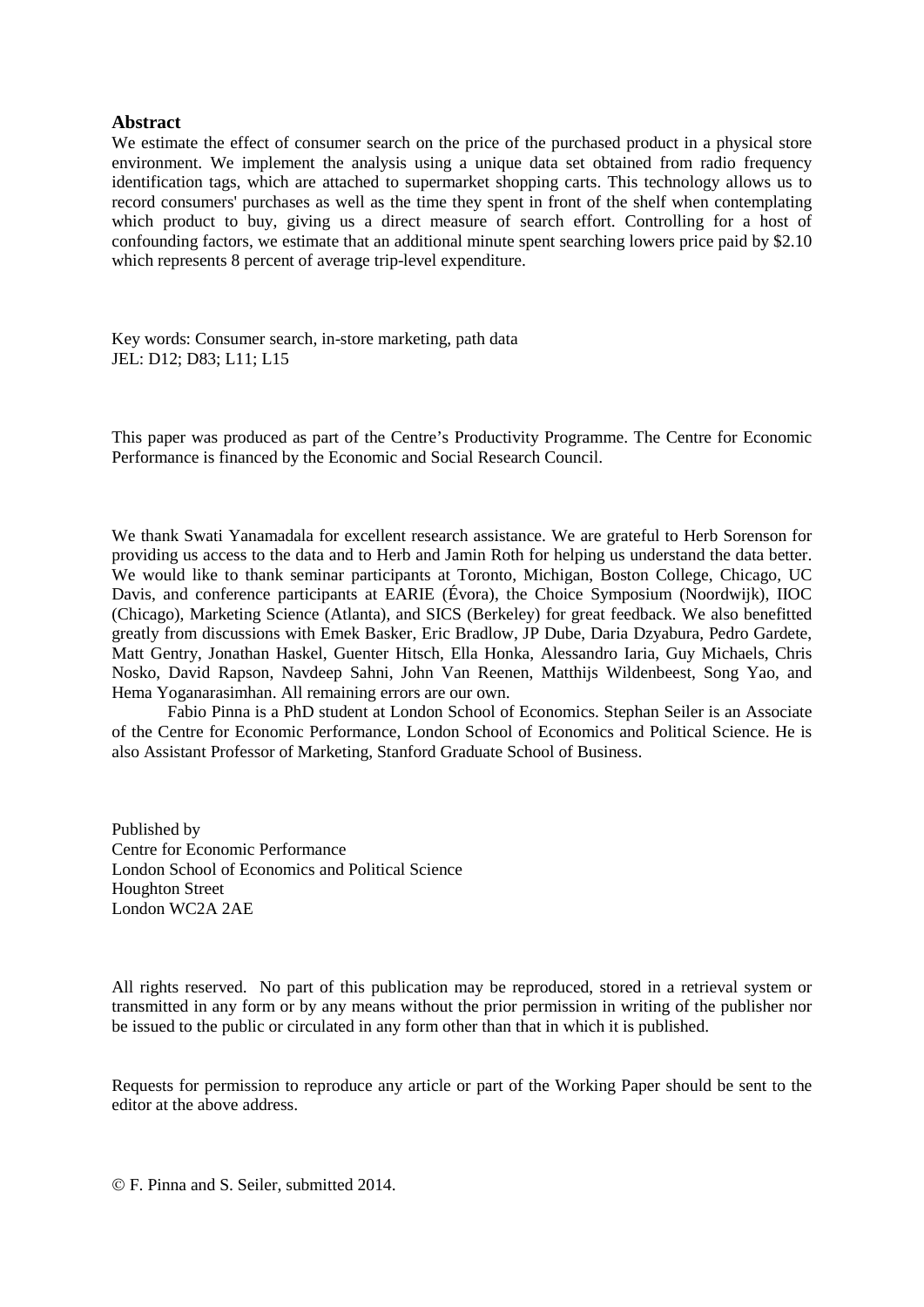## 1 Introduction

When consumers make a purchase decision, they might often not be aware of prices for all products due to informational and cognitive constraints. In many categories, a large number of products are available, and obtaining relevant information can be costly. In a groceryshopping context, consumers can search across stores, time their purchase in order to benefit from temporary price reductions, and search across various products within a particular store when standing in front of the shelf. In this paper, we focus on the final part of this decision process: the consumer's search effort when processing information and comparing products and prices immediately before putting the chosen product into her shopping cart. Specifically, our goal is to estimate the effect of the extent of consumers' search activity within a particular product category on the price they pay.

A key challenge in analyzing consumer search behavior in a physical store environment lies in the fact that observing and recording which products the consumer was considering before picking one particular product from the shelf is hard. In studies using online data instead, one typically observes the sequence of searches, as for example in De Los Santos, Hortacsu, and Wildenbeest (2013), Koulayev (2013), or Chen and Yao (2014). An alternative in a brick-and-mortar environment would be to provide consumers with eye-tracking equipment as in Stüttgen, Boatwright, and Monroe  $(2012)$ . This approach provides a great level of detail but has the disadvantage of disrupting the consumer's "natural" shopping experience. In this paper, we propose an approach to understanding search behavior without such an intervention. To this end, we use "path-tracking" data obtained from shopping carts that are equipped with radio-frequency identification (RFID) tags combined with store-level data on purchases and product prices.<sup>[1](#page--1-0)</sup> The data allow us to measure the time a consumer spends in front of a particular category before deciding to purchase a specific product, thus giving us a direct measure of the extent of the consumer's search activity.<sup>[2](#page--1-0)</sup>

The central contribution of the paper is to demonstrate how the monetary benefits from search (per unit of time) can be estimated using data on the total duration of search as well as the price of the chosen product. To the best of our knowledge this paper, in parallel with Jain, Misra, and Rudi (2014), is the first to gather data on search effort and to estimate search benefits in a physical store environment. Using a reduced-form approach, where we regress price paid on search time in a linear regression framework, we find that an additional minute spent searching lowers expenditure by \$2.10. The magnitude is economically significant: extending search time by one standard deviation in each product category lowers total triplevel expenditure on the average shopping trip by 7%. Given that we are analyzing frequently purchased products, the potential unrealized savings are large and suggest that consumers engage in a limited amount of search activity. We also find that search activity varies greatly across different areas of the store, which suggests one possible channel through which product

 ${}^{1}$ A further source of data on consumer search behavior / considerations is survey information directly levied from consumers. Draganska and Klapper (2011) and Honka (2014) use this kind of data.

 $2A$ part from RFID, other technology such as video capture (see Jain, Misra, and Rudi (2014) or Hui, Huang, Suher, and Inman (2013)) or smart-phone wi-fi signals might also be used to measure search time in a similar fashion.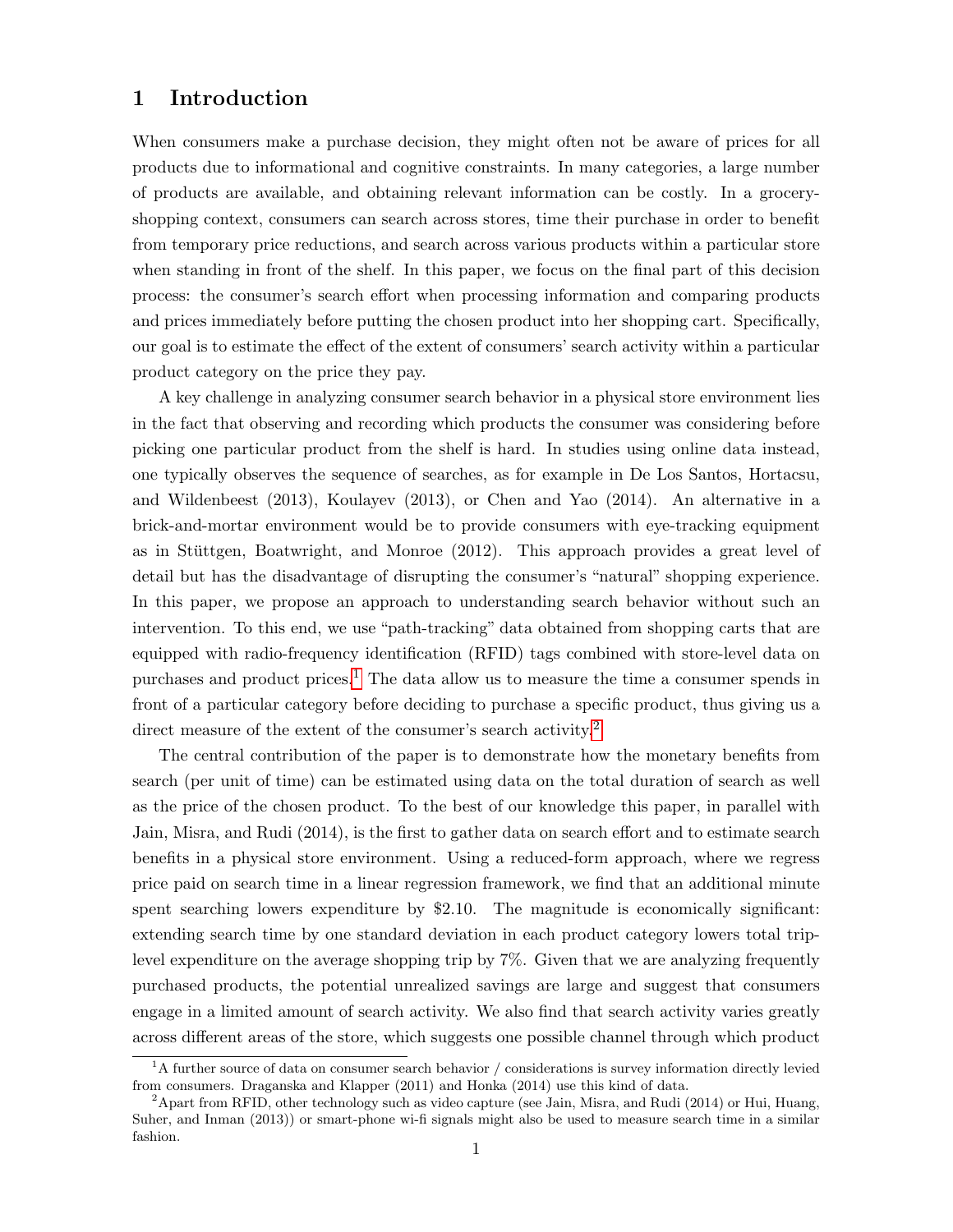placement and store design can influence consumer behavior. Moving a product category from the area with the lowest to the area with the highest level of search activity leads to an increase in search time of almost 16 seconds (2 standard deviations), which decreases price paid by \$0.54 and increases the probability of purchasing a promoted product by 13 percentage points. The magnitude of this effect is large and relevant for manufacturers that pay slotting allowances to place their products in certain locations inside the store. Based on search time differences, some locations do engender closer competition with other brands due to consumers engaging in more search. Similarly, pricing decisions should arguably be a function of product location. In high search locations, running a promotion will be more effective than in areas of the store where consumers' search effort is lower.

To guide our empirical analysis, we rely on the canonical sequential model of consumer search (McCall (1970)), which we use to derive predictions for the relationship between search time and price paid in response to variation in consumers' search costs. Our objective is to empirically uncover how an increase in search time due to lower consumer search costs translates into a lower price paid. To this end, we need to isolate variation in search time that is due to search-cost differences rather than other factors. Although a more in-depth discussion is relegated to a later point, we present the key concerns and identification assumptions here. Using the sequential search model, we identify two other determinants of search time variation. First, consumers face different price distributions over time within each category due to promotional activity, and, most importantly, drawing prices from a more "favorable" price distribution leads to shorter search spells as well as a lower price paid. Second, consumers with the same search cost will in general draw different prices from a given distribution during their respective search process. In other words, pure chance when drawing prices will lead to variation in search time. We show that this variation in search time does not affect the price paid and will therefore lead to attenuation bias in our estimate.[3](#page--1-0) A final concern is due to the nature of our data: we are able to record the time a consumer spends in the vicinity of the product category, which is a noisy measure of actual category-level search activity. The presence of this measurement error will lead to attenuation bias in an OLS regression.

To address all of the concerns above, we need to use search-cost shifters as instruments for search duration. We leverage the fact that we have information on consumer purchases as well as in-store behavior for the whole trip of which search activity within each category makes up only a small part. Specifically, we use the consumers' walking speed over the course of the trip, the total number of items purchased, and a dummy for whether the consumer used a basket (rather than a shopping cart) as instruments for search time. The identifying assumption is that exogenous variation in consumption needs and search-costs drive overall trip behavior such as walking speed and basket size. For instance, consumers might go shopping on the weekend when they are not in a rush. A larger basket size and slower walking

<sup>3</sup>Note that promotional variation over time is variation that could be used under the assumption that the timing of promotional activity is exogenous. However, one would need to take a more structural approach in order to use this variation. For instance, the fact that in a week with more promotions, search time decreases by a certain amount, does tell us something about the search process. To make a statement about search costs, one would need to take a stance on how expectations are formed, which is something our approach avoids. Similarly, a structural model could explicitly account for the role of chance in the search process.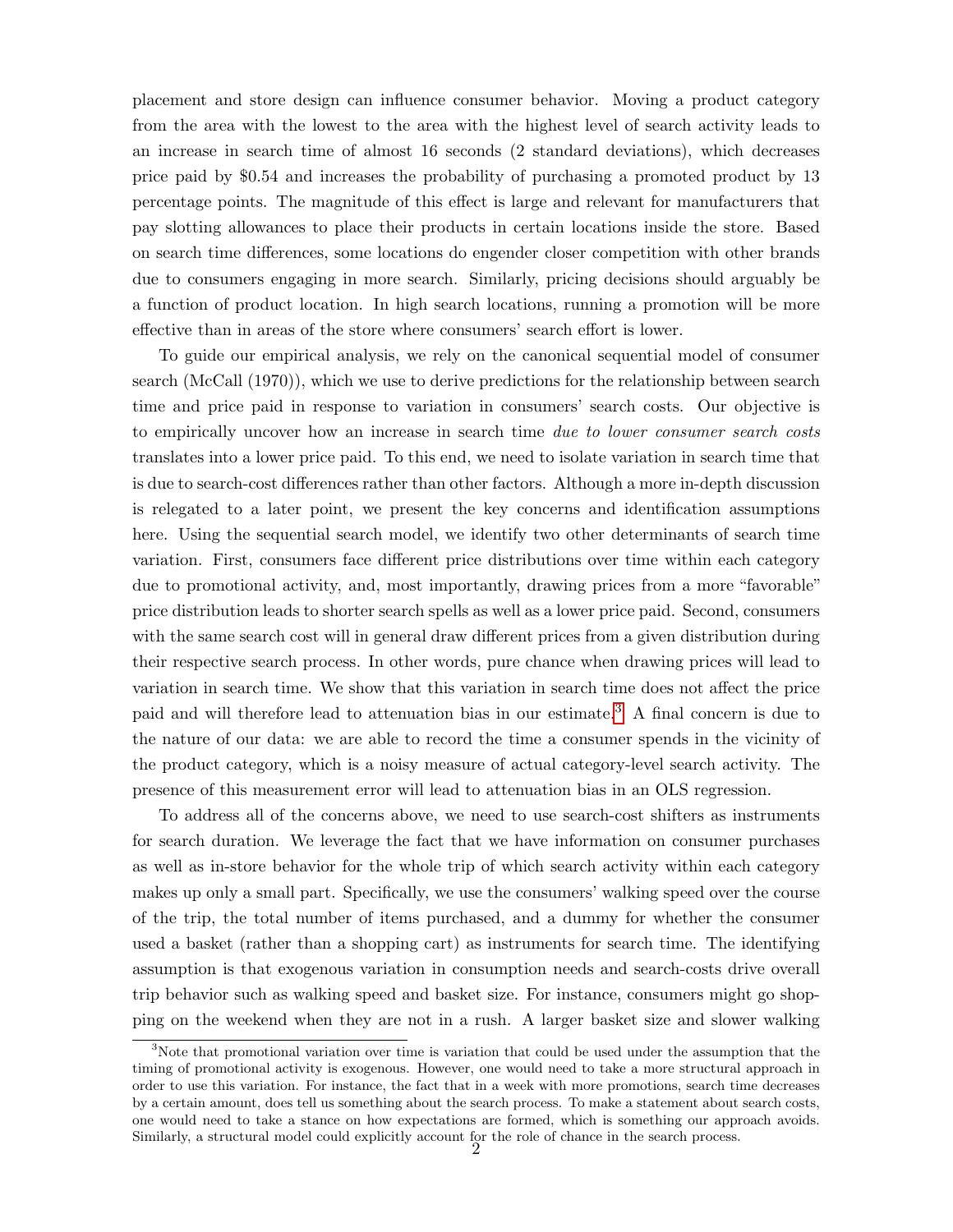speed would characterize this trip, relative to a quick fill-in trip at lunchtime on a weekday. Most importantly, we assume the price distribution of any particular category and luck in the search process do not influence walking speed, basket size, and the choice between using a basket or cart.

Our analysis has two main caveats. First, our data cover only a short period of time, and although we do observe some consumers repeatedly in the path-tracking data, the panel dimension is too small to exploit. Our estimation can therefore be thought of as essentially cross-sectional. This feature of the data is not unique to our setting, and indeed all empirical papers on consumer search that we are aware of are cross-sectional in nature (Kim, Albuquerque, and Bronnenberg (2010), De Los Santos, Hortacsu, and Wildenbeest (2013), Koulayev (2013), Honka (2014)). The main drawback the lack of a panel dimension creates in our setting is the inability to control for consumer preferences through repeated observations for the same consumer. Not being able to control for preference heterogeneity is a concern to the extent that search costs and therefore search-spell duration are correlated with consumers' price sensitivity. If consumers who are more price sensitive also have lower search costs, we are likely to overestimate the effect of search on price paid. Although search time is conceivably correlated with price sensitivity, such a correlation is much less clear for our set of instruments.<sup>[4](#page--1-0)</sup> Nevertheless, we run a set of additional robustness checks to address this concern. Specifically, our setting allows us to control for heterogeneity in preferences by using variation in search activity within consumers across different categories (mostly on the same trip) as well as panel data on purchases (but not search).<sup>[5](#page--1-0)</sup> Second, we have to pool the search-data across categories because we do not have enough observations at the individual category level. Having to deal with data across 150 categories and 30,000 UPCs prevents us from modeling utility across products more broadly, and we instead focus on the effect of search on price. Undoubtedly, price is not the only relevant product characteristic in CPG categories, and our approach therefore only captures one aspect of the search process. However, the effect of search on price is relevant for informing product location and pricing decisions as we demonstrate in more detail later.

Our paper contributes to various streams of literature. It is closely related to a series of seminal papers by Hui, Bradlow, and Fader (Hui, Fader, and Bradlow (2009), Hui, Bradlow, and Fader (2009a), and Hui, Bradlow, and Fader (2009b)) that introduced path-tracking data to the marketing literature. Relative to their work, which jointly describes the path as well as purchase decisions of consumers, we make little use of the actual path the consumer takes. Instead, we focus more narrowly on the consumer's search process when standing in front of the shelf containing a particular product category.<sup>[6](#page--1-0)</sup> In addition to the path data, we also

<sup>&</sup>lt;sup>4</sup>For instance, we do not have a strong prior as to whether consumers that purchase more items are more or less price sensitive. We are indeed hoping that most variation in basket size occurs within consumers across different trips.

<sup>5</sup>We also note that even if panel data was available, one would still need to take care of issues such as measurement error. Therefore, although helpful, panel data cannot be considered a substitute to our IVapproach.

 $6$ Another application of path data is the analysis of unplanned purchases in Hui, Inman, Huang, and Suher (2013).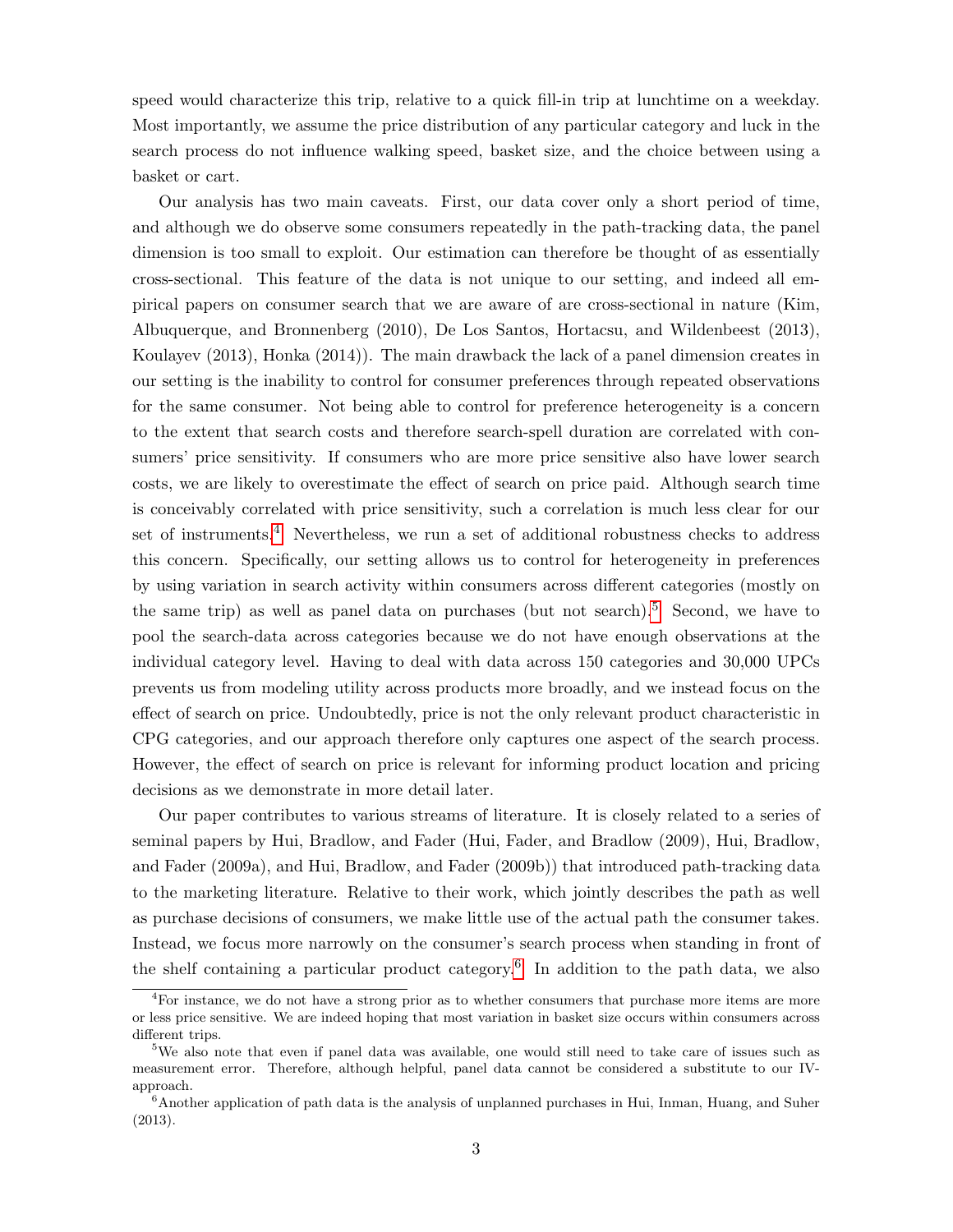make use of detailed product-level price and purchase data that we are able to link to the path-tracking data set. The combination of the two data sources allows us to analyze how consumers' search duration (recorded by the path data) impacts the purchases they make (measured in the sales data). In this way, we are able to link the novel information we can get out of the path-tracking data to the literature on consumer search and consideration-set formation. To the best of our knowledge, when analyzing consideration sets in a physical store context (see, e.g., Roberts and Lattin (1991), Andrews and Srinivasan (1995), Bronnenberg and Vanhonacker (1996), Mehta, Rajiv, and Srinivasan (2003), and Seiler (2013)), the search process was usually unobserved. In this paper, we instead have a direct measure of the extent of search activity.[7](#page--1-0) As mentioned before, one notable exception is Jain, Misra, and Rudi (2014), who also observe search behavior in a physical store environment via video capture.

The paper also contributes to a strand of literature on consumer search that uses data on the search process, such as Kim, Albuquerque, and Bronnenberg (2010), De Los Santos, Hortacsu, and Wildenbeest (2013), Koulayev (2013), Honka (2014), or Chen and Yao (2014), mostly in the online realm. Relative to those papers, we take a more reduced-form approach to modeling search benefits rather than estimating a search model structurally. Our approach has some advantages and drawbacks. Our setting allows us to deal with measurement error in search effort, which is presumably present in many settings.<sup>[8](#page--1-0)</sup> However, usually the search effort or search sequence enters a highly non-linear model. Instead, in our linear setting, instrumental variables provide a simple solution. Second, we do not need to make assumptions about consumers' information sets and expectation formation, which are crucial identifying assumptions in most structural search models. On the other hand, without a more structural approach, we are not able to model consumer utility and choice as a function of product characteristics more broadly and instead focus solely on price. Finally, our approach does not lend itself easily to interesting counterfactuals such as search-cost reductions that could be achieved through various marketing tools. To a large extent, the nature of our data motivates the approach. Nevertheless, we believe that our approach has certain advantages over more structural ones, and we see it as a novel way of using search data that is complimentary to previous approaches.

The remainder of the paper is organized as follows. Section [2](#page-6-0) provides a detailed explanation of the data used in our analysis and descriptive statistics. In section [3,](#page-8-0) we provide a theoretical framework to guide our empirical strategy and discuss identification. In section [4,](#page-14-0) we present the main results, followed by robustness checks. In section [5,](#page-23-0) we provide some interpretation for the magnitude of the estimated effect. In section [6,](#page-24-0) we explore the effect of product location on search and purchase behavior. Finally, we make some concluding remarks.

<sup>7</sup>A small number of studies on consumer search in a physical store environment, such as Cobb and Hoyer (1985) or Dickson and Sawyer (1990) and Hoyer (1984), employed teams of trained investigators who observed consumers in the store and recorded their search time manually. This approach allowed them to record search duration, albeit only for a relatively small sample of consumers.

<sup>8</sup>For instance, Honka (2014) uses self-reported data on which products consumers considered. De Los Santos, Hortacsu, and Wildenbeest (2013) assume that every visit to an online bookstore in the week prior to the purchase of a specific book is part of the search history for that specific title.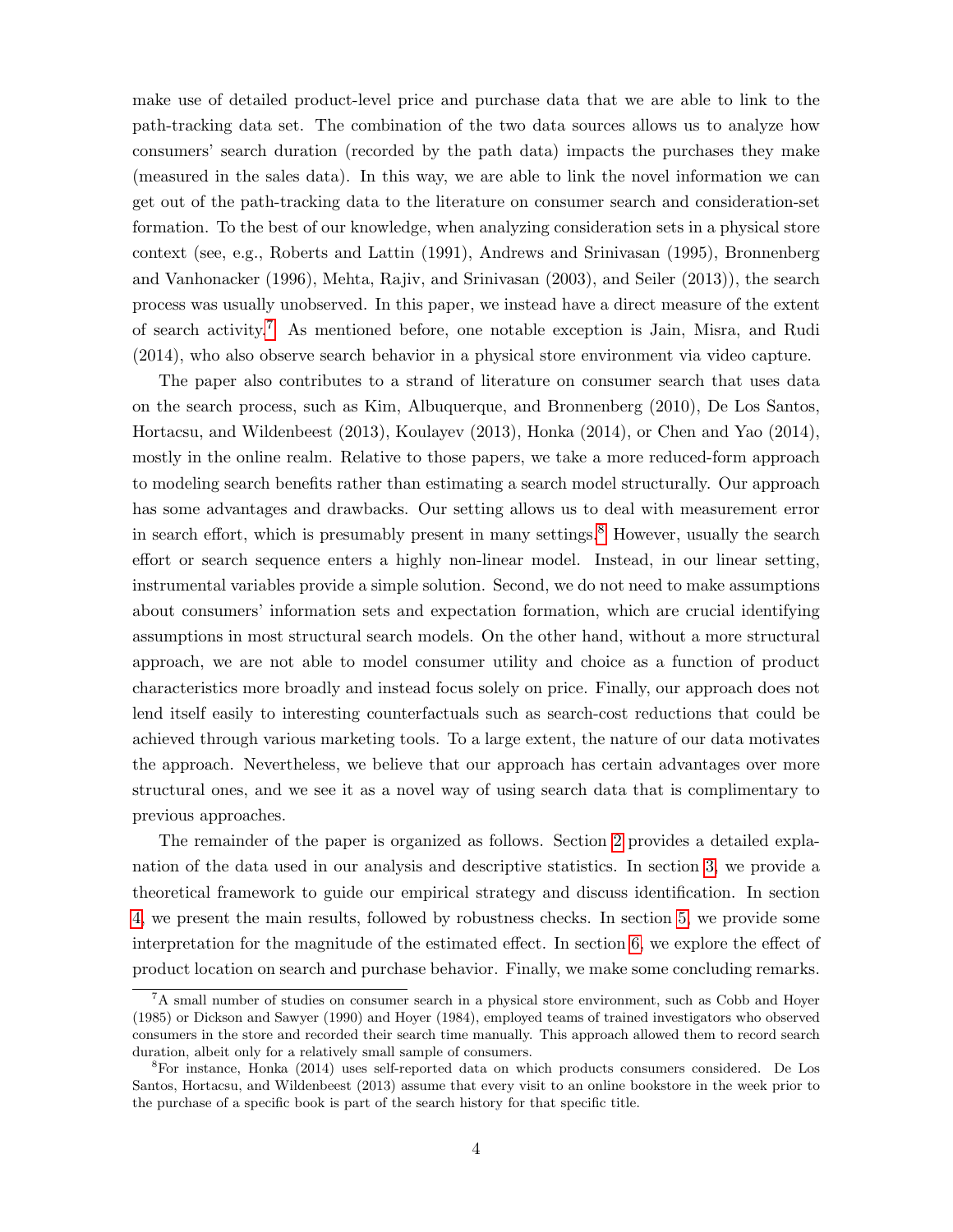## <span id="page-6-0"></span>2 Data

We use data from a large store in Northern California that belongs to a major supermarket chain.<sup>[9](#page--1-0)</sup> The complete data set comprises three pieces: (1) sales data from the supermarket, (2) a store map with information on product-locations, and (3) data on the path a consumer took through the store for a subset of trips over a period of 26 non-consecutive days.<sup>[10](#page--1-0)</sup> Importantly, we are able to link the path data to the corresponding purchase baskets from the sales data with the help of the store map. In section  $(A.1)$  of the appendix, we provide details on how the two pieces of data are combined.

We have complete purchase data for all consumers that visited the store during a six-week window that comprises the 26 days for which we also observe the path data. This part of the data is a standard supermarket scanner data set similar to the IRI data set (see Bronnenberg, Kruger, and Mela (2008)). At the consumer-level, we observe the full basket of products as well as the price paid for each item. Unfortunately, prices for items that do not come in specific pack-sizes (e.g., fresh fruit, vegetables, meat) are not reported in meaningful units (e.g., per kilogram). We are therefore unable to use those products in our analysis. Apart from these problematic products, we are going to use data from about 150 different product categories that are stocked in the store. Over our sample period, we observe a total of about 220,000 shopping baskets. However, the path data are only available for a subset of those.

### 2.1 Path data

In addition to the sales data, we also have data on the path consumers took when walking through the store. We record the paths using RFID tags that are attached to consumers' shopping carts and baskets (see Sorensen (2003)). Each RFID tag emits a signal about every four seconds that is received by a set of antennas throughout the store. Based on the signal, triangulation from multiple antennas is used to pinpoint the consumer's precise location. The consumer's location is then assigned to a particular point on a grid of so-called "traffic points," which is overlayed onto the store map. The points used to assign consumers' locations are four feet apart from each other, allowing for a fairly granular tracking of the consumer. For every path, we observe a sequence of consecutive traffic points with a time stamp associated with each point.<sup>[11](#page--1-0)</sup>

However, not all shopping carts and baskets in the store are equipped with RFID tags. We only observe path data for a subset of about 7% of all store visits. We therefore rarely observe multiple trips for the same consumer despite the fact that we have more of a panel dimension in the purchase data. We will discuss how this limitation affects our analysis later when we present the empirical strategy. Second, even if a shopping basket is matched to the path data, not all purchased items in the basket necessarily have a match in the path data.

<sup>9</sup>We are not able to disclose the identity of the supermarket. The store has a fairly typical format with a trading area of about 45,000 square-feet and a product range of 30,000 UPCs.

<sup>&</sup>lt;sup>10</sup>The days in the path data are  $8/24/2006$  -  $8/29/2006$  and  $9/7/2006$  -  $9/26/2006$ .

<sup>&</sup>lt;sup>11</sup>If a consumer moves further than to an adjacent traffic point between signals, the movement over traffic points in between the signals is interpolated. As the signal is emitted at a high frequency little interpolation is necessary for most trips.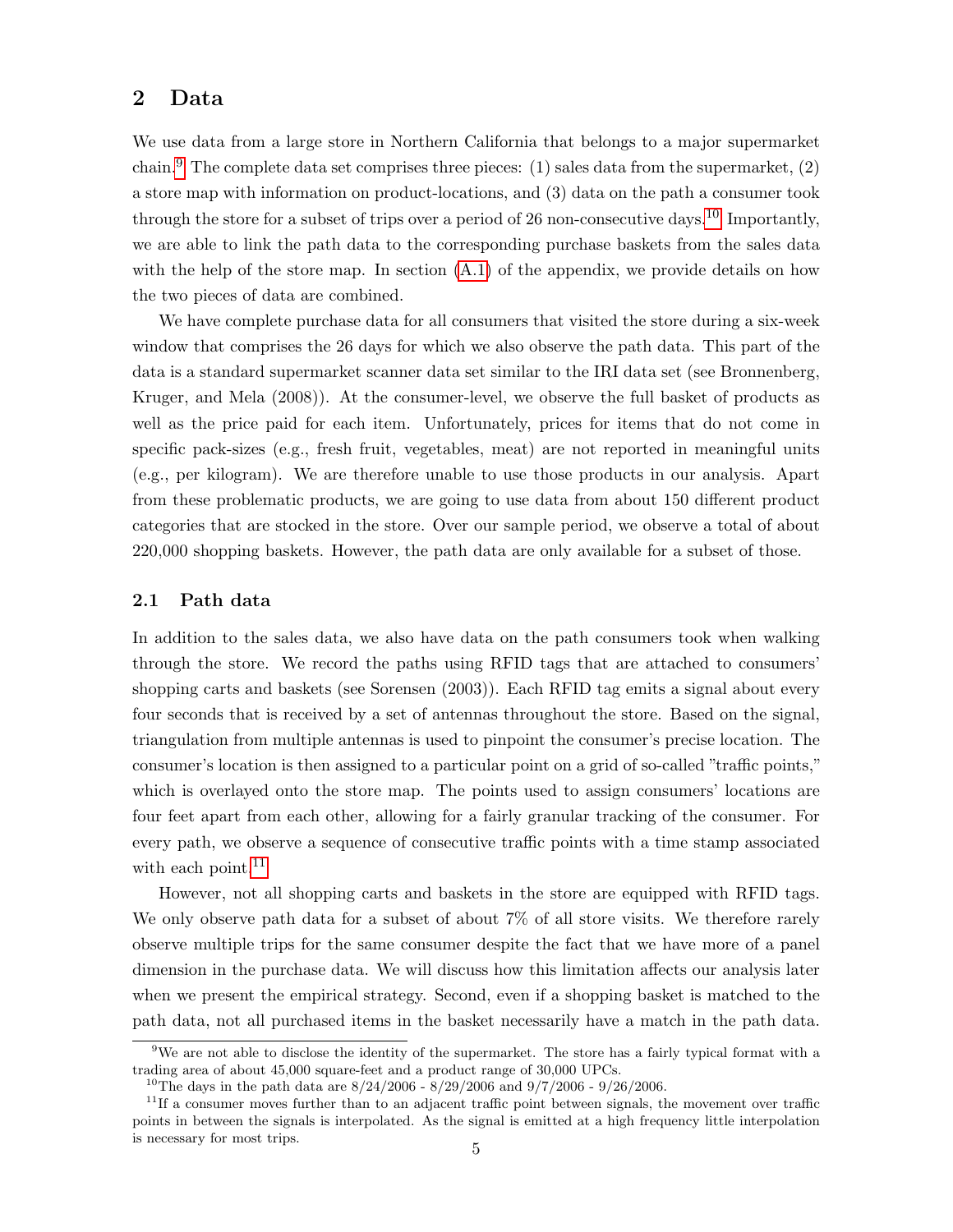This lack of a match can happen if the consumer leaves her cart or basket behind and thus the data do not capture the item pickup.

The primary variable of interest derived from the path data is the time a consumer spends stationary at a certain point in the store when picking up a product. An individual item purchase, or, more precisely, the "pickup" of the item from the shelf, constitutes the unit of observation in our regressions, and we observe a total of around 34,000 pickups in the data. Using the store map, we match the grid of traffic points to product locations that are within reach of the consumer from a given traffic point.<sup>[12](#page--1-0)</sup> For a given path and set of products in the basket at the checkout, we can then use the store map to determine when the consumer picked up the product, as well as how long she spent in front of the shelf. In other words, the item pickup is defined as the moment the consumer walked past a specific product that we later see in her purchase basket. To compute search time, we measure the time elapsed between (1) the moment the consumer is first located at a traffic point assigned to the product and (2) the point in time when she moves on to a traffic point outside of the assigned area. Figure [\(1\)](#page-34-0) illustrates how search time is assigned to a product pickup. This metric gives us a measure of time spent in the vicinity of the product that was ultimately purchased. For convenience of exposition, we will refer to this metric as search time. However, we recognize that it is a noisy measure of actual search activity, and the consumer might have been doing other things at the same time. The presence of such measurement error will inform our empirical strategy later.<sup>[13](#page--1-0)</sup> Figure  $(2)$  shows the histogram for our search metric across item pick-ups. The variable is roughly log-normally distributed with a mean of 10.3 seconds and a standard deviation of 8.5 seconds.

Furthermore, we also compute the speed at which the consumer moves over the course of the trip, using time stamps and distances between consecutive traffic points. Speed, although not the primary focus of this paper, will play a role in our empirical strategy. Basic descriptive statistics for the key variables used in the empirical analysis are reported in the top two panels of Table [\(1\)](#page-30-0). These variables include trip characteristics such as average speed throughout the trip and trip duration as well as the pickup-specific measure of search time and price paid.

### <span id="page-7-0"></span>2.2 Price Dispersion and Possible Savings from Search

We conduct the empirical analysis using data that are pooled across product categories. To control for category-specific differences in price levels and average search-spell duration, we include a set of category fixed effects in all our regressions. In other words, we model how a consumer's search activity within a category affects the particular product she buys from that category. In total, we have around 150 categories that are defined as groups of products that are naturally substitutes for each other but not with other products outside of the category. Examples for categories defined in this way are Bacon, Beer and Bird Food.

<sup>&</sup>lt;sup>12</sup>The data provide the linkage between traffic and product points. Mostly any product location is associated with two or three traffic points.

 $13$ Furthermore, we only observe the movement and stationarity of the cart, and not the consumer herself. The fact that the consumer might leave her cart or basket behind contributes to measurement error in the search time measure.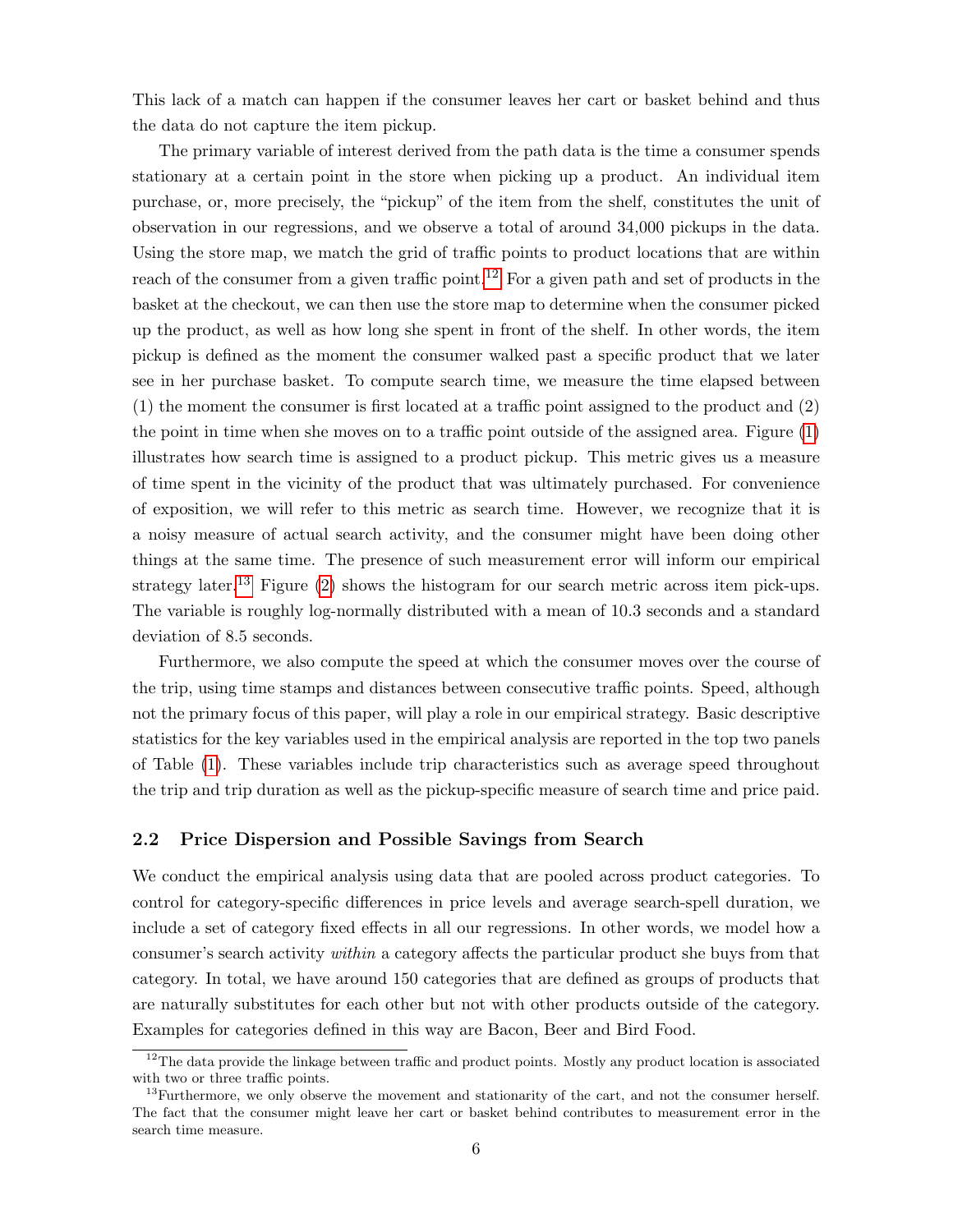To quantify the possible benefits of search, we report the category-specific differences between the highest and the lowest price in the category. Because prices for the same product vary substantially over time, we compute the difference between the minimum and maximum price for each day/category combination. We then compute the average of this variable across days for each category. The first row in the bottom panel of Table [\(1\)](#page-30-0) reports the distribution of the min-max price difference across categories. On average, we find a price difference of \$4.21, but this difference varies across categories. At the 25th percentile, the price difference is equal to \$1.78 and it rises to \$5.26 at the 75th percentile. We also report the percentage difference of the lowest daily price relative to the highest daily price in the category in the second row of the same panel.

Because prices vary substantially due to promotional activity, we also report some descriptive statistics on the time-series variation in prices. For the purpose of this exercise, we define a promotion as a daily price that lies at least 15% below the maximum price of that product over our sample period. Similar to the calculation for the price difference, we compute the share of promoted products for each day/category pair and then take the average across days for each category. The distribution across categories is reported in the third row. On average, about 30% of UPCs within a category are on promotion. Furthermore, even within our short time window, many different products go on promotion. To document this feature of the data, we compute for each category the percentage of UPCs that went on promotion at some point during the six-week sample period of the sales data. The average across categories is almost 60% which is substantially higher than the daily share of promoted products, indicating that the identity of the set of promoted products changed frequently.

Taken together, the large within-category price dispersion as well as the substantial degree of promotional activity suggest there are gains from search. The average category-level saving of \$4.21 might seem relatively small compared to other (non-CPG) product categories, but relative to the amount of total shopping expenditure, it is not trivial. Consumers buy on average in seven product categories on a shopping trip, which would allow for maximum savings of roughly \$29. Furthermore, consumers can realize these gains on a regular basis on each shopping trip, and they are therefore of a large overall magnitude.

# <span id="page-8-0"></span>3 Model and Identification Strategy

In this section, we outline the predictions of the canonical sequential search model described in McCall (1970) and describe how the model maps onto our specific context and data. In the sequential model, consumers receive draws from a distribution of utilities and optimally decide when to stop searching. In our context, consumers search across products within a category, and we assume they care only about price and not about other product characteristics. The fact that we are not estimating the model structurally motivates this simplification. We therefore choose a simple setup that is rich enough to illustrate the key aspects that play a role in the identification strategy. Later, we extend the model to search over product characteristics other than price, and analyze the implications of such a modified model. For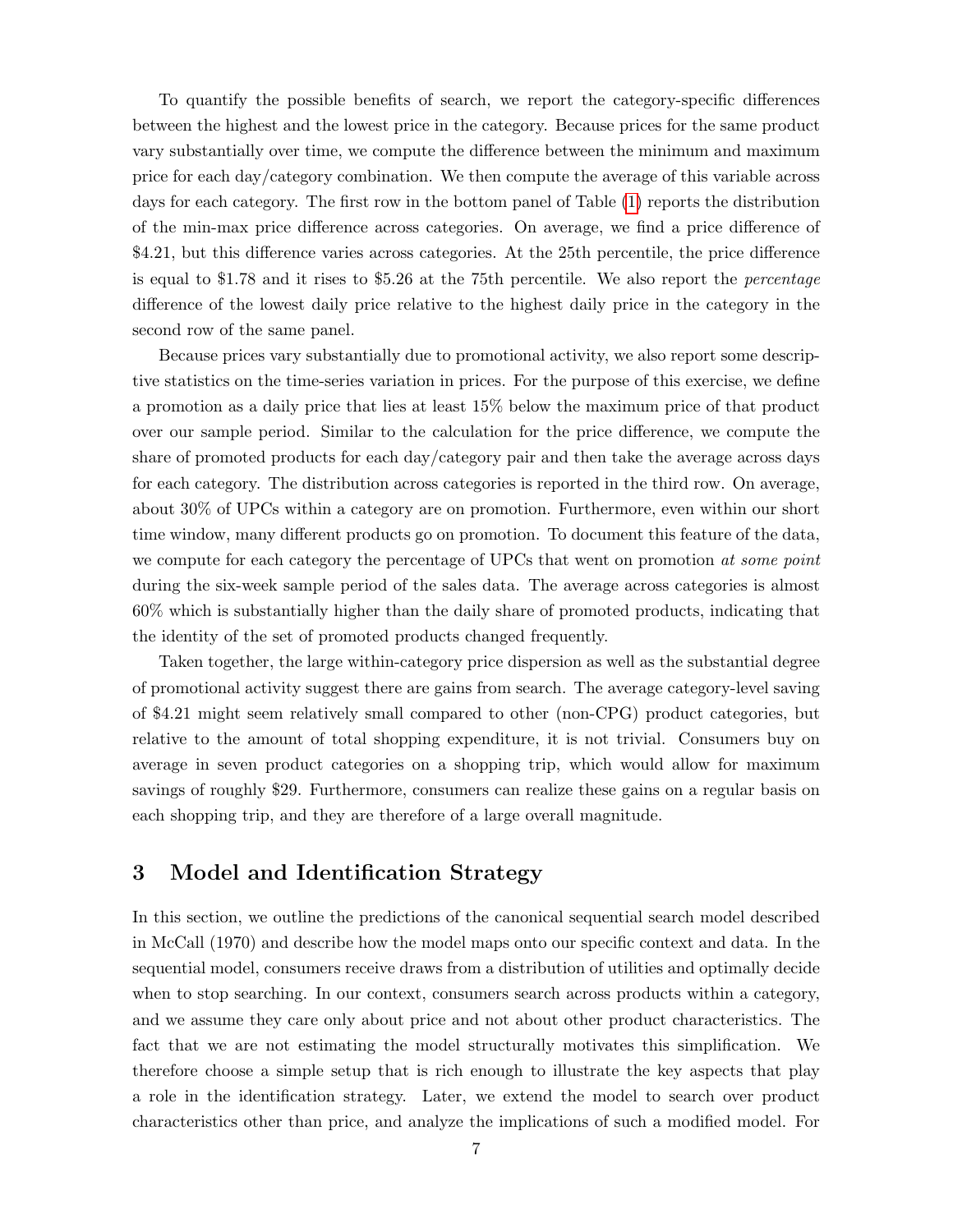now, we assume a consumer gets gross utility  $v$  if she consumes any product within the category. Further, the consumer incurs a search cost  $c_{product}$  when evaluating an additional product and receives a draw from the price distribution  $F(p)$  with support  $[p, \overline{p}]$  for each search attempt. The optimal stopping rule is a time-invariant threshold rule  $\lambda$  (i.e., the consumer will accept any price below  $\lambda$ ) that maximizes the consumer's value function<sup>[14](#page--1-0)</sup>

<span id="page-9-2"></span>
$$
EV = -c_{product} + \int_{\underline{p}}^{\lambda} (v - p) dF(p) + (1 - F(\lambda)) EV.
$$
 (1)

Alternatively, one can interpret the optimal stopping rule as the value of  $\lambda$ , which equates the marginal benefit with the marginal cost of searching:

$$
\int_{\underline{p}}^{\lambda} (\lambda - p) dF(p) = c_{product}.
$$

One can easily see that the optimal threshold  $\lambda$  is increasing in search costs  $c_{product}$ . Intuitively, a higher search cost will make the consumer less picky and therefore willing to accept a higher price.

In the standard search model, we can think of  $c_{product}$  as representing the cost of resolving uncertainty about one more option. However, in our data, we are not able to measure the number of options evaluated; instead, we only know the extent of search activity measured in real time. To adapt the model to our setting, we model the search cost of evaluating one more alternative as  $c_{product} = TimePerSearch * c_{time}$ , the product of time needed to search one option (TimePerSearch), and the opportunity cost of time  $(c_{time})$ . TimePerSearch represents the efficiency of the search process. It might (as any of the other model primitives) vary across consumers. For simplicity of exposition, we ignore any consumer  $i$  subscripts. The conversion into real time leads to a slightly modified optimality condition:

<span id="page-9-0"></span>
$$
\int_{\underline{p}}^{\lambda} (\lambda - p) dF(p) = TimePerSearch * c_{time}.
$$
\n(2)

Using this condition, it is easy to show that the expected price paid is equal to

<span id="page-9-1"></span>
$$
E(p) = \frac{1}{F(\lambda)} \int_{\underline{p}}^{\lambda} p dF(p), \qquad (3)
$$

and the expected number of searches is determined by

$$
E(N) = \frac{1}{F(\lambda)};
$$

therefore, the expected time spent searching is given by

<sup>&</sup>lt;sup>14</sup>We ignore discounting due to the short amount of time consumers spent searching in a given category in our data. We also assume  $v$  is high enough such that the consumer searches at least one option. We interpret this assumption as the consumer being committed to buying in the category but deciding which specific product to pick from within the category.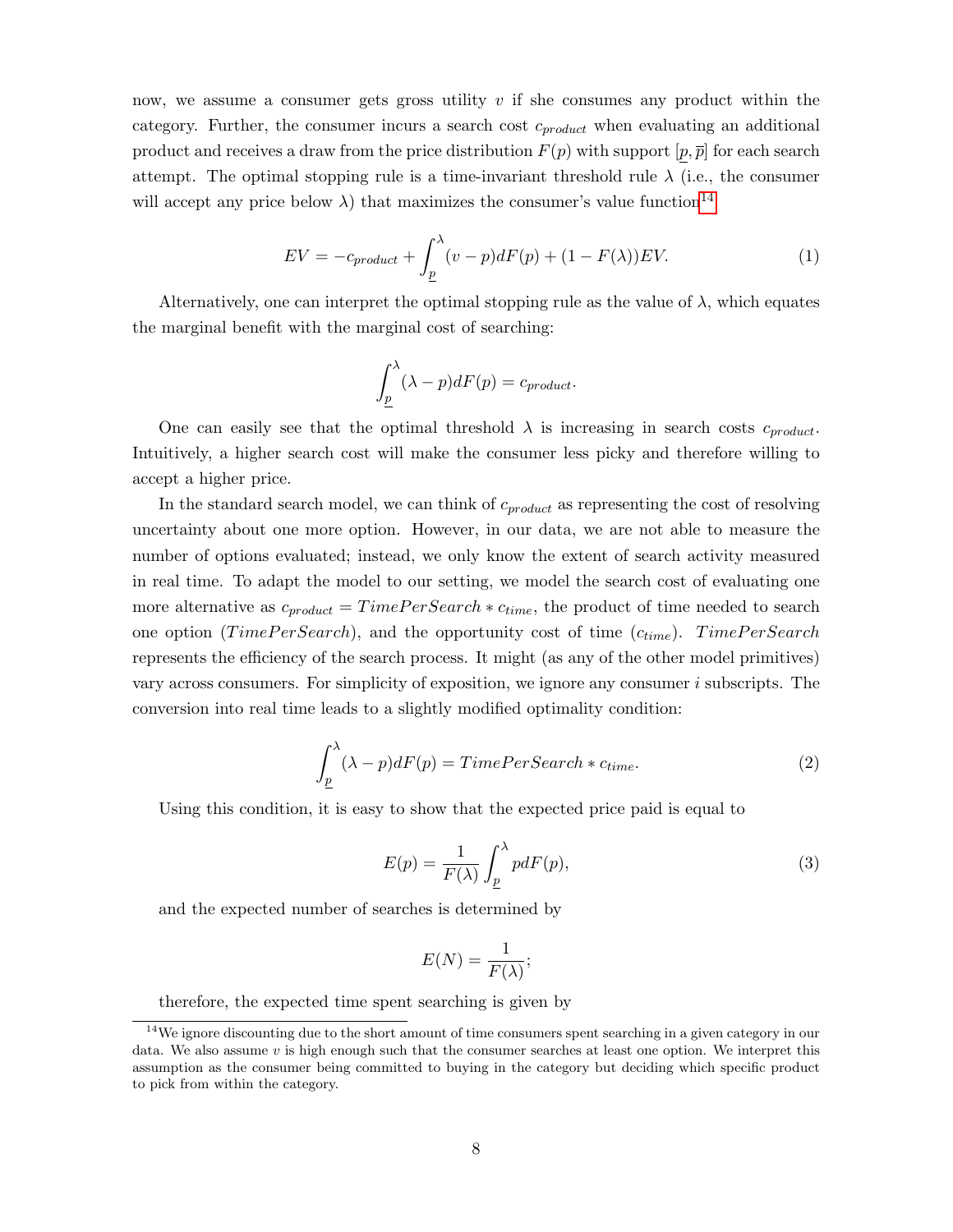<span id="page-10-0"></span>
$$
E(SearchTime) = TimePerSearch * E(N) = \frac{TimePerSearch}{F(\lambda)}.
$$
\n(4)

Note that  $\lambda$  is the optimal stopping rule defined by equation [\(2\)](#page-9-0) and is therefore a function of  $TimePerSearch$ . A larger amount of time needed to make an additional search will increase search costs and therefore increase the stopping threshold  $\lambda$ , making the consumer willing to accept higher prices.

Based on the relationships derived above, we can trace out how search time and price paid change when varying the consumer's search costs. Lowering search costs leads to a lower stopping threshold  $(\lambda)$  as determined by equation [\(2\)](#page-9-0), which in turn increases expected search time and decreases expected price (see equations [\(3\)](#page-9-1) and [\(4\)](#page-10-0)). The relationship is non-linear with extensions in search time from a lower level being associated with larger gains in terms of finding lower prices. Moreover, the lower bound of the price distribution bounds the potential gains within a category. Figure [\(3\)](#page-35-0) illustrates this relationship graphically. This relationship between search time and price paid is what we aim to uncover: we want to quantify the impact of an additional second spent searching due to a lower search cost value on price paid.[15](#page--1-0) This relationship can also be thought of as an estimate of the "search technology" that allows consumers to convert the invested search time into price savings.

We reiterate that because we do not structurally estimate the search model, its primary role is to guide our thinking regarding identification. Most search models that we can think of generate a relationship between search time and price paid when varying search costs as the one described in Figure [\(3\)](#page-35-0). For instance, a search model for differentiated goods where consumers are aware of brand-specific utilities but have to resolve uncertainty over price as in Honka (2014) (based on Weitzman (1979)) would also predict longer search spells and a lower price paid when search costs decrease. Similarly, a satisficing model as in Stüttgen, Boatwright, and Monroe (2012) would lead to consumers evaluating more options and finding a lower price when their search costs are lower. Because the search literature features a multitude of different modeling approaches, we are unable to outline the implications of each approach in detail here. Most of the discussion on identification below, however, does not hinge on the model specifics. We therefore think of our model framework as the simplest one to illustrate the relevant aspects of the empirical strategy. The main shortcoming is that the model, for the sake of simplicity, focuses on price search. In a later section, we extend the model to allow for search over other product characteristics. This aspect has important consequences for our estimation and we discuss it in greater detail later.

### 3.1 Identification

In line with the reasoning outlined above, one way to think about our empirical strategy is the following: if all the observed differences in search time were caused solely by differences

<sup>&</sup>lt;sup>15</sup>For specific distributional assumptions on  $F(p)$ , it is easy to rewrite expected price explicitly as a function of search time. For a uniform [0,1] distribution, for instance, we obtain  $E(p) = \frac{\lambda}{2} = \frac{TimePerSearch}{2*E(SearchTime)}$  and  $E(SearchTime) = \frac{TimePerSearch}{\lambda} = \sqrt{\frac{TimePerSearch}{2*ctime}}$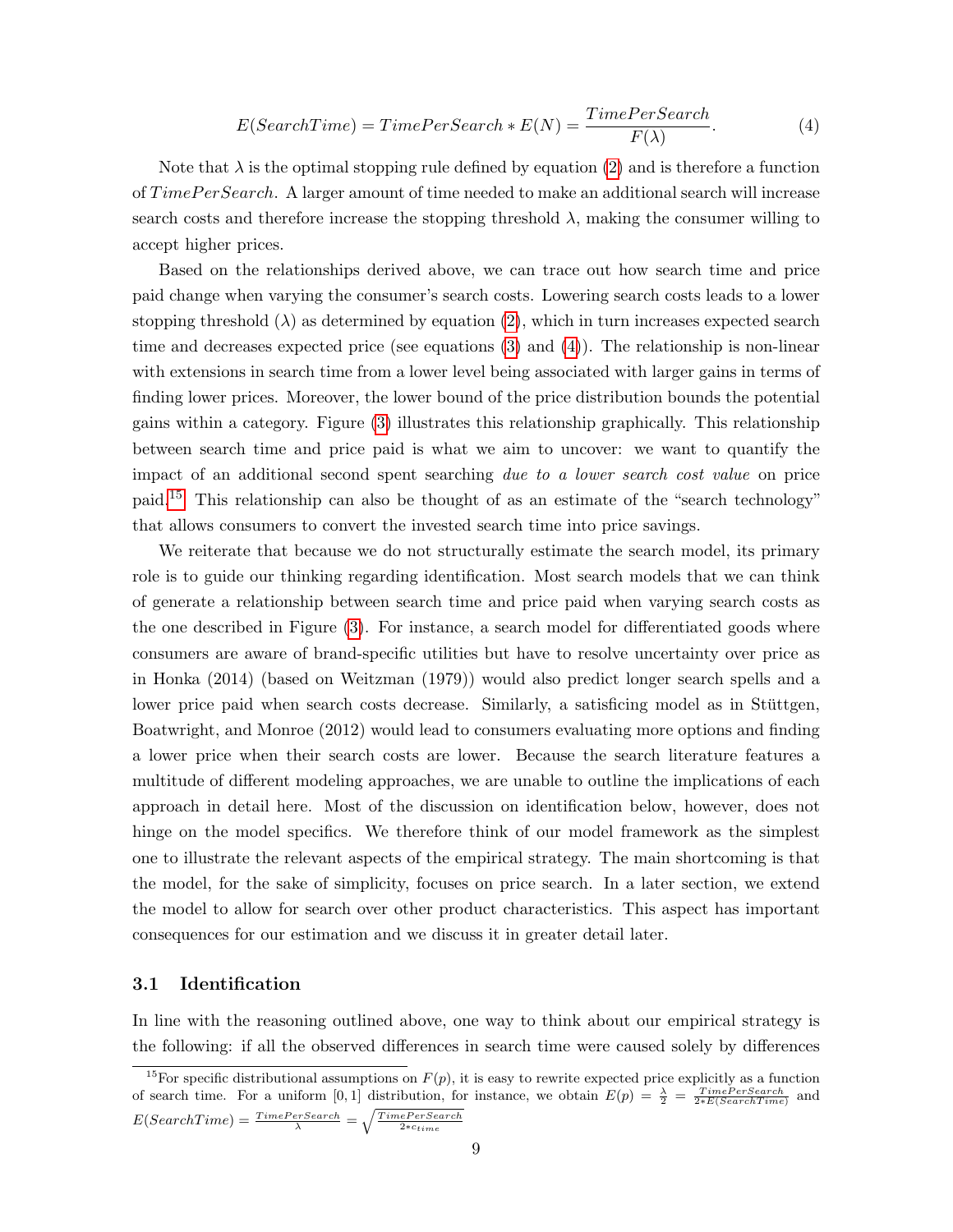in consumers' search costs  $c_{time}$ , our data would trace out the relationship depicted in Figure [\(3\)](#page-35-0). A simple OLS regression, possibly allowing for a non-linear effect, could be used in this case. As we outline in more detail below, factors other than search cost variation are likely to affect search time (and price paid). The OLS estimate is therefore unlikely to allow us to estimate the desired relationship.

In the absence of direct information on search costs, we need to find variables that are correlated with search costs and can thus be used as instruments. In other words, we need search-cost shifters. In our baseline specifications, we use the consumer's walking speed over the course of the trip, the total number of items purchased on the shopping trip, and a dummy for whether the consumer used a basket (rather than a shopping cart) as instruments for search time. The identifying assumption is that exogenous variation in consumption needs and search-costs drivers overall trip behavior such as walking speed and basket size. In other words, search time and our instruments are correlated because they are both affected by a latent third variable: search costs. As we argue in more detail below, our instruments only affect search time due to their correlation with search costs and not any other factors affecting the search process.

In the following sections, we lay out the evidence in support of our exclusion restriction. In particular, several factors will lead to bias in an OLS regression: (1) variation in categorylevel promotional activity over time, (2) the role of chance in the search process, and (3) measurement error in search time. We argue that none of these three factors is likely to be correlated with our instruments. The main reasoning with respect to all three confounds is that they constitute relatively localized factors that influence the category-level search process and the measurement of it. However, the typical search spell last 10 seconds, whereas the average trip duration is 23 minutes. We thus argue that factors that are specific to search within any particular category are unlikely to affect trip-level characteristics such as the number of purchased items, walking speed, and the choice to use a basket or cart.

The main confound that our instruments might not fully address is a potential correlation between search time and price sensitivity. If consumers who are more price sensitive also have lower search costs, we are likely to overestimate the effect of search on price paid. Although search time is conceivably correlated with price sensitivity, such a correlation is much less clear for our set of instruments. Nevertheless, we later run several additional checks to probe whether heterogeneity in preferences over product characteristics other than price might cause bias in our estimate.

## 3.2 Category-level Price Variation over Time

Consumers form expectations knowing that prices vary both across products and over time. The latter dimension is particularly important in the grocery-shopping context due to the presence of high-frequency price movements. As shown in section [\(2.2\)](#page-7-0), price reductions due to promotions are common in our data. Both dimensions are embodied in the price distribution governing the expectation process  $F(p)$ . On any given day t, a price distribution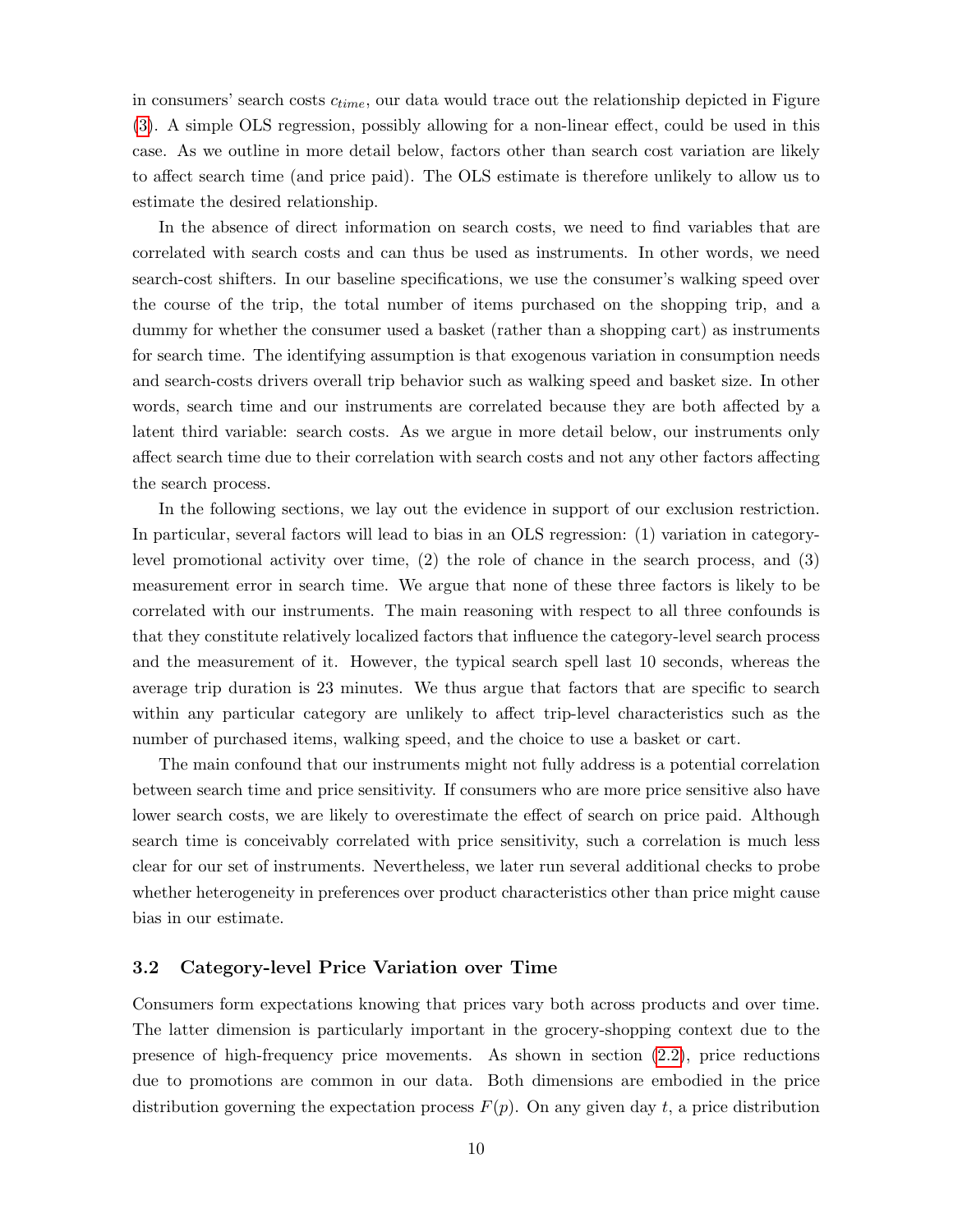$F_t(p)$  across products exists that is (in most cases) not known to the consumer<sup>[16](#page--1-0)</sup>, but that will influence the length of the search process as well as the expected price. Formally, this situation corresponds to the threshold value of the stopping rule being determined by  $F(p)$ , whereas the expected number of searches and the expected price are a function of  $F_t(p)^{17}$  $F_t(p)^{17}$  $F_t(p)^{17}$ :

$$
E(p) = \frac{1}{F_t(\lambda)} \int_{p}^{\lambda} p dF_t(p)
$$

$$
E(SearchTime) = \frac{TimePerSearch}{F_t(\lambda)}/
$$

A price CDF with more weight in the left part of the distribution characterizes days with more promotional activity. This leads to a lower expected search duration, as can be seen from the equation above. The impact on  $E(p)$  is in principle ambiguous and depends on how the mass of the probability density function moves with respect to the threshold. When more products are promoted, more prices will lie below  $\lambda$ . However, depending on where those prices lie within the truncated distribution, the expected price paid will increase or decrease. With our data, we are able to directly test whether changes in  $F_t(p)$  have any impact on search time and price paid. We implement such a test by regressing time spent searching (and price paid) on the fraction of products promoted within the category and a set of category fixed effects. Doing so, we find a negative and significant effect in both regressions.<sup>[18](#page--1-0)</sup>

This result shows that changes in the price distribution lead to a movement of price paid and search time in the same direction.[19](#page--1-0) This co-movement could potentially mask the negative effect of search time on price that we are seeking to uncover. Put differently, our object of interest is the effect of extending search time on the price a consumer obtains from a *given* price distribution. That is, we want to estimate the relationship depicted in Figure  $(3)$  by isolating variation *along the curve.* Changes in the price distribution instead constitute a movement of the curve itself. We therefore need the instruments to be uncorrelated with promotional activity in the specific category and only shift search costs. This condition is

$$
SearchTime_{ict} = \alpha * FractionPromotedProducts_{ct} + \xi_c + \delta_t + \varepsilon_{ict}
$$
\n(5)

$$
Price_{ict} = \tilde{\alpha} * Fraction Promoted Products_{ct} + \tilde{\xi}_{c} + \tilde{\delta}_{t} + \tilde{\epsilon}_{ict},
$$
\n(6)

where  $\xi_c$  ( $\tilde{\xi}_c$ ) denotes the category fixed effect and  $\delta_t$  ( $\delta_t$ ) denotes the day fixed effect. The predictions outlined above correspond to a negative coefficient  $\alpha$  in the first regression. The prediction for  $\tilde{\alpha}$  instead is ambiguous. Note that controlling for category fixed effects is important here because promotional activity and search might vary across categories for a host of reasons. Table [\(B1\)](#page-30-0) in the appendix reports the results from both regressions. Note also that we are less concerned with measurement error in search time in this regression because search is used as the dependent variable.

 $16$ It could be known to the consumer in some circumstances, such as information about promotions being available through feature advertising. We will address this issue later.

<sup>&</sup>lt;sup>17</sup>Strictly speaking, both  $E(SearchTime)$  and  $E(p)$  are also still a function of  $F(p)$ , which determines the optimal stopping threshold  $\lambda$ .

<sup>&</sup>lt;sup>18</sup>More specifically, we regress time spent searching (and price paid) by consumer i in category c on day t on the fraction of products promoted within the category and a set of category fixed effects as well as day fixed effects:

 $19$ Note that although the impact on price is theoretically ambiguous, we do find a significant negative effect of promotional activity in the regression.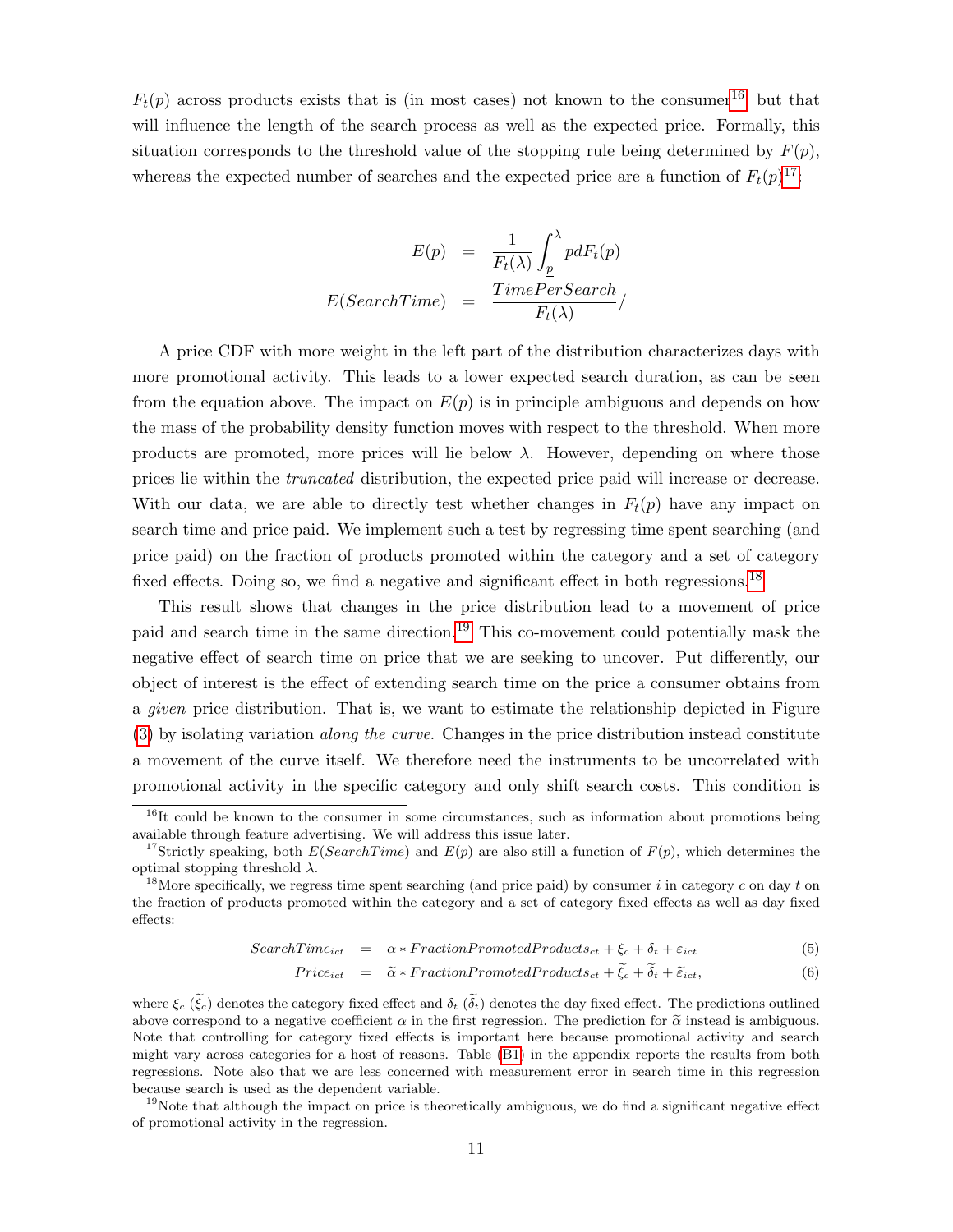likely to be fulfilled as long as consumers do not have any price information before arriving at the shelf. Even if consumers obtain information about pricing from promotional flyers and/or in-store displays, the IV is only invalid if consumers adjust their walking speed and/or basket size to the price information for any specific category, which we don't consider to be a likely scenario.<sup>[20](#page--1-0)</sup>

#### 3.3 Measurement Error

In our data, we are able to measure time spent in the vicinity of the product category, which presumably is a noisy measure of actual category-level search activity. In particular, measurement error in search time might arise for a variety of reasons: the consumer might be looking at other categories nearby, leave her cart behind, or simply spend part of the time engaging in search-unrelated activity. In other words, we are not dealing with measurement error that arises simply from imperfections in the data-recording process. Instead, search time as recorded in the data can be seen as a proxy for actual search effort. As usual, the presence of this measurement error will lead to attenuation bias in an OLS regression setup. Given the nature of our data, this issue could potentially be quite severe. However, as just outlined, we think of measurement error as arising from localized and relatively isolated occurrences such as the consumer leaving the cart behind or contemplating a purchase in another nearby category. The measurement error is therefore unlikely to be correlated with the trip-level variables used as instruments.

## 3.4 Chance and Search-Spell Duration

Finally, another issue, specific to our context, might cause attenuation bias in a similar way as measurement error. A sequential searcher can be more or less lucky in how quickly she comes across a price draw that lies below her stopping threshold. However, the expected price conditional on having already searched a certain number of times remains unchanged. In other words, whether the consumer searched only once or 10 times, conditional on not having stopped yet, the expected price is always equal to the unconditional price expectation at the beginning of the search process:

$$
E(p|p_1 > \lambda, .. p_k > \lambda) = E(p) = \frac{1}{F(\lambda)} \int_p^{\lambda} p dF(p),
$$

where p denotes the price of the actually purchased product, and  $p_1$  to  $p_k$  denotes the price draws for the k options searched so far (without having stopped). The intuition for this result can be easily obtained from the basic dynamic optimization problem in equation [\(1\)](#page-9-2).

 $^{20}$ Note that variation in pricing over time could in principle be exploited in order to study the search process. More specifically, search time differences for consumers facing different price distributions can be informative about consumers' stopping thresholds and therefore ultimately their search costs. However, we do not see a simple way to use this variation without employing a more structural framework that allows us to invert search time differences into the implied stopping thresholds and therefore search costs. Although such an analysis is in principle feasible, it is not the approach we are taking in this paper.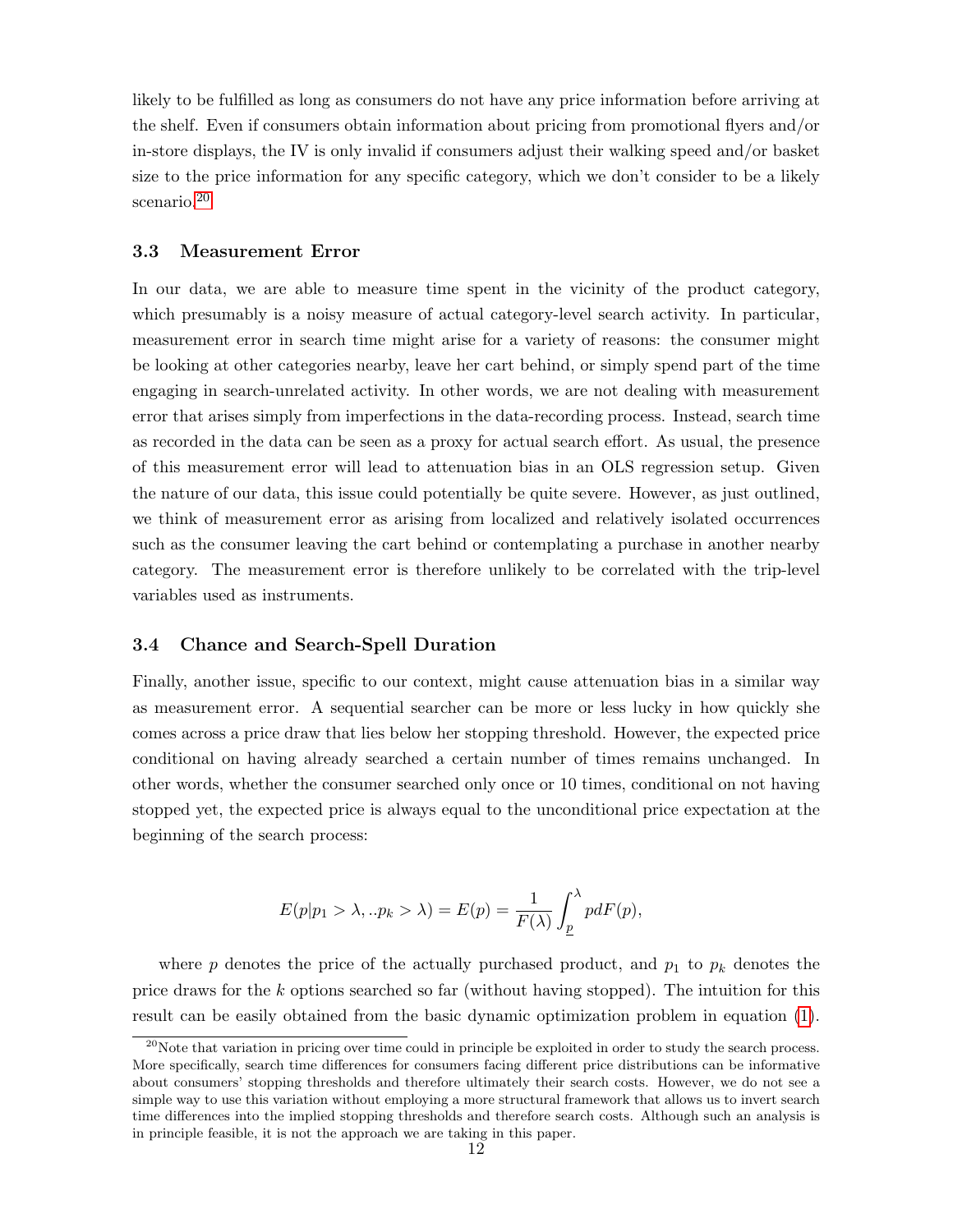As long as prices above the threshold are drawn, the consumer always finds herself back in the same situation with an unchanged value function when making the decision to continue searching.

To fix ideas, assume a set of consumers exists with identical search costs (in terms of both  $c_{time}$  and  $TimePer Search$ ), and therefore identical threshold value  $\lambda$ . The actual duration of their respective search spells will in general be different although the expected duration is the same, and this difference depends entirely on the sequence of price draws they receive. Furthermore, consumers with longer spells will not pay different prices on average, because the expected price conditional on the number of unsuccessful searches is the same as the unconditional expected price. This mechanism generates variation in the duration of search spells, which is uncorrelated with price.

Remember we want to find the effect of search time on price caused by a change in search costs. In other words, we want to know how much less a consumer pays who searches more on average because she is pickier. Therefore, we want to get rid of the variation in search duration that is caused by similarly picky consumers being more or less lucky with their price draws. In a similar vein as measurement error, the chance-induced variation in search-spell duration would bias the effect of search time on price paid toward zero. It seems safe to assume our instruments are not correlated with chance during the search process and the IV should therefore deal with this issue.

## <span id="page-14-0"></span>4 Main Results and Robustness Checks

To analyze the impact of search time on the price paid within a category, we run the following regression:

<span id="page-14-1"></span>
$$
p_{ijt} = \beta * SearchTime_{ijt} + \zeta_c + \varepsilon_{ijt},\tag{7}
$$

where  $p_{ijt}$  denotes the price consumer i pays for product j that she purchased on day t.  $\zeta_c$  denotes a category fixed effect, the subscript c denotes the category to which product j belongs, and  $\varepsilon_{ijt}$  denotes the error term. We include a full set of category fixed effects in all our specifications because we want know whether within a given category, longer search leads to a consumer picking a lower-priced product. We cluster standard errors at the consumer level to allow for an arbitrary within-consumer correlation of the error terms.

A few comments are in order regarding the interpretation of the coefficient on search time in a regression that pools observations across different categories. We framed the discussion in the theoretical model around search within one category; it is therefore reasonable to ask how to interpret the effect of search on price paid when this relationship might differ across categories. In terms of our model, differences in the estimated effect across categories could be due to either differences on the benefit side of search or differences in search costs. Differences in the price distribution drive the former, with benefits being larger in categories with high price dispersion. To illustrate the aggregation across categories, consider the relationship 13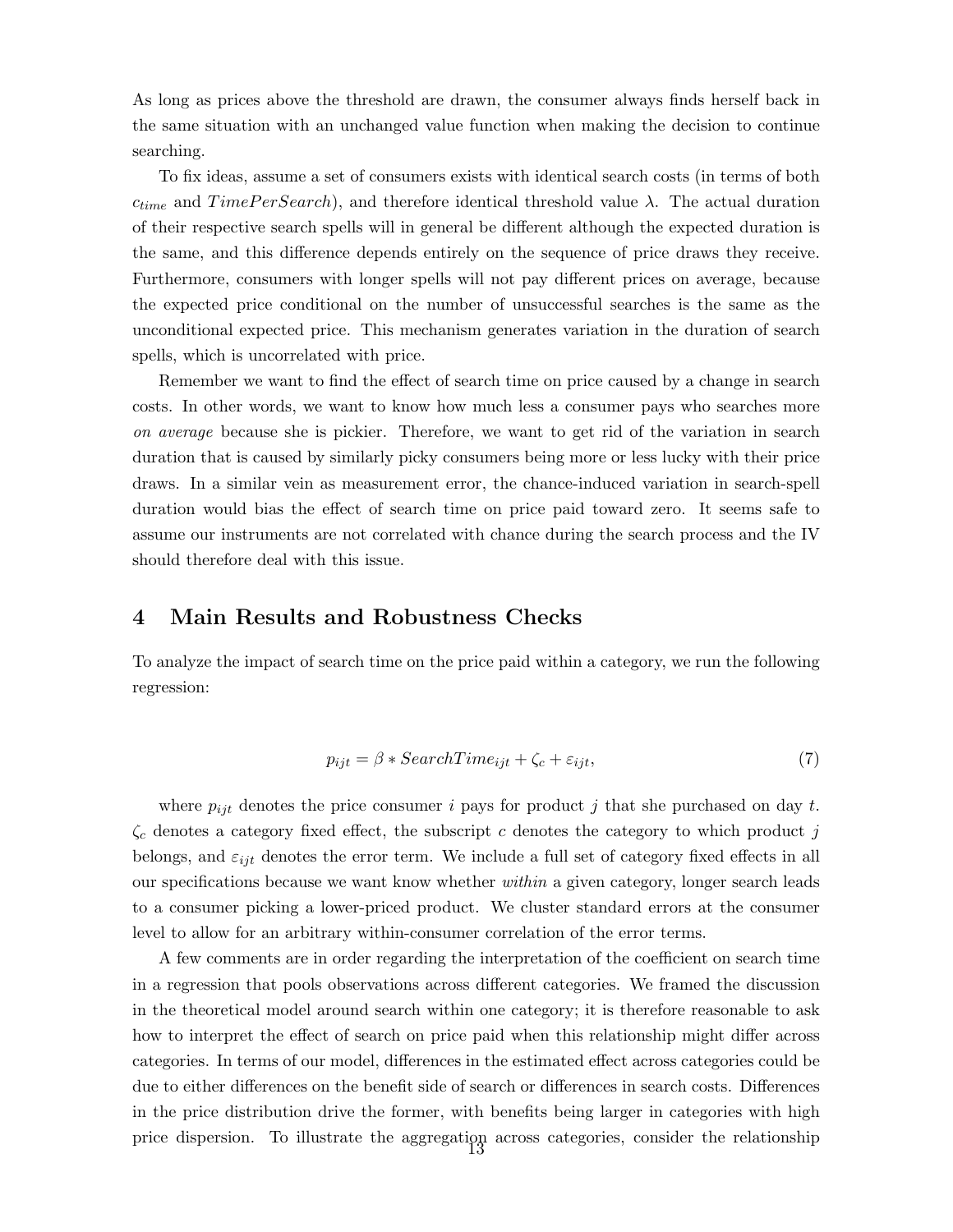between search time and price within each category as illustrated in Figure [\(3\)](#page-35-0). Given the shape of this relationship, our linear estimate will recover the slope of the curve for the average consumer in the sample. Figure [\(4\)](#page-35-1) illustrates the local, average nature of our estimate in more detail. In particular, the magnitude of our estimate depends on whether consumers in our data search relatively little (represented by the red scatter plot) or a lot (the blue scatter plot). In the latter case, the average consumer realizes more of the potential gains from search, and the incremental benefit at the margin is smaller. We can therefore interpret our estimates as the average consumer's marginal benefit from search or the unrealized potential gain from extending search by another second.<sup>[21](#page--1-0)</sup> We would expect a rational consumer to equalize the marginal benefits of search across categories. This behavior implies that even if the shape of the relationship between price and search differs across categories, the slope at the optimal stopping point will not. Therefore, differences on the benefit side will in general not lead to different effect magnitudes across categories.<sup>[22](#page--1-0)</sup> Cross-category heterogeneity in the effect could, however, arise due to search-cost difference caused by differences in product locations and placement. For instance, categories with more facings per UPC might have higher search costs because different UPCs are farther away from each other. To the extent that such differences exist, our estimate can be interpreted as an average treatment effect across categories. Note that we tried to estimate the effect of search on price for individual categories, but were unsuccessful due to an insufficient number of observations per category.[23](#page--1-0) On the positive side, our estimates allow us to aggregate savings to the trip level, which would be difficult with estimates from individual categories.

Results using the regression presented in equation [\(7\)](#page-14-1) are reported in Table [\(2\)](#page-31-0). We start by running the regression by OLS, which yields a negative and significant coefficient of search time on price. The coefficient is equal to -0.0071; in other words, an additional minute spent searching would lower the price paid by about 40 cents. To deal with the various issues described in the previous section, we implement our IV-strategy. In the baseline regression, we use the consumers' walking speed over the whole trip as our instrument. This instrument constitutes our preferred specification because speed presumably most directly reflects the extent to which the consumer is in a hurry and therefore her search costs on the particular trip. With walking speed as an instrument, we find that the first-stage coefficient, reported in column  $(2)$ , is highly significant with an F-stat of 619.62. Column  $(3)$  reports the coefficient of the effect of our (instrumented) measure of search time on price. We find a negative and significant effect of -0.0344, which is substantially larger than the OLS estimate of -0.0071, showing that the issues described previously had a substantial impact on the magnitude of the OLS coefficient. Quantitatively, the point estimate of the IV corresponds to about a \$2.10

 $21$ Note that based on our model, we think of the consumer as having rationally decided not to continue searching, because the expected gains were lower than her search costs. Our estimate therefore represents the potential gains the consumer optimally decided not to realize in the search process.

 $^{22}$ This logic is only true under the assumption that consumers have correct expectations about prices across categories. If consumers over- or underestimate their benefits from search (due to incorrect price expectations) differentially across categories, we would see heterogeneity in the estimated effect.

<sup>&</sup>lt;sup>23</sup>We also tried to investigate heterogeneity across different groups of categories such as categories with high and low price dispersion. Again, we found that we did not have enough data to draw any reliable conclusions.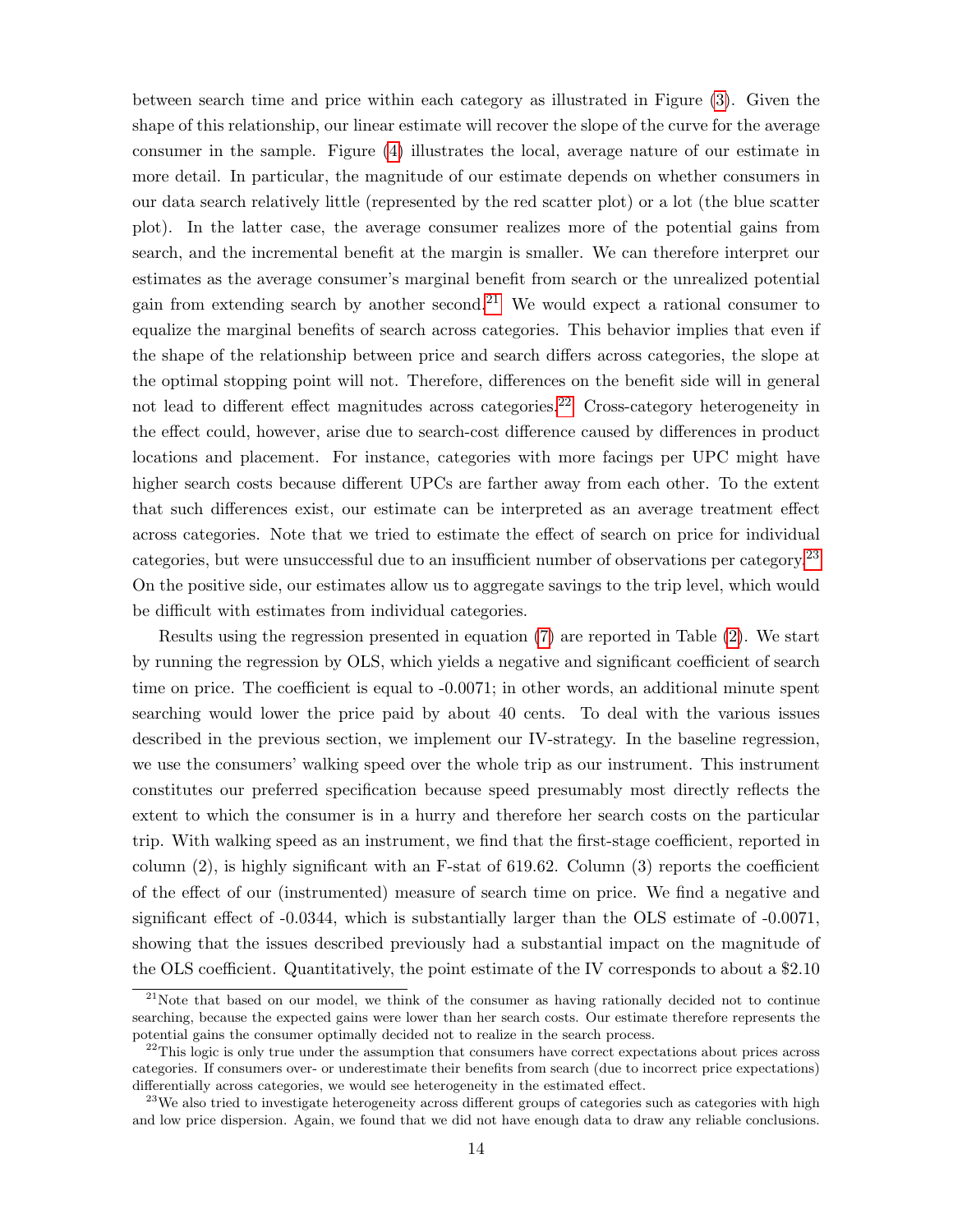drop in price paid for an additional minute of search. We will return to the interpretation of the effect magnitude in more detail later.

As outlined before, we think of walking speed as being reflective of the consumers' underlying search costs. Apart from speed, we would also expect other trip characteristics to be correlated with consumers' search costs, which allows us to test the robustness of our results to alternative instruments. Specifically, we expect search costs to be lower on trips with a larger overall basket size, because consumers are more likely to engage in such trips when they are under less time pressure. We operationalize this idea using two variables as instruments: the number of purchased items and a dummy for whether the consumer used a basket rather than a shopping cart. The first and second stage for this alternative specification are reported in columns (4) and (5) of Table [\(2\)](#page-31-0). Both instruments are significant and have the expected sign. The joint F-stat is equal to 63.44 and thus weaker than our specification using speed as an instrument. The second-stage coefficient is equal to -0.0528 and statistically significant. Although larger in magnitude than the coefficient reported in our baseline specification in column (3), the two coefficients are not significantly different from each other.

In Table [\(B2\)](#page-31-0) in the appendix, we further explore specifications with alternative instruments. We report first- and second-stage results using each of the above instruments on its own as well as all three instruments from the previous specifications together. We also employ two further instruments that capture "trip size" in a similar vein as the number of items purchased and the basket dummy. In particular, we use the duration of the trip (in minutes) and the in-store walking distance from the beginning to the end of the trip. Both instruments predict search time well and yield a similar second-stage coefficient. Once we include them together with the other three instruments, however, they become insignificant. In other words, they do not provide much additional explanatory power. We also note that whereas the second-stage coefficients are not significantly different from each other, the point estimates do vary somewhat in magnitude. Our baseline coefficient has the smallest magnitude among all specifications and we are therefore, if anything, likely to underestimate the impact of search.[24](#page--1-0)

As a further robustness check regarding our choice of instruments, we also run a specification in which we use the consumer's walking speed in the minute preceding a specific item pickup. Relative to the three instruments used previously, this instrument has the advantage that it varies over the course of the trip and therefore differs across item pickups on the same trip. This feature will be useful for a robustness check later. However, the validity of the instrument hinges on a clear delineation of the actual search process around a particular pickup. If the beginning of the search spell is defined incorrectly, we might capture some part of the search process in the speed measurement leading up to the pickup. Any measurement error in

<sup>&</sup>lt;sup>24</sup>As an instrument for search time, we also considered using congestion in the aisles, measured by the number of carts present in that area within a particular time window. However, this instrument presumably shifts  $TimePerSearch$  (by making it more cumbersome to uncover prices) rather than  $c_{time}$ . As we explain in more detail in section [\(4.3\)](#page-23-1), this is not the type of variation we want to use. Furthermore, one could imagine that congestion leads to some form of social interaction when seeing other consumers buying particular brands. Due to these concerns, we do not consider congestion a suitable instrument for our situation. We also note that including congestion as an additional control variable in our baseline specification does not alter the results.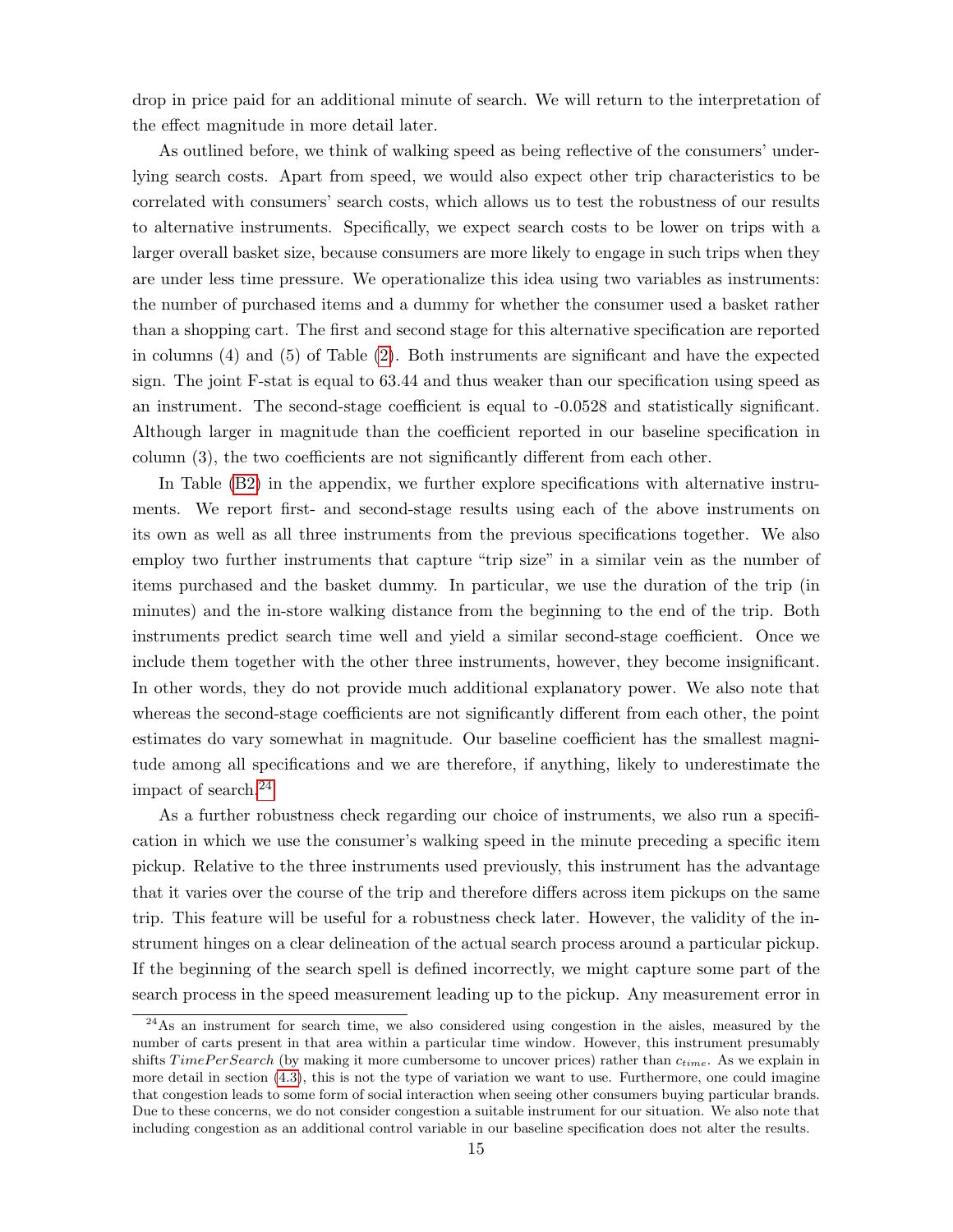search time might therefore also affect speed immediately prior to the pickup. For this reason, we consider this instrument to be potentially more problematic than our baseline trip-level speed instrument. Note that trip-level speed is calculated over an average total trip length of 23 minutes and is therefore unlikely to be affected by individual search spells that last only about 10 seconds. When running the regression using speed before the pickup as an instrument, we obtain a highly significant first-stage coefficient of -3.577 with an F-stat of 1289.75. This level of significance is stronger than our baseline instrument, presumably because speed prior to a pickup varies across purchases within a trip and because it is more predictive of search time than speed over other segments of the trip. The second-stage coefficient is equal to -0.0278 (standard error of 0.0061) and not significantly different from our baseline result.

Finally, we re-run our main specification but change the dependent variable: instead of price paid, we use an indicator variable that is equal to 1 if the consumer picked a product that was on promotion. Note that the number of observations is smaller because we need to observe regular purchases of a particular product in order to define when it went on promotion.[25](#page--1-0) We therefore drop pickups of products for which we cannot compute the promotion indicator. As before, the instrument is strongly correlated with search time with an F-stat of 385.61. The results differ slightly from our baseline first stage only due to the difference in the number of observations used.<sup>[26](#page--1-0)</sup> In the second stage, the magnitude of the coefficient (standard error) on search time, reported in column  $(6)$  of Table  $(2)$ , is 0.0082  $(0.0046)$ ; that is, an additional minute spent searching increases the likelihood of finding a promotion by 50 percentage points  $(0.0082 * 60 = 0.492)$ . This specification shows that our effect is not estimated from consumers with longer search spells buying possibly lower-quality products with lower base prices. Instead, longer search spells make consumers more likely to buy a promoted product.[27](#page--1-0)

Next, we use the sequential search model to systematically run through a battery of robustness checks. Despite the fact that we do not structurally estimate the search model, it nevertheless provides a natural starting point to guide the sensitivity analysis. In particular, we consider how variation in each of the model primitives influences search time and price paid as well as how it relates to the consumer's walking speed and our other instruments. The search model is quite parsimonious; therefore, the set of model primitives we have to consider is small and comprises the price distribution  $F_p$  and search efficiency (*TimePerSearch*). We further investigate several extensions of the simple model: (1) a model in which consumers have preferences over non-price characteristics and therefore do not search only for a lower price, (2) deviations from rational expectations which influence the consumer's perceived benefit

 $25$ We define a promotion as a price reduction of at least 15% relative to the product's base price.

 $^{26}$ We replicated the baseline regression using only the observations for which the promotion dummy is defined, and find results that are not significantly different from the ones using the full sample. This finding reassures us that issues of sample selection are unlikely to contaminate the analysis.

 $27$ Product with different quality levels might go on promotion more or less often. However, in our data, we find no relationship between base price (which is presumably reflective of product quality) and promotional frequency. At the product level we regress the fraction of days a product is promoted on the baseline price and a set of category dummies. We run the regression for the set of 5,848 UPCs for which we are able to define the promotion dummy. The coefficient on the baseline price is very small and insignificant with a coefficient (standard error) of 0.0016 (0.0018).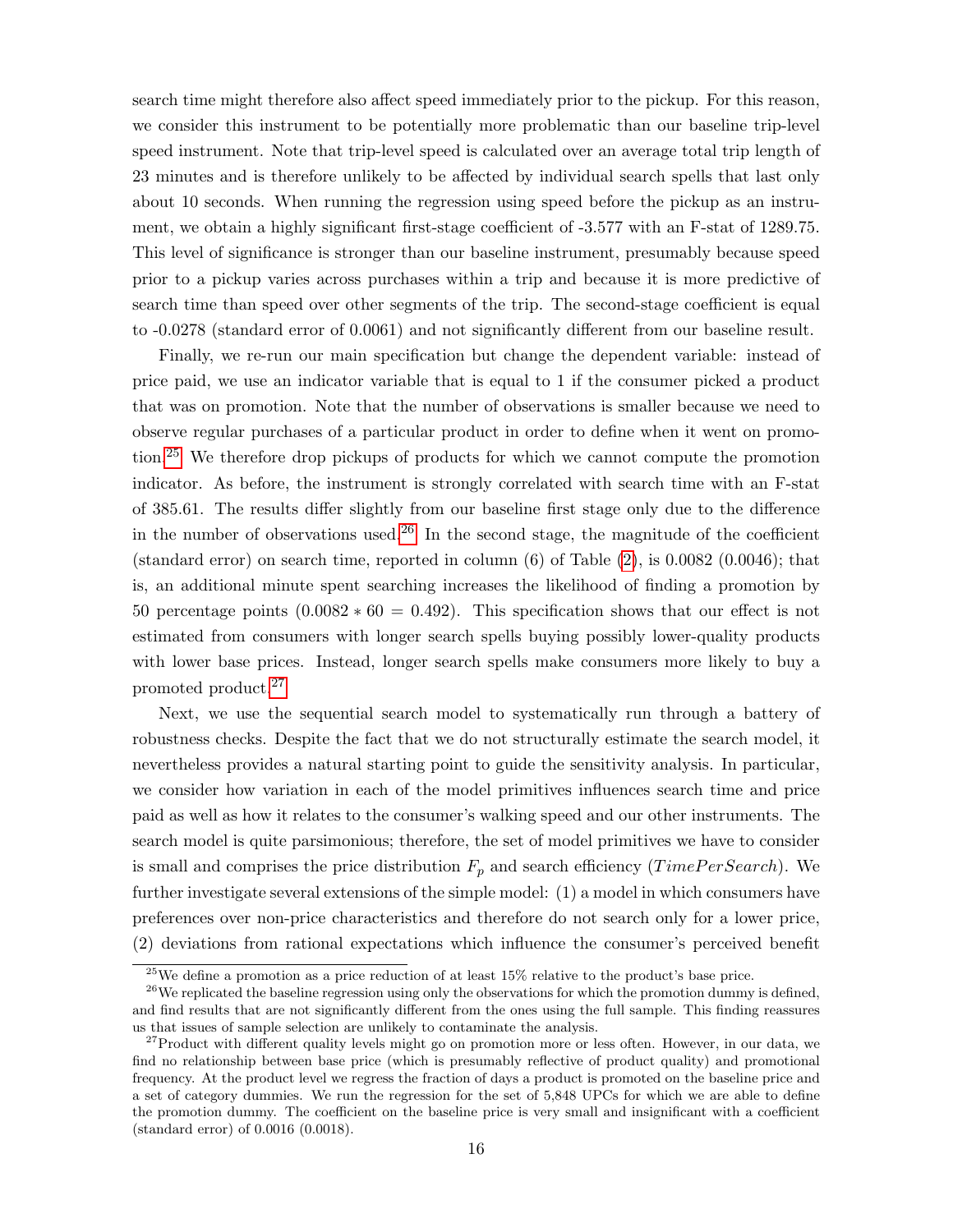from searching, and (3) the scenario in which consumers have information about prices before arriving at the category location in the store.

## 4.1 Search over other product attributes

One threat to the validity of our estimation lies in the fact that consumers are likely to not only consider price, but also to search over a broader set of product characteristics. Because products in most categories are quite differentiated and consumers presumably have heterogeneous tastes over product attributes, it is natural to ask how search over multiple product attributes interferes with our analysis. In the search model, we can capture multiattribute search by making the product valuation term  $v$  consumer/product-pair specific:

$$
EV = -c_{product,i} + \int_{\lambda}^{\overline{u}} (u_{ij}) dG_i(u_{ij}) + G_i(\lambda) EV,
$$

where  $u_{ij} = (v_{ij} - \alpha_i p)$  denotes utility, which is a function of both price and brand preferences.  $\alpha_i$  denotes the individual-specific price coefficient and  $v_{ij}$  represents the consumerspecific valuation of product j.  $G_i(u_{ij})$  is the cumulative density function that describes the distribution of utilities across products for consumer  $i^{28}$  $i^{28}$  $i^{28}$ . In this framework, consumers will find higher-utility products as they search longer. A higher utility could be achieved either by a lower price or by finding a product that is preferable along other product dimensions, that is, that has a higher realization of  $v_{ij}$ .

First, note that the presence of preferences over other product characteristics does not necessarily invalidate our analysis. For instance, consider the situation in which price sensitivity and brand preferences are randomly distributed across consumers. The higher the weight on brand preferences (relative to price), the lower will be the effect of search time on price. However, this scenario does not introduce bias into our analysis. Instead, if preferences are correlated with search costs across consumers, this correlation could cause a problem for our estimation. For instance, one could imagine lower-income consumers have a stronger preference for lower prices relative to quality and also have lower search costs. These consumers would be searching longer as well as picking a lower-priced product from a given set of searched products due to their preferences. More formally, this pattern implies that  $c_{product,i}$  and  $\alpha_i$ are negatively correlated across consumers. Such a correlation would lead to an upward bias (in absolute terms) in the effect of search time on price. This issue is not specific to our setting, and as in our paper, the data used in other search-related papers have usually been cross-sectional, thus making it difficult to disentangle search costs and preferences.

To deal with the issue of separating price sensitivity from search-cost differences, one would ideally want to observe the same consumer searching multiple times. Under the assumption that preferences are time invariant but search costs are not, one could then identify the effect of the latter by comparing search-spell length and price paid across purchases and

 $^{28}$ Note that the threshold now denotes the *minimum* utility level at which the consumer will stop searching. In the price-search model, the threshold denoted the maximum price at which to stop.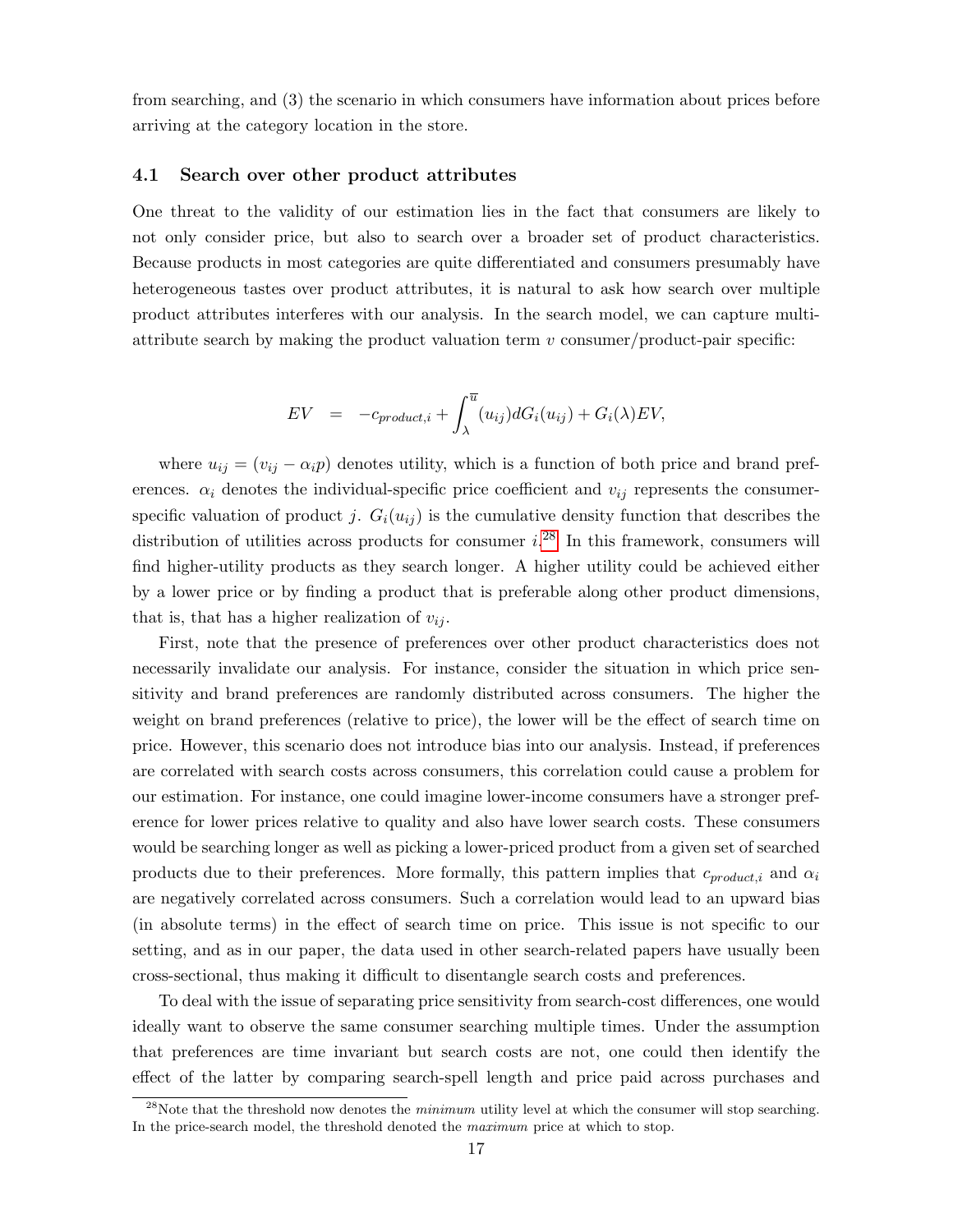searches of the same consumer. Unfortunately, such data are not available to us due to the short time window of our sample. Instead, we hope our instruments provide a crosssectional substitute for identification through panel data. This approach is valid as long as our instruments vary primarily within but not across consumers. To illustrate the idea, assume that all consumers have small and large basket trips, but average basket size does not vary across consumers. In this case, our number-of-items instrument would randomly pick some consumers that happened to be on a large-basket trip and others on a small-basket one. The two groups would, however, not differ by their price sensitivity. We think our specification using the number of purchased items and the basket dummy fares well in this respect. Both variables are likely to mostly vary within consumers as a function of consumptions needs and search costs. Even if average basket size differs across consumers, we see no reason why the across-consumer variation would be correlated with price sensitivity. Our baseline speed instrument is somewhat more problematic in this respect because speed might be correlated with age, which is likely to also affect price sensitivity. The fact that results are similar to the basket-size IV-specification is therefore reassuring.

To further probe the robustness of our results, we run two additional tests that leverage within-consumer variation in our data. Although second best to having an actual panel of consumer search behavior, our data do provide us with a panel aspect along two other dimensions that was not available in previous research on consumers search. First, we do have a panel of about six weeks for the purchase data.<sup>[29](#page--1-0)</sup> Second, within a given trip (and occasionally across trips), we observe the same consumer searching and purchasing in multiple categories. The within-trip dimension thus provides us with repeated observations of search behavior for the same consumer, albeit in different categories.

To exploit the panel variation in the purchase data in a simple way, we compute for every UPC/day pair the percentile of each UPC's price in the respective category's (day-specific) price distribution. We then take the average of the price percentiles for all purchases we observe for the same consumer,  $30$  which gives us a simple measure of consumer-specific price sensitivity. We include this metric as an additional variable in our baseline IV-specification. We can only compute this metric for the set of consumers for which we have multiple observations and loyalty-card information that allows us to link multiple trips of the same consumer. The elimination of households without multiple observations leads to a reduction in sample size. In columns (2) and (3) of Table [\(3\)](#page-32-0), we report the first and second stage for our baseline specification using the smaller sample. We then re-run the IV with the additional price-percentile control variable in columns (4) and (5). Doing so, we find that price sensitivity does not predict search time and is insignificant in the first stage. The coefficient on walking speed hardly changes due to the additional control. In the second stage, we find, unsurprisingly, that the consumer's average price percentile is a strong predictor for price paid. However, the coefficient on search time remains almost unchanged. As the comparison between column (3) and our full-sample baseline regression in column (1) shows, the slight

 $29$ Because only a small set of cart and baskets is equipped with the RFID, the panel dimension does not extend to the search data.

<sup>&</sup>lt;sup>30</sup>To avoid circularity, we omit purchases from trips for which we measure search time in the path data.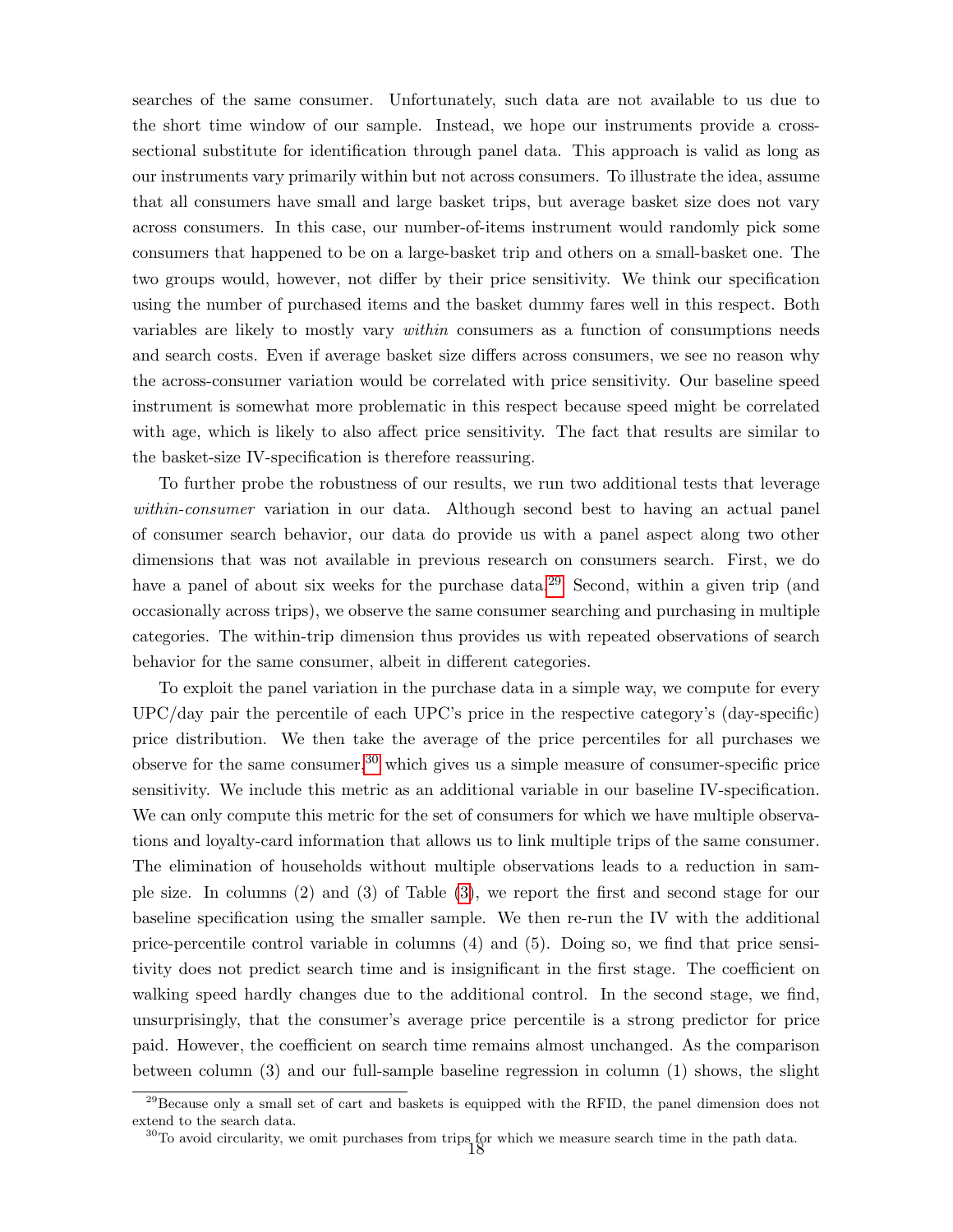change in magnitude is primarily due to the change in sample size. We also computed the absolute and percentage difference of a UPC's price to the maximum price in the respective distribution in order to ensure the functional form of the price-sensitivity variable does not drive our result. Using these alternative measures as control variables yields very similar results to the price-percentile control.

Next, we run a robustness check that controls for individual-specific differences in search and purchase behavior by including a set of consumer fixed effects. In this way, we are only identifying the effect of search from within-consumer variation in search time. However, note that we rarely observe the same consumer searching in the same category repeatedly. Most of the identification does in fact come from within-trip variation in search behavior across different categories. Although we have a small number of consumer for which we observe multiple trips, this dimension provides relatively little variation. To implement a regression with consumer fixed effects, we therefore need an instrument that varies at a more granular level than the trip-level instruments used previously. To this end, we use walking speed over the minute preceding a specific pickup as an instrument in the fixed-effect specification. This instrument allows us to use within-trip variation in speed, but has some shortcoming, which we discussed in section  $(4)$ . The results from this regression are reported in columns  $(6)$ and (7) of Table [\(3\)](#page-32-0). As a point of reference, we first run a specification without consumer fixed effects using the new speed instrument. In column (7), we then also include consumer fixed effects and find an effect of search time on price paid of -0.0178 (standard error of  $(0.0067)$ , which is not significantly different from our baseline specification.<sup>[31](#page--1-0)</sup> This robustness check deals with preference heterogeneity only as long as a consumer's price sensitivity does not vary across categories and trips but search costs do. If instead consumers are more price sensitive in some categories than in others, for instance, due to a stronger preference for quality relative to price in some categories, then consumer fixed effects might not fully address the issue. However, even category-specific preferences are only problematic if search costs are also category specific in a way that creates a spurious correlation. That is, in order to overestimate the effects, categories in which consumers have stronger preferences over quality would have to be categories for which search costs are higher. Finally, due to the fact that we are mostly using *within-trip* variation to identify the effect of search time in this specification, one might wonder why search costs should vary at all over the course of the trip. Although a more thorough discussion is outside of the scope of this paper, we note that we observe systematically shorter search spells toward the end of most trips, possibly suggesting consumers might be less willing to process information and engage in search.

<sup>&</sup>lt;sup>31</sup>Note that the number of observations for this robustness check varies slightly relative to the baseline IV regression, because we drop consumers for which only one item pickup is recorded when we include the fixed effects. We re-estimated the baseline model without the single-item trips (not reported) and find that the change in the sample size does not affect our results. For the same reason, the results in column (6) are slightly different from the ones reported for the "speed one minute before pickup" instrument in the text in section [\(4\)](#page-14-0).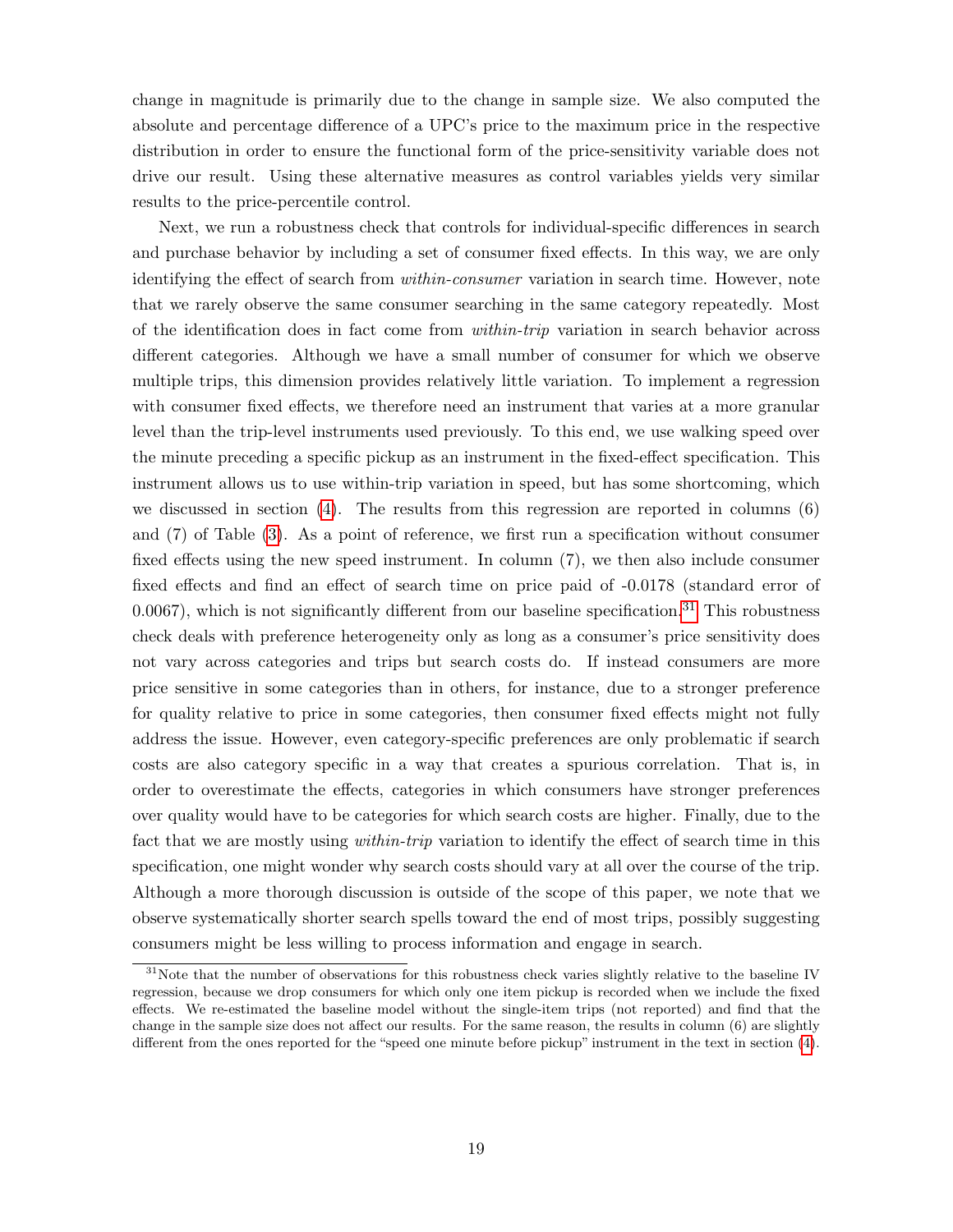#### 4.2 Price Distribution and Expectations

A model primitive that has a key influence on search behavior is the price distribution  $F(p)$ . We already discussed endogeneity concerns that arise from the fact that category-specific price distributions vary over time due to the fact that different products go on promotion at different points in time. We now turn to two more issues related to the price distribution. First, we consider the effect of consumers having biased expectations about the price distribution. Second, we investigate the consequences of consumers having information about daily prices, in particular promotions, before engaging in search. The latter is likely to arise in our setting due to the presence of feature advertising and in-store displays that provide price information to the consumer before she arrives at the shelf and starts searching.

#### 4.2.1 Incorrect Expectations

A dimension in which consumers' behavior might differ from the stylized model is in the way they form expectations about prices. As in any search model, expectations play a crucial role because they determine the marginal benefit of searching and therefore the optimal amount of search activity.<sup>[32](#page--1-0)</sup> In our search model, a deviation from rational expectations can be captured by the fact that the optimal stopping rule would be based on an incorrect price distribution. In other words, the optimal price threshold  $\lambda$  would solve

$$
\int_{\underline{p}}^{\lambda} (\lambda - p) d\widetilde{F}(p) = c_{product},\tag{8}
$$

where  $\widetilde{F}(p)$  represents the price distribution used to form expectations. In the case of nonrational expectations,  $\widetilde{F}(p)$  will be different from the actual price distribution  $F(p)$ . Note that when the consumer engages in search, prices are still drawn from the true price distribution  $F(p)$ ; however, the stopping threshold might differ from that of a rational consumer.  $\tilde{F}(p)$ therefore only affects search time and price via its impact on  $\lambda$ :

$$
E(p) = \frac{1}{F(\lambda(\widetilde{F}(p)))} \int_{\underline{p}}^{\lambda(\widetilde{F}(p))} pdF(p)
$$

$$
E(SearchTime) = \frac{TimePerSearch}{F(\lambda(\widetilde{F}(p)))}.
$$

It is easy to see that more pessimistic expectations will lead to shorter search spells as well as a higher expected price paid. The negative correlation between search time and price that our estimation captures could therefore be in part due to heterogeneity in expectations across consumers. However, this variation is in fact not problematic for the interpretation of our estimate. We reiterate that expectations only influence search time and price paid through their influence on the stopping threshold  $\lambda$ . Moreover, the behavior of an overly optimistic

 $32$ In virtually all structural models of search, consumers are assumed to know the true price distribution. Indeed, imposing the expectation process is usually necessary for identification in any dynamic model, including models of search.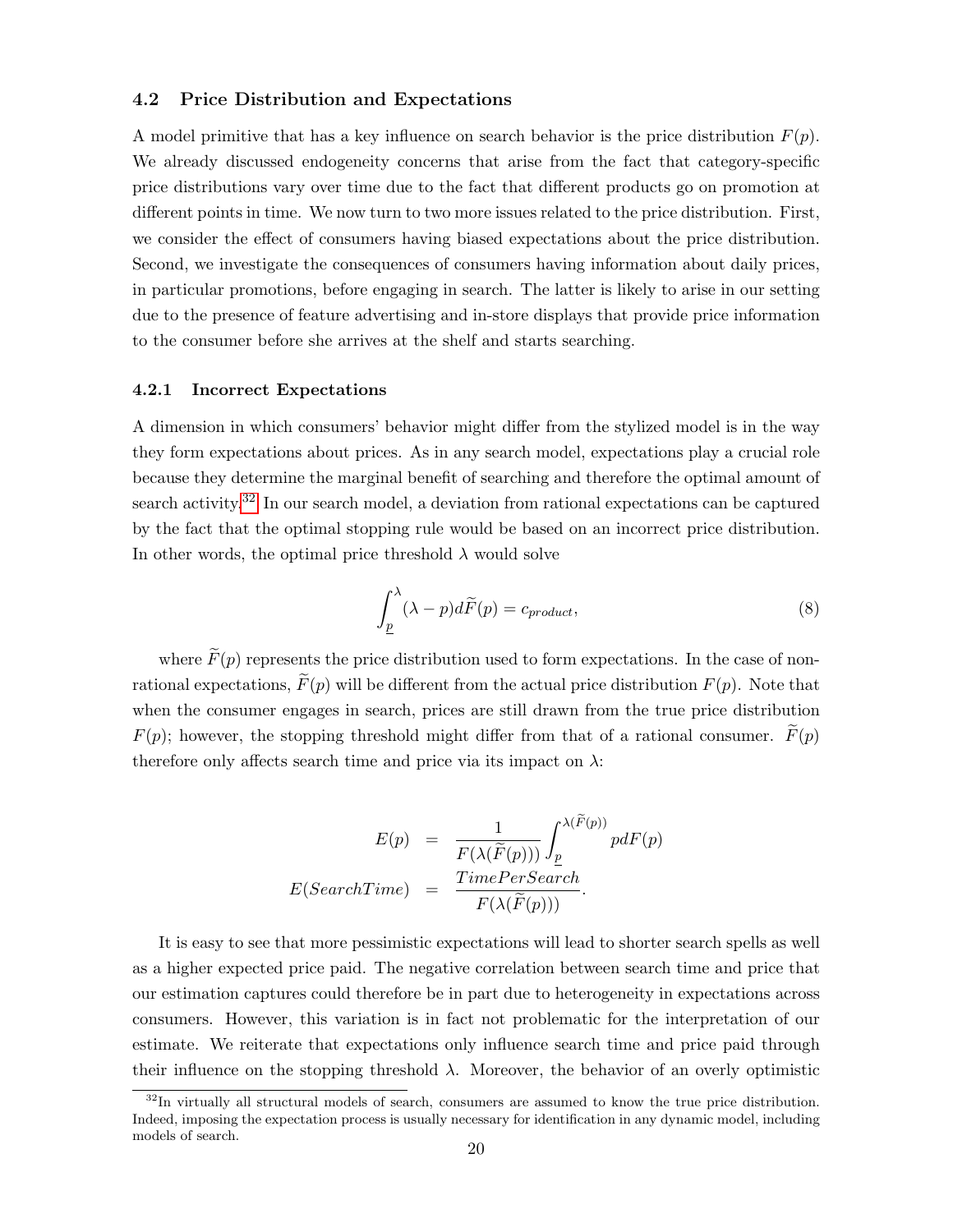consumer is observationally equivalent to the search behavior of a rational consumer with lower search costs. In other words, offsetting an increase in a consumer's marginal benefit (due to over-optimism for instance) with an increase in the marginal cost in such a way that the stopping threshold remains unchanged is always possible. The offsetting increase in search costs would lead to the same outcome in terms of expected price and search duration, because price expectations and search costs only influence both price paid and search time via λ. For our estimation, whether movement in λ originates from variation in search costs or expectations does not matter.<sup>[33](#page--1-0)</sup> More generally, any factor that influences the search process via equation  $(2)$ , that is, by altering the stopping threshold, but not equations  $(4)$  and  $(3)$ is unproblematic for our estimation strategy. On the contrary, variation in the stopping threshold (for whatever reason) is precisely what we want to capture.

#### 4.2.2 Information obtained before searching

Prices at the daily level are likely to be at least partially observed by some set of consumers due to feature advertising and in-store displays. Prior kowledge about prices affects behavior in two ways. Consumers with prior knowledge about daily prices will base their expectations on this information, whereas other consumers form expectations based on the distribution of prices over time and across products. This issue is very similar to the case of consumers having biased expectations. As discussed above, any type of variation in expectation formation does not cause any problems in terms of inference.

Apart from promotional activity having an impact on the set of prices being available and consumers' expectations, it could also affect the probability with which a particular price is drawn. This issue is specific to our setup because all product prices are visually "accessible" on the shelf. Promotions might therefore provide visual cues that draw the consumer's attention to the promoted product, either because the consumer knows about the promotion and specifically tries to find the particular product or because promotional signs on the shelf capture her attention. Formally, such an effect would be captured by a shift in the CDF from which prices are drawn, which would now assign more probability weight to products that are promoted on the particular day.<sup>[34](#page--1-0)</sup> This type of effect would lead to a negative correlation of promotional activity with search time, similar to the effect of variation in  $F(p)$  over time discussed earlier.

Our instrument is valid as long as prior knowledge of prices does not alter the consumer's walking speed or basket size. Especially with regards to speed, we think prior price knowledge in individual product categories is unlikely to affect our instruments.

<sup>&</sup>lt;sup>33</sup>Note that if any such variation in expectations is present in the data, our IV-strategy will most likely not make use of it. Consumers' category-specific price expectations seem unlikely to be correlated with their walking speed or basket size.

 $34$ In a pure price-search model, the probabilities of drawing a particular price are typically uniformly distributed across products.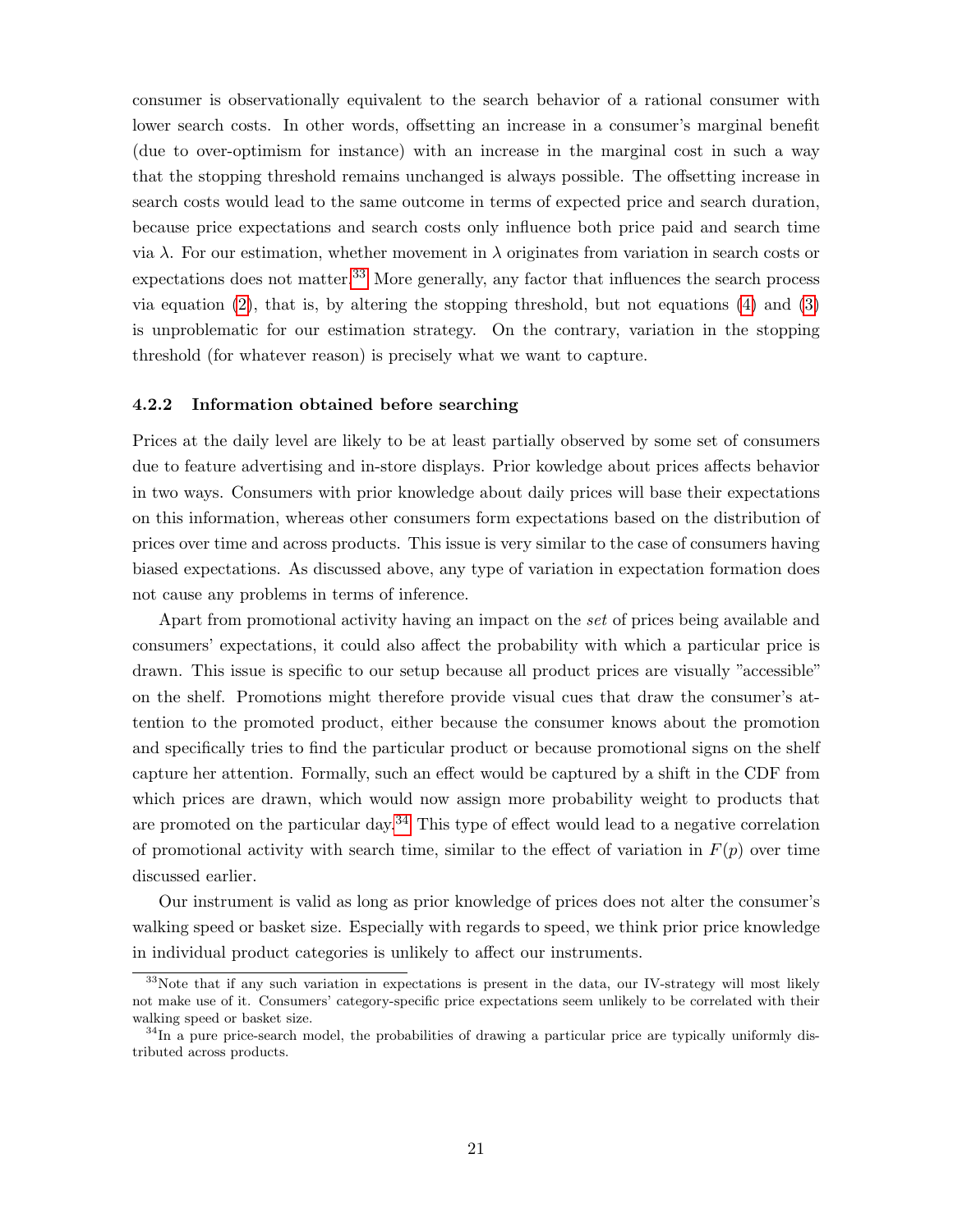### <span id="page-23-1"></span>4.3 Differences in search-efficiency

The final model primitive whose influence on our analysis we need to look at is  $TimePer Search$ , the efficiency of the consumer's search process. Variation likely occurs across consumers in how much time they need in order to resolve uncertainty regarding a specific number of options. The first-order effect of a decrease in  $TimePer Search$  is that it lowers the consumer's search cost and therefore leads to a lower stopping threshold  $\lambda$ . In other words, consumers who search more efficiently are willing to wait for a lower price draw because it is less costly for them to evaluate additional options in the search process. Search efficiency only affects price via this channel. However, the impact on search time is more complicated. On the one hand, search time will be longer due to the fact that a more efficient consumer is pickier, that is, has a lower  $\lambda$ . At the same time, search time is lower simply because evaluating an additional option takes less time, which we can easily see from equation  $(4)$ , where  $TimePer Search$ enters in the numerator and  $\lambda$  (which is a function of  $TimePerSearch$ ) in the denominator. The consequences of variation in search efficiency for our estimation is similar in nature to a measurement-error problem. Ideally, we would like to measure variation in the extent of search activity in terms of the number of options evaluated, but we only observe search effort in real-time. The total search duration can be decomposed into two components: the number of options evaluated and the time it takes to evaluate each option. The former has an impact on price paid, but the latter does not. Variation in search time due to differences in search efficiency therefore cause attenuation bias in our estimate.

Because search efficiency is a latent concept, assessing how much this issue could affect estimation is hard. We are less sure, in this case, that our speed instrument is able to purge the problematic variation in search efficiency. Conceivably, consumers who are less efficient when searching also generally walk at a lower speed. However,  $TimePer Search$  is unlikely to be correlated with the number of purchased items and the basket dummy, both of which we use as alternative instruments. Our results, as shown in Table [\(2\)](#page-31-0) as well as Table [\(B2\)](#page-31-0) in the appendix, are robust to using those instruments instead of walking speed.

## <span id="page-23-0"></span>5 Effect Magnitude

We find returns from searching that are fairly large: roughly \$2.10 per minute. However, because our measure of search time is distributed with a mean of 10 seconds and a standard deviation of 8 seconds, a minute constitutes a strong linear extrapolation relative to the typical search time. In this section, we provide some guidance on how to interpret the magnitude of the effect.

By the nature of the search problem, the relationship between search time and price paid is a non-linear one. Figure [\(4\)](#page-35-1) illustrates this relationship when varying consumers' search costs. The graph traces out how lowering search costs leads to a lower stopping threshold  $(\lambda)$ , which in turn increases expected search time and decreases expected price (see equations [\(2\)](#page-9-0) to [\(4\)](#page-10-0)). As the graph shows, extensions in search time from a lower level are associated with larger gains in terms of finding a lower price. Moreover, the potential gains within a category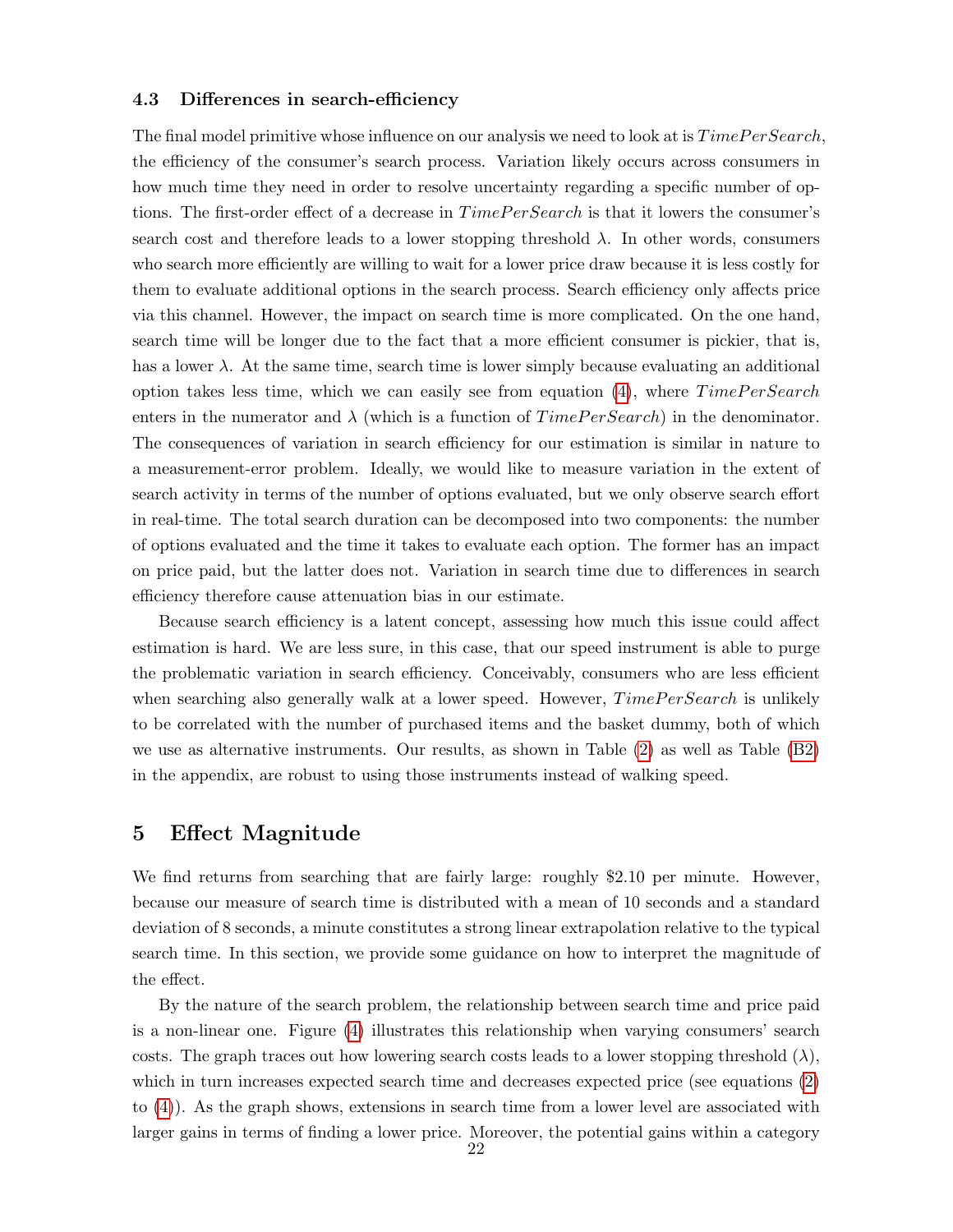are bounded from below by the minimum price within the distribution. Our linear estimate allows us to recover the slope of the curve in Figure [\(4\)](#page-35-1) for the average consumer in the sample, the magnitude of which depends on whether consumers in our data search relatively little (represented by the red scatter plot) or a lot (the blue scatter plot). In the latter case, the average consumer realizes more of the potential gains from search, and the incremental benefit at the margin is smaller. Due to the local nature of the effect and non-linear shape of the relationship, we have to be careful not to extrapolate out linearly "too far."[35](#page--1-0)

With this caveat in mind, we use some back-of-the-envelope calculations to compute how large the gains from search can be within a given trip. Extending search time by one standard deviation, that is, by 8 seconds, lowers price by 28 cents. The average consumer purchases from seven categories on a typical trip and could therefore save about \$1.90 in total when extending search time by one standard deviation in each product category. These savings constitute roughly 7% of the average total shopping basket size of \$27. Another way to quantify potential savings from search is to put them into the broader context of the total time budget allocated to the shopping trip rather than just the time spent searching. Consumers spent on average 23 minutes in the store and only about 70 seconds, that is, 5% of their trip, searching. Extending search time by one standard deviation in each category, that is, by 56 seconds, corresponds to a 4% increase in total shopping time and lowers expenditure by \$1.90. Relative to the average trip-level expenditure of \$27, this amount of savings translates into an elasticity of expenditure with respect to shopping time of about -1.7 at the trip level.

## <span id="page-24-0"></span>6 In-store Search and Product Location

In this section, we explore how the estimates of search benefits derived above can be used to inform product-location decisions as well as pricing as a function of product location. We think in-store product-location choice is a natural area to explore using a model of consumer search. In fact, if consumers did have perfect information about product characteristics and price, production location should matter very little. If, instead, consumers have to engage in costly search, the store environment can be a tool to influence this process. Optimal store design is a complex problem and in its entirety is outside of the scope of this paper. Nevertheless, we think our estimates can shed light on some aspects of product placement. Furthermore, this area is relatively under-researched. Drèze, Hoch, and Purk (1994) is one of the few empirical papers we are aware of on the effect of store layout.<sup>[36](#page--1-0)</sup> The advent of instore tracking data such as the path-tracking data used here and in Hui, Fader, and Bradlow (2009), Hui, Bradlow, and Fader (2009a), Hui, Bradlow, and Fader (2009b) as well as video tracking in Jain, Misra, and Rudi (2014) should allow researchers to re-visit those important questions.

 $35$ We did try to estimate the curvature of the relationship presented in Figures [\(1\)](#page-34-0) and [\(4\)](#page-35-1). When also including search time squared, we find a negative coefficient on the linear and a positive one on the squared term, which is consistent with the graph. However, neither coefficient is significantly different from zero.

<sup>36</sup>Another example is Hui, Inman, Huang, and Suher (2013), who run a counterfactual in which they alter the location of certain product categories and analyze the effect of unplanned spending.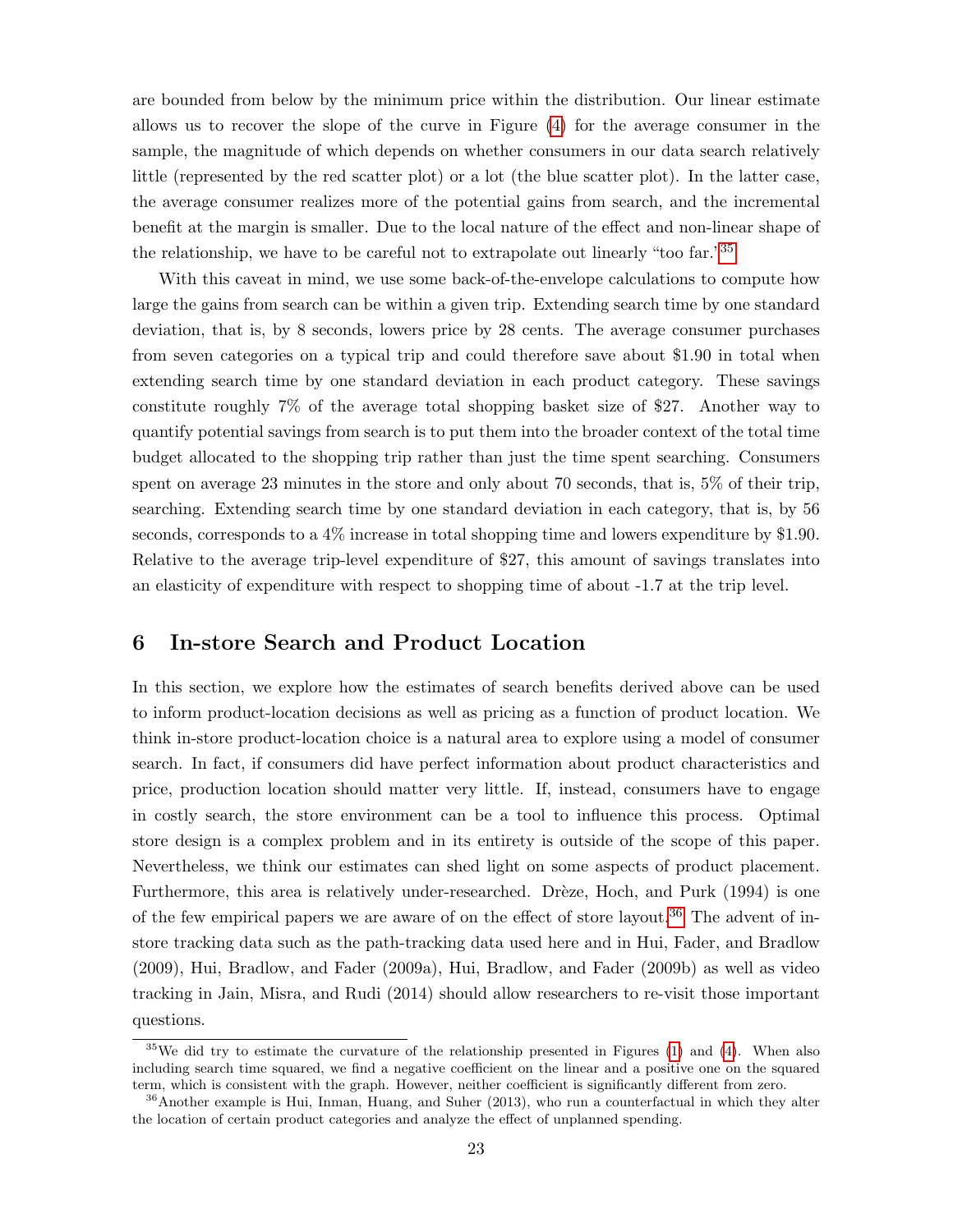To gauge the potential for the store layout to influence search behavior, we regress search time on a set of dummies for different areas of the store. More specifically, we partition the store into 31 regions, which include aisles in the middle of the store as well as wall segments (of similar length as the aisles) along the perimeter of the store. Furthermore, we also partition each aisle in five roughly equally spaced segments. We use a set of dummies for the broad regions as well as a separate set for the within-aisle segments. Results from this regression are reported in Table [\(4\)](#page-33-0). Due to the large number of regions, we do not report the full set of coefficients, but only some aggregate statistics on the coefficient values. We find differences in search time across regions of up to 9.8 seconds as well as a maximum difference of 5.9 seconds between segments of an aisle. Search-time tends to be longer in the middle / bottom part of an aisle as well as in aisles toward the center of the store. Also, aisles generally see longer search-spells than walls at the perimeter of the store.

The question is whether we can attribute these difference in search time to the physical location. Product categories are, of course, not located randomly throughout the store, and we might thus pick up across-category differences with the location dummies. Second, measurement error in the search time metric might vary across different areas of the store, most likely because the probability of consumers leaving their carts behind might be higher in some areas of the store than in others. We address the first issue by including a set of category fixed effects alongside the location dummies. The two sets of dummies can be identified due to the fact that many categories are stocked in different areas of the store. Note that this control is not ideal, because different locations for the same category are usually characterized by differences in product assortment. The first best would be to use panel data with changes in category location, but unfortunately our data do not contain such variation.[37](#page--1-0) To address the issue of measurement error, we re-run the regression using only trips during which the consumer used a basket rather than a shopping cart. Using this sub-sample mitigates concerns of locational differences in measurement error, because consumers are presumably less likely to leave their basket behind relative to a cart. Regressions using category fixed effects as additional controls as well as results for a restricted sample of trips with baskets are reported in columns (2) and (3) of Table [\(4\)](#page-33-0). Both specifications yield similar results to the specification in column (1).[38](#page--1-0) We note that both robustness checks have their limitations and we see the analysis in this section as more exploratory and suggestive. Ideally, one would randomly vary category locations over time and study the impact on search and purchase behavior. We leave such analysis to future research.

What do the differences in search behavior reported in Table [\(4\)](#page-33-0) imply in terms of purchase outcomes? Using the regression results from our baseline regression, moving a product from the lowest search time to the highest search time location, both across and within aisles, implies a difference of almost 16 seconds, which leads to a difference of  $-0.54 = -0.0344$ 

<sup>&</sup>lt;sup>37</sup>We also tried including the number of UPCs within each category/location pair and found the results are qualitatively similar.

<sup>&</sup>lt;sup>38</sup>Note that the specification using category fixed effects yields much larger standard errors. However, if anything, results from this specification indicate an even larger difference in search time across locations (relative to our baseline specification in column (1)).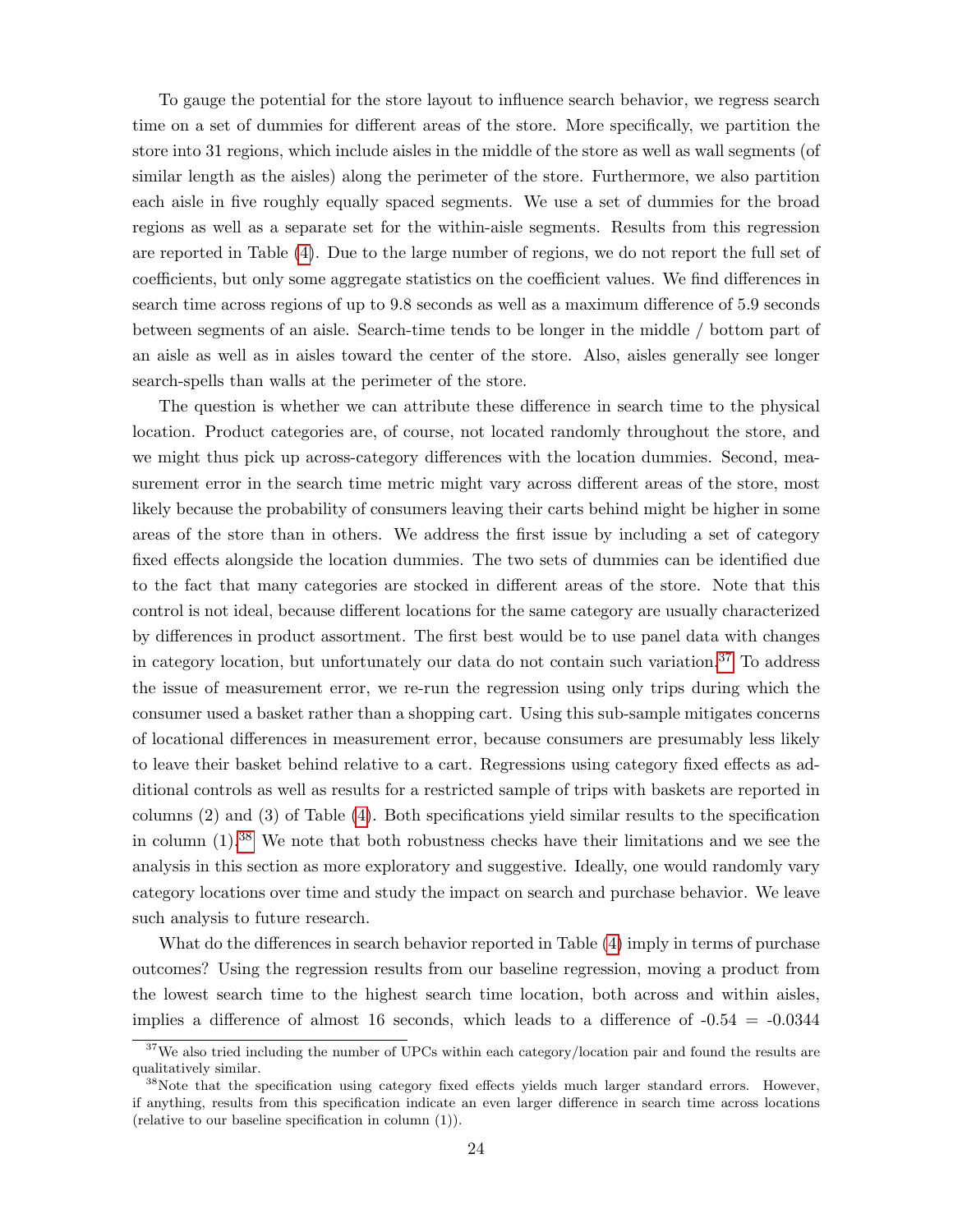\* 15.7 in terms of lower price, which corresponds to roughly 17% of the median potential savings at the category level (see Table $(1)$ ). Or, using the specification in column  $(6)$  of Table  $(2)$ , a 13-percentage-point increase in the probability of purchasing a promoted product.<sup>[39](#page--1-0)</sup> Unfortunately, our specification does not allow us to translate the search time differences easily into differences in terms of price elasticities. Nevertheless, the results suggest that locational factors do have a large impact on price sensitivity. This finding is relevant for manufacturers who pay slotting allowances to place their products in certain locations inside the store. Based on search time differences, some locations do engender closer competition with other brands due to consumers engaging in more search. Similarly, pricing decisions should arguably be a function of product location as well: in high-search locations, running a promotion will be more effective than in areas of the store where consumers' search effort is lower.

# 7 Conclusion

We estimate the effect of search intensity on the price a consumer pays within a particular category, using data from RFID tags on supermarket shopping carts. Recording search in a physical store environment is generally challenging, and even our detailed data are only able to capture total search time but not which options the consumer evaluated. The technology does, however, have the advantage of not interfering in any way with the consumer's natural shopping experience, and might be the best possible way to gain insights into consumer search in a brick-and-mortar store. To the best of our knowledge, this paper, together with Jain, Misra, and Rudi (2014), is the first to use direct data on search effort to analyze consumer search within a brick-and-mortar environment.

We employ a reduced-form approach to estimate the effect of search intensity on the price a consumer pays within a particular category. We find that an additional minute of search lowers expenditure by about \$2.10. The gains from search are substantial: increasing search time by one standard deviation in each purchased category leads to a 7% reduction in total shopping-basket expenditure. This result is robust to a host of sensitivity checks that deal with possible confounds such as variation in prices over time, measurement error, and correlation between price sensitivity and search costs. Due to the limited amount of observations per category in the data, our evidence comes from regressions that are pooled across categories. Going forward, with path data over a longer time horizon for only one category, modeling the search process in more detail (possibly by means of a structural model) should be possible. In particular, our approach only looks at the effect on price paid and does not directly analyze the role of other product characteristics. We are therefore not able to make any statements about the effect of search on consumer utility. However, we believe the effect of search time on

<sup>&</sup>lt;sup>39</sup>A deeper question is why certain locations within the store see more search activity than others. We find in our data that consumers' search time varies systematically over the course of a trip, with search time being lower at the very beginning and end of a trip, suggesting that awareness and cognitive ability to process information might vary over the course of the trip. We conjecture that at least part of the locational variation is due to variation in when consumers tend to reach a particular location during their shopping trip . A more detailed exploration is outside of the scope of this paper. 25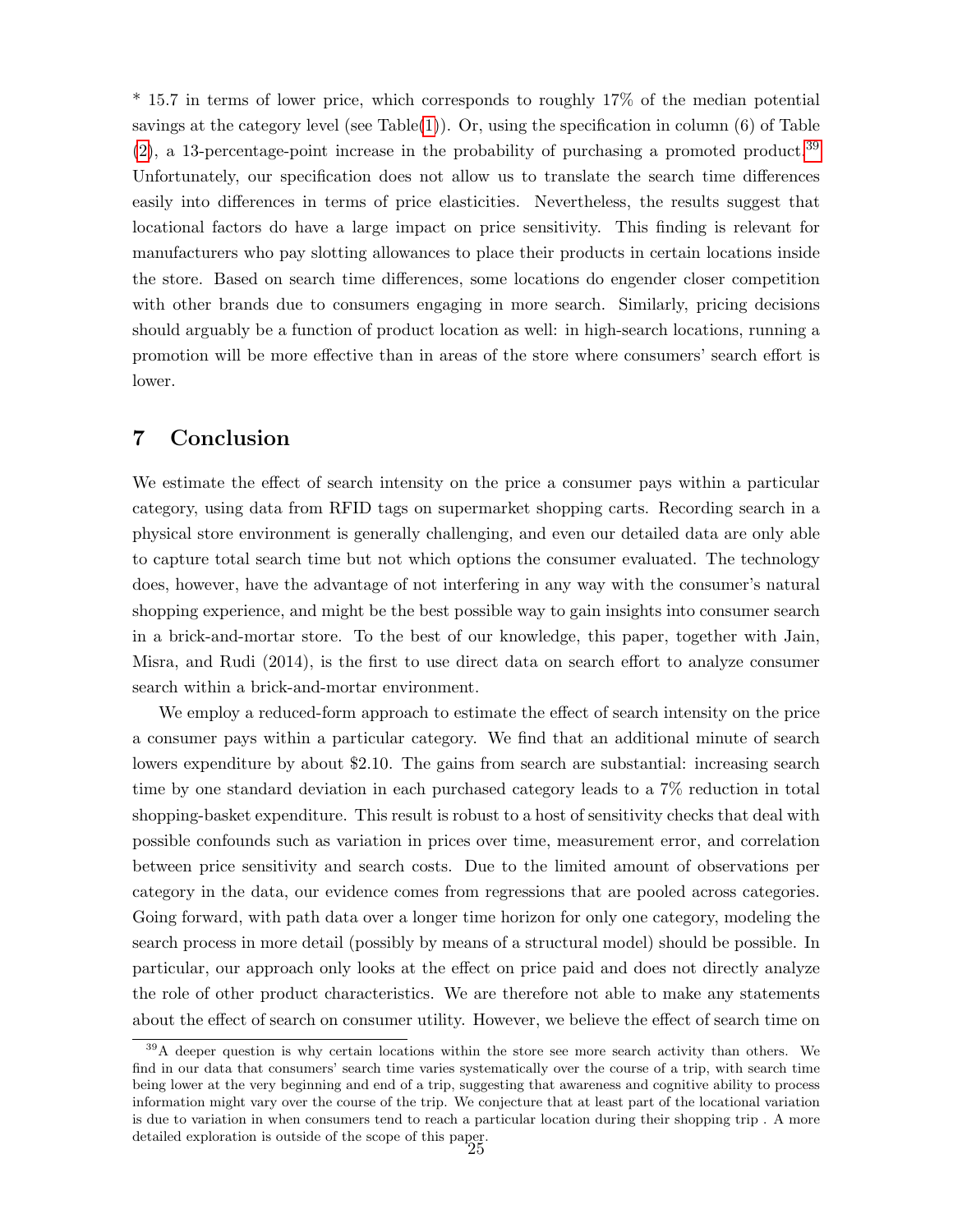price is a dimension of the search process that is particularly relevant for informing optimal supply-side behavior.

Our findings imply that, due to the limited amount of search, the use of marketing tools such as feature advertising and in-store displays can be very effective. Furthermore, firm behavior that influences consumer search interacts in an interesting way with pricing decisions. Because more search makes finding a lower price or promoted product more likely, firms have an incentive to encourage search when running a promotion. $40$  Finally, we find that product location can greatly influence consumer behavior due to differences in search intensity in different areas of the store. Generally, we think the type of data and approach presented here opens the door to studying issues of product location and store design in more detail.

<sup>&</sup>lt;sup>40</sup>The data and empirical approach could also be used to study seasonal variation in search behavior which (as posited by Haviv (2013)) might be a source of counter-cyclical pricing.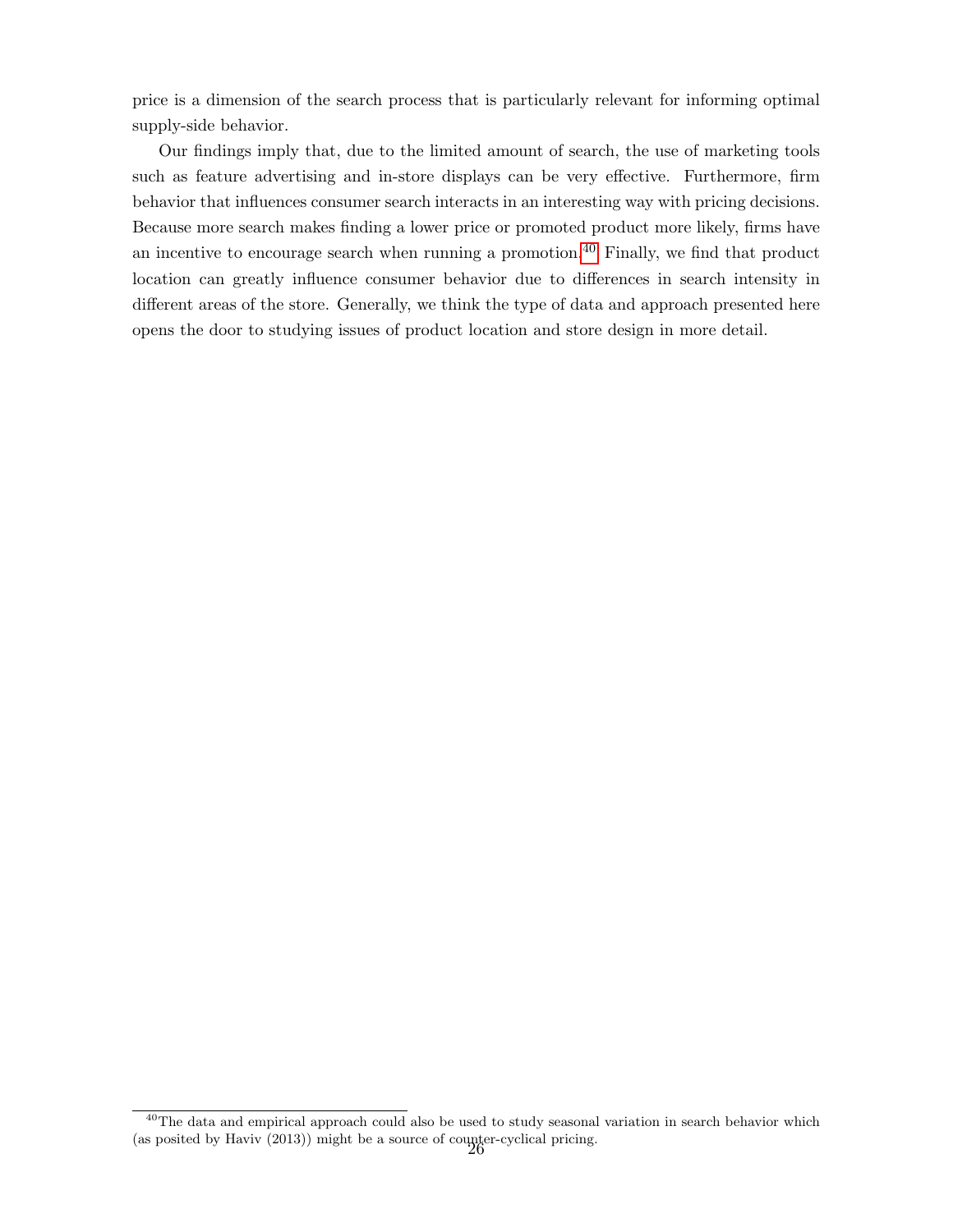# References

- Andrews, R. L., and T. C. Srinivasan (1995): "Studying Consideration Effects in Empirical Choice Models Using Scanner Panel Data," Journal of Marketing Research, 32(1), 30–41.
- BRONNENBERG, B. J., M. W. KRUGER, AND C. F. MELA (2008): "The IRI Marketing Data Set," Marketing Science, 27(4), 745–748.
- Bronnenberg, B. J., and W. R. Vanhonacker (1996): "Limited Choice Sets, Local Price Response and Implied Measures of Price Competition," Journal of Marketing Research, 33(2), 163–173.
- Chen, Y., and S. Yao (2014): "Search with Refinement," unpublished manuscript.
- COBB, C. J., AND W. D. HOYER (1985): "Direct Observation of Search Behavior in the Purchase of Two Nondurable Products," Psychology and Marketing, 2(3), 161–179.
- DE LOS SANTOS, B. I., A. HORTACSU, AND M. WILDENBEEST (2013): "Testing Models of Consumer Search using Data on Web Browsing and Purchasing Behavior," American Economic Review.
- Dickson, P. R., and A. G. Sawyer (1990): "The Price Knowledge and Search of Supermarket Shoppers," The Journal of Marketing, 54(3), 42–53.
- DRAGANSKA, M., AND D. KLAPPER (2011): "Choice Set Heterogeneity and the Role of Advertising: An Analysis with Micro and Macro Data," Journal of Marketing Research, 48, 653–669.
- DRÈZE, X., S. J. HOCH, AND M. E. PURK (1994): "Shelf Management and Space Elasticity," Journal of Retailing, 70(4), 301–326.
- Haviv, A. (2013): "Does Purchase Without Search Explain Counter-Cyclic Pricing?," unpublished manuscript.
- Honka, E. (2014): "Quantifying Search and Switching Costs in the U.S. Auto Insurance Industry," RAND Journal of Economics, forthcoming.
- Hoyer, W. D. (1984): "An Examination of Consumer Decision Making for a Common Repeat Purchase Product," The Journal of Consumer Research, 11(3), 822–829.
- Hui, S. K., E. T. Bradlow, and P. S. Fader (2009a): "Testing Behavioral Hypotheses Using an Integrated Model of Grocery Store Shopping Path and Purchase Behavior," Journal of Consumer Research, 36(3), 478–493.
	- (2009b): "The Traveling Salesman Goes Shopping: The Systematic Deviations of Grocery Paths from TSP Optimality," Marketing Science, 28(3), 566–572.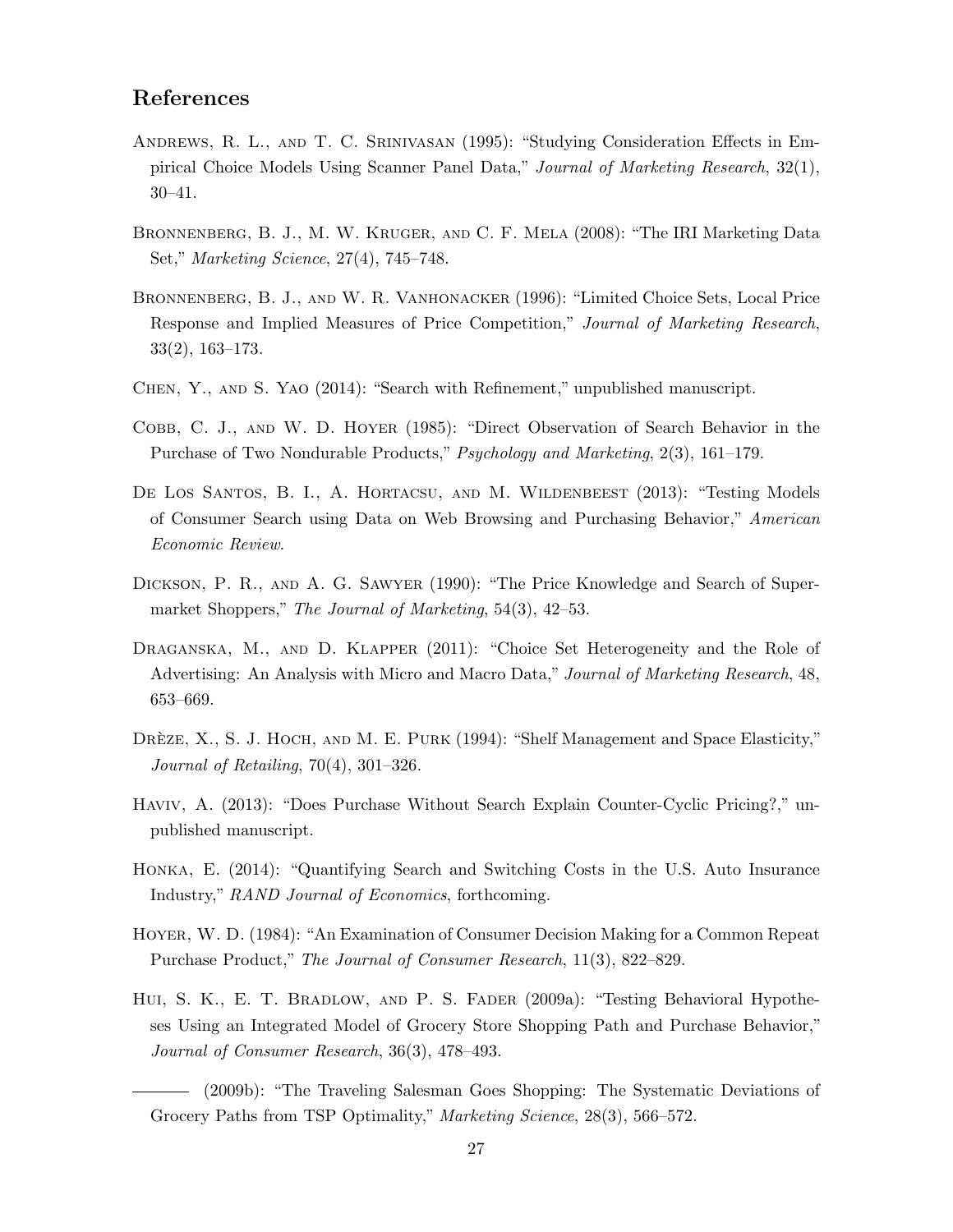- Hui, S. K., P. S. Fader, and E. T. Bradlow (2009): "Path Data in Marketing: An Integrative Framework and Prospectus for Model Building," Marketing Science, 28(2), 320– 335.
- Hui, S. K., Y. Huang, J. Suher, and J. Inman (2013): "Deconstructing the First Moment of Truth: Understanding Unplanned Consideration and Purchase Conversion Using In-Store Video Tracking," Journal of Marketing Research, 50(4), 445–462.
- Hui, S. K., J. Inman, Y. Huang, and J. Suher (2013): "Estimating the Effect of Travel Distance on Unplanned Spending: Applications to Mobile Promotion Strategies," Journal of Marketing,  $77(2)$ , 1–16.
- JAIN, A., S. MISRA, AND N. RUDI (2014): "On Search, Sales Assistance and Purchase Decisions: An Analysis Using Retail Video Data," unpublished manuscript.
- Kim, J. B., P. Albuquerque, and B. J. Bronnenberg (2010): "Online Demand under Limited Consumer Search," Marketing Science, 29(6), 1001–1023.
- Koulayev, S. (2013): "Estimating Demand in Online Search Markets, with Application to Hotel Bookings," RAND Journal of Economics, forthcoming.
- McCall, J. J. (1970): "Economics of Information and Job Search," The Quarterly Journal of Economics, 84(1), 221–242.
- Mehta, N., S. Rajiv, and K. Srinivasan (2003): "Price Uncertainty and Consumer Search: A Structural Model of Consideration Set Formation," Marketing Science, 22(1), 58–84.
- ROBERTS, J. H., AND J. M. LATTIN (1991): "Development and Testing of a Model of Consideration Set Composition," Journal of Marketing Research, 28(4), 429–440.
- SEILER, S. (2013): "The Impact of Search Costs on Consumer Behavior: A Dynamic Approach," Quantitative Marketing and Economics, 11(2), 155–203.
- Sorensen, H. (2003): "The Science of Shopping," Marketing Research, 15(3), 31–35.
- STÜTTGEN, P., P. BOATWRIGHT, AND R. T. MONROE (2012): "A Satisficing Choice Model," Marketing Science, 31, 878–899.
- WEITZMAN, M. L. (1979): "Optimal Search for the Best Alternative," *Econometrica*, 47(3), 641–654.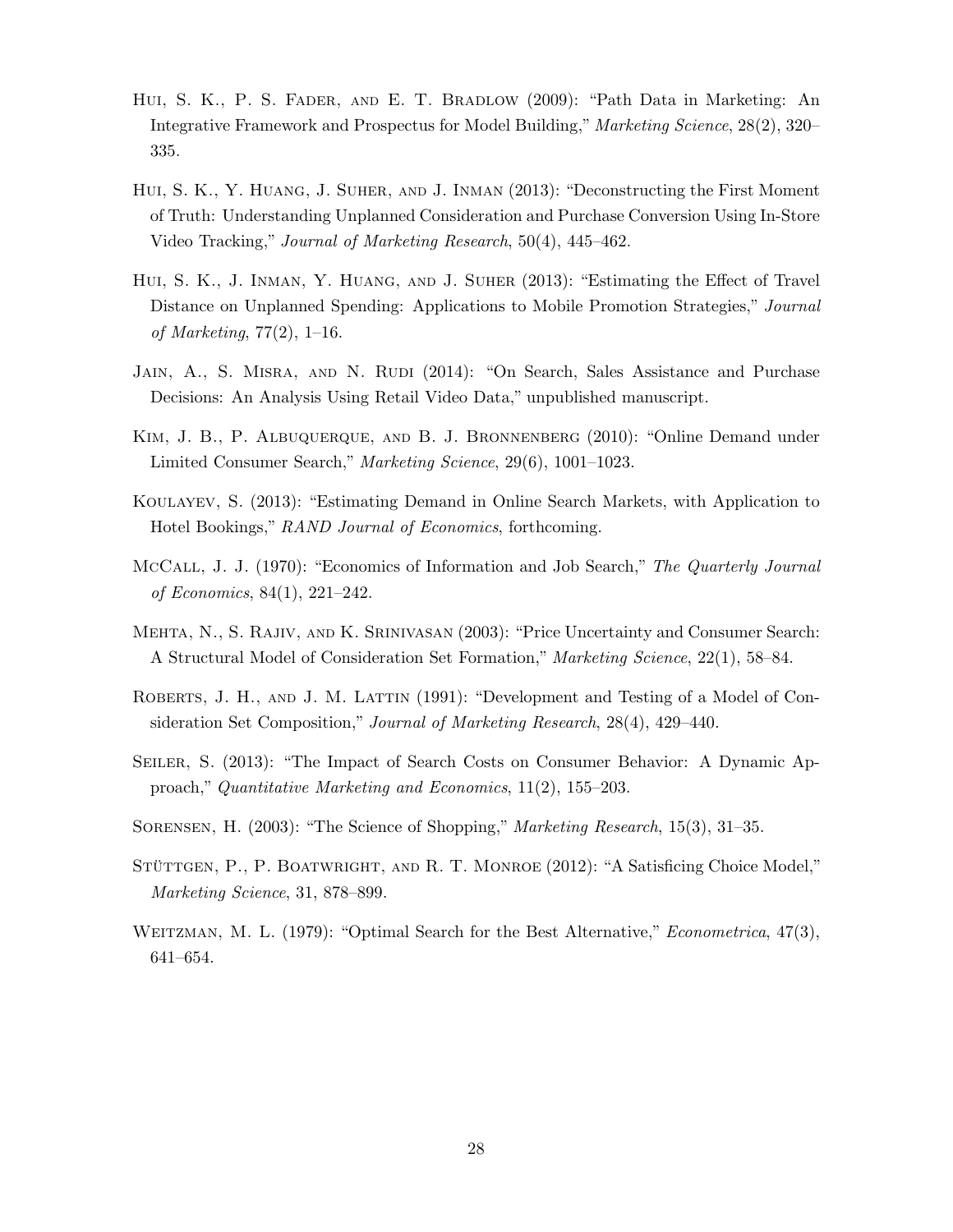|                                                          | Mean  | S.D.  | P <sub>25</sub> | Median | P75   |
|----------------------------------------------------------|-------|-------|-----------------|--------|-------|
| <b>TRIP-LEVEL</b><br><b>VARIABLES</b>                    |       |       |                 |        |       |
| Speed (Feet per<br>Second)                               | 2.21  | 0.31  | 2.00            | 2.18   | 2.39  |
| Number of<br>Items Purchased                             | 4.24  | 3.67  | $\overline{2}$  | 3      | 6     |
| <b>Basket</b>                                            | 0.15  |       |                 |        |       |
| Dummy<br>Trip Duration<br>(Minutes)                      | 23.65 | 17.18 | 11.45           | 18.81  | 30.52 |
| Trip Distance<br>$(100 \text{ feet})$                    | 29.83 | 19.77 | 15.84           | 24.54  | 37.92 |
| PICK-UP LEVEL<br><b>VARIABLES</b>                        |       |       |                 |        |       |
| Search<br>Time                                           | 10.25 | 8.38  | 4.80            | 7.84   | 12.67 |
| Speed 60 Seconds                                         | 2.34  | 0.77  | 1.82            | 2.31   | 2.81  |
| Before Pick-up<br>Price Paid                             | 3.33  | 3.00  | 2.50            | 1.59   | 3.99  |
| <b>PRICE</b><br><b>SAVINGS</b>                           |       |       |                 |        |       |
| Absolute Difference between<br>Daily Min and Max Price   | 4.21  | 3.52  | 1.78            | 3.21   | 5.26  |
| Percentage Difference between<br>Daily Min and Max Price | 0.66  | 0.23  | 0.53            | 0.71   | 0.84  |
| Fraction of UPCs Promoted on<br>a Specific Day           | 0.3   | 0.17  | 0.17            | 0.29   | 0.42  |
| Fraction of UPCs Promoted<br>during the Sample Period    | 0.58  | 0.32  | 0.41            | 0.62   | 0.83  |

<span id="page-30-0"></span>Table 1: Descriptive Statistics: Prices. The unit of observation is a trip in the top panel and an item pickup in the middle panel. Our sample consists of 13,112 trips and 34,109 pickups. The unit of observation in the bottom panel is a category. Our data contain 153 categories.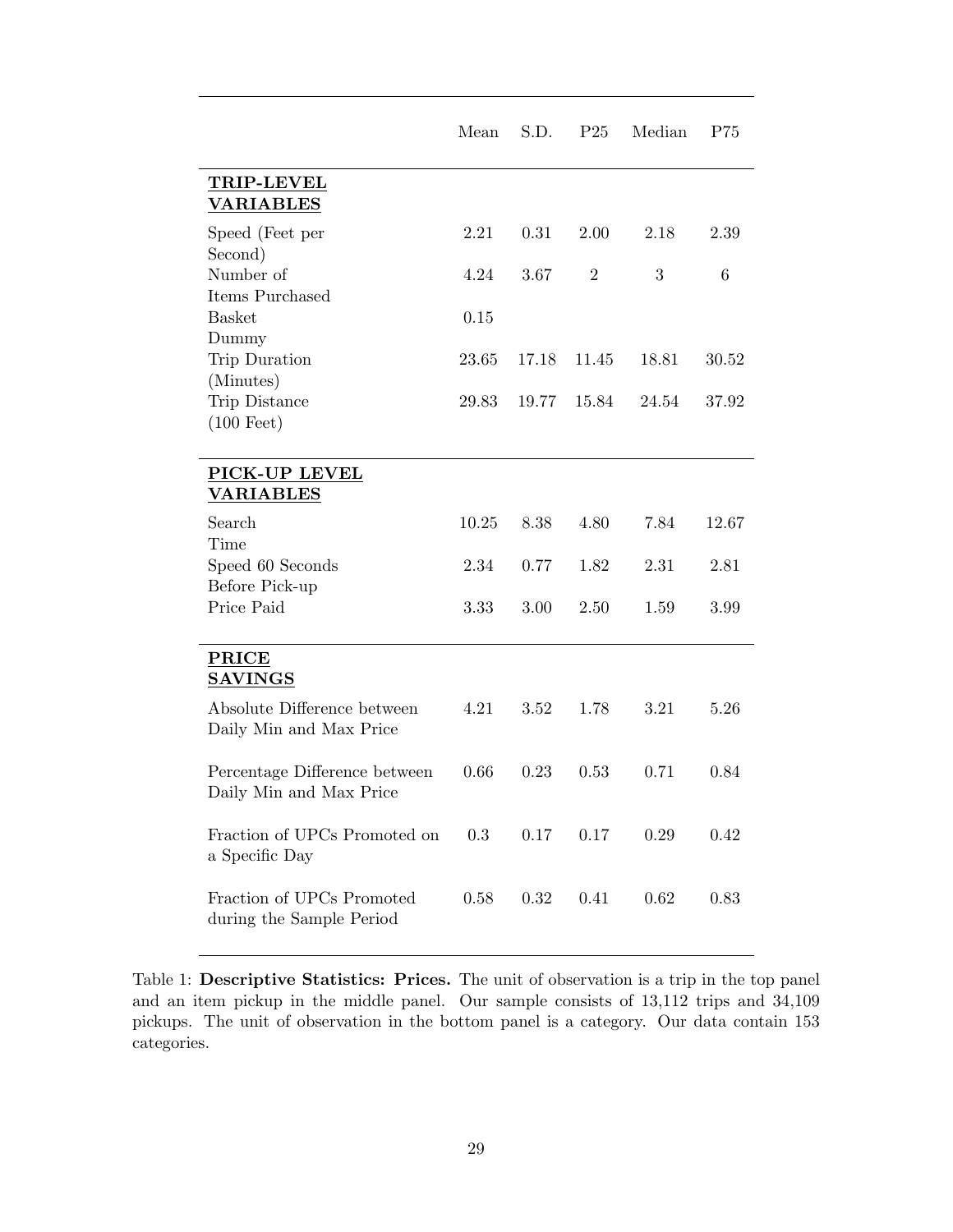|                    | (1)                      | (2)                      | (3)                      | (4)                      | (5)                      | (6)                   |
|--------------------|--------------------------|--------------------------|--------------------------|--------------------------|--------------------------|-----------------------|
| Type of Regression | <b>OLS</b>               | $IV$ 1st<br><b>Stage</b> | IV $2nd$<br><b>Stage</b> | $IV$ 1st<br><b>Stage</b> | $IV$ 2nd<br>Stage        | IV $2nd$<br>Stage     |
| Dependent Variable | Price                    | Search Time              | Price                    | Search Time              | Price                    | Promotion<br>Dummy    |
| Search-Time        | $-0.0071***$<br>(0.0016) |                          | $-0.0344***$<br>(0.0127) |                          | $-0.0528***$<br>(0.0158) | $0.0082*$<br>(0.0046) |
| Speed              |                          | $-4.763***$<br>(0.191)   |                          |                          |                          |                       |
| Number of          |                          |                          |                          | $0.181***$               |                          |                       |
| Purchased Items    |                          |                          |                          | (0.018)                  |                          |                       |
| <b>Basket</b>      |                          |                          |                          | $-0.588***$              |                          |                       |
| Dummy              |                          |                          |                          | (0.164)                  |                          |                       |
| First-stage F-Stat |                          | 619.62                   |                          | 63.44                    |                          | 385.61                |
| Category FEs       | Yes                      | Yes                      | Yes                      | Yes                      | Yes                      | Yes                   |
| Observations       | 34,109                   | 34,109                   | 34,109                   | 34,109                   | 34,109                   | 23,444                |
| <b>Trips</b>       | 13,112                   | 13,112                   | 13,112                   | 13,112                   | 13,112                   | 11,031                |
| Consumers          | 8,318                    | 8,318                    | 8,318                    | 8,318                    | 8,318                    | 7,247                 |

<span id="page-31-0"></span>Table 2: Baseline OLS and IV regressions. The unit of observation is an item pickup. Standard errors are clustered at the consumer level.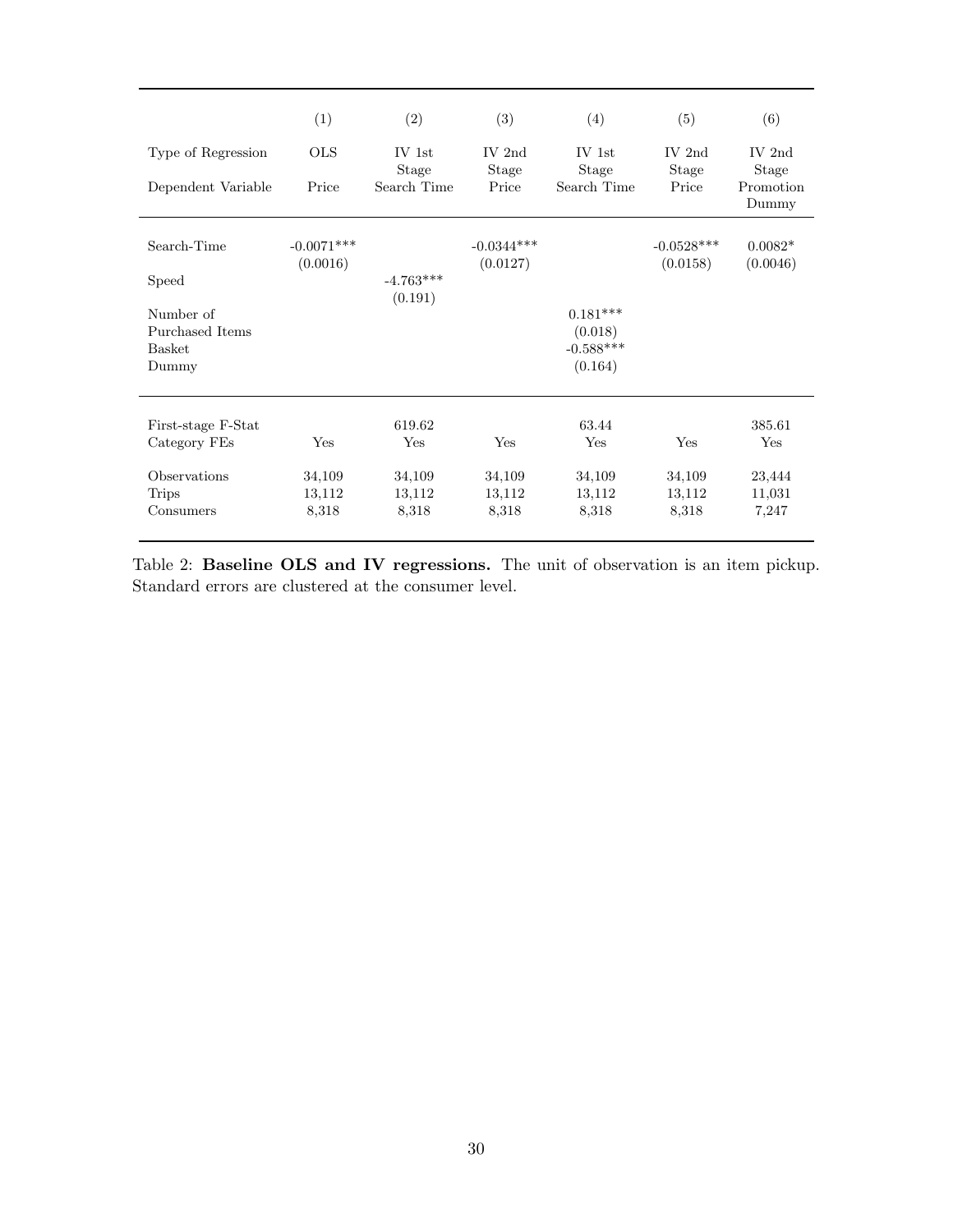|                                                    | (1)                       | (2)                      | (3)                      | (4)                                           | (5)                      | (6)                           | (7)                           |
|----------------------------------------------------|---------------------------|--------------------------|--------------------------|-----------------------------------------------|--------------------------|-------------------------------|-------------------------------|
| Type of<br>Regression                              | IV 2nd<br><b>Stage</b>    | $IV$ 1st<br>Stage        | $IV$ 2nd<br>Stage        | $IV$ 1st<br>Stage                             | $IV$ 2nd<br>Stage        | IV 2nd<br>Stage               | $IV$ 2nd<br>Stage             |
| Sample                                             | Full<br>Sample            | Repeat<br>Customers      | Repeat<br>Customers      | Repeat<br>Customers                           | Repeat<br>Customers      | Consumer with<br>$>1$ Pick-up | Consumer with<br>$>1$ Pick-up |
| Dependent<br>Variable                              | Price                     | Search Time              | Price                    | Search Time                                   | Price                    | Price                         | Price                         |
| Search Time                                        | $-0.0344***$<br>(0.0127)  |                          | $-0.0461***$<br>(0.0144) |                                               | $-0.0436***$<br>(0.0141) | $-0.0247***$<br>(0.0054)      | $-0.0178***$<br>(0.0067)      |
| Trip-Level<br>Speed<br>Average Price<br>Percentile |                           | $-4.816***$<br>(0.243)   |                          | $-4.815***$<br>(0.243)<br>$-0.257$<br>(0.504) | $2.2342***$<br>(0.1450)  |                               |                               |
| First Stage<br>F-Stat                              | 619.62                    | 392.33                   |                          | 392.76                                        |                          | 1237.45                       | 761.01                        |
| Category FEs<br>Consumer FEs                       | Yes<br>No                 | Yes<br>No                | Yes<br>No                | Yes<br>No                                     | Yes<br>$\rm No$          | Yes<br>No                     | Yes<br>Yes                    |
| Observations<br><b>Trips</b><br>Consumers          | 34,109<br>13,112<br>8,318 | 25,166<br>8,740<br>6,562 | 25,166<br>8,740<br>6,562 | 25,166<br>8,740<br>6,562                      | 25,166<br>8,740<br>6,562 | 32,164<br>11,167<br>6,373     | 32,164<br>11,167<br>6,373     |

<span id="page-32-0"></span>Table 3: Robustness Checks: Price Sensitivity Controls and Trip Fixed-Effect Regressions. The unit of observation is an item pickup. Standard errors are clustered at the consumer level. Sample size changes due to the fact that we exclude trips with only one pickup when including trip fixed effects and price sensitivity is only defined for consumers with repeat observations in our data.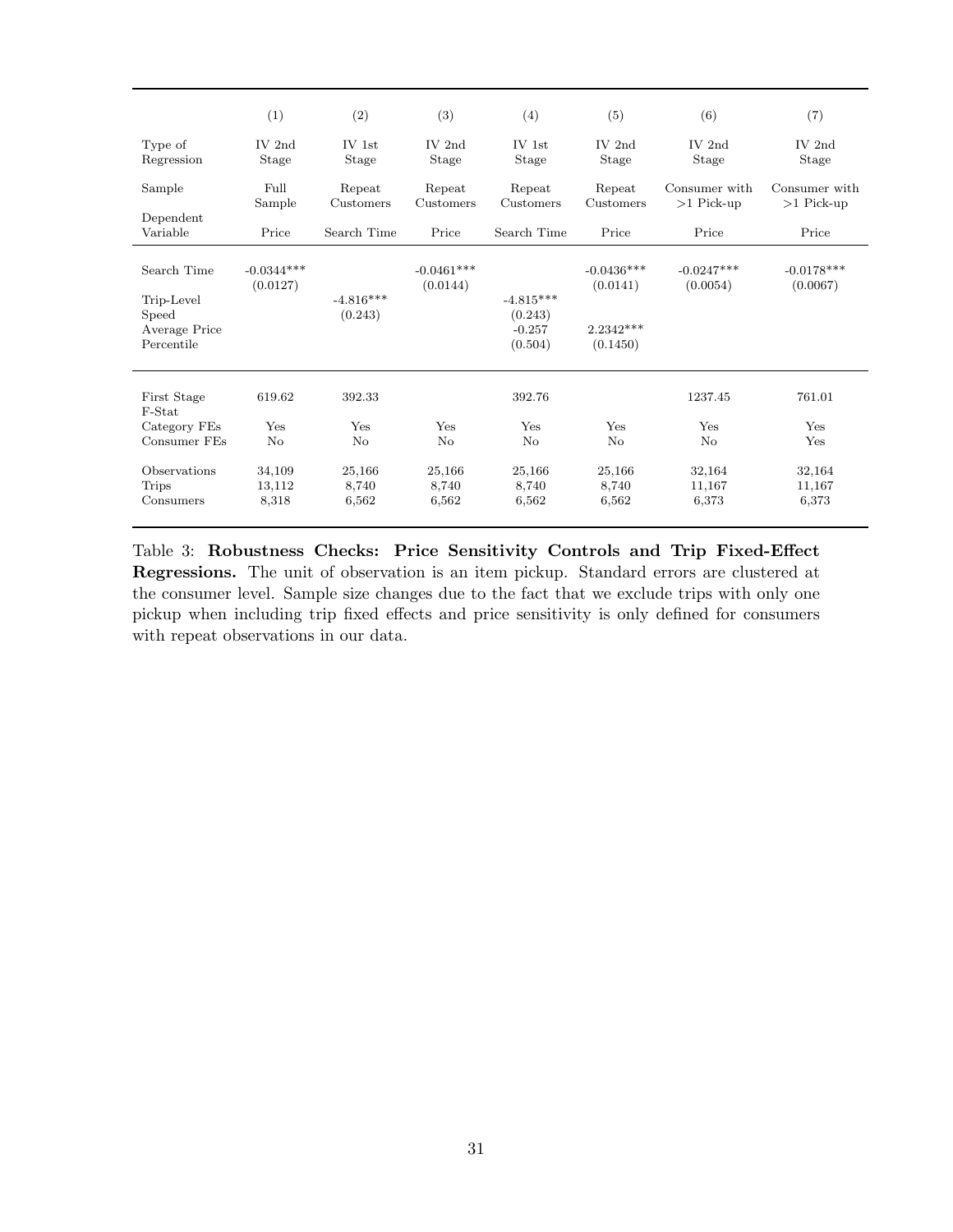|                           | (1)        | (2)        | (3)            |
|---------------------------|------------|------------|----------------|
| Dependent                 | Search     | Search     | Search         |
| Variable                  | Time       | Time       | Time           |
|                           |            |            |                |
| Sample                    | Full       | Full       | Trips with     |
|                           | Sample     | Sample     | <b>Baskets</b> |
|                           |            |            |                |
| <b>AISLE SEGMENTS</b>     |            |            |                |
| Top                       | Omitted    | Omitted    | Omitted        |
|                           | Category   | Category   | Category       |
| Middle-Top                | $2.160***$ | $2.064***$ | $1.803***$     |
|                           | (0.218)    | (0.263)    | (0.542)        |
| Middle                    | $5.006***$ | $5.009***$ | $4.576***$     |
|                           | (0.249)    | (0.308)    | (0.780)        |
| Middle-Bottom             | $5.946***$ | $5.986***$ | $5.035***$     |
|                           | (0.286)    | (0.330)    | (0.682)        |
| <b>Bottom</b>             | $3.010***$ | $3.552***$ | $2.068***$     |
|                           | (0.256)    | (0.330)    | (0.630)        |
|                           |            |            |                |
| <b>STORE REGIONS</b>      |            |            |                |
| Difference Min - Max      | $9.753**$  | 20.961     | $7.214***$     |
| Region FE Coefficient     | (4.704)    | (14.317)   | (0.765)        |
| Difference Top2 - Bottom2 | $8.792***$ | 12.895*    | $6.866***$     |
| Region FE Coefficient     | (2.413)    | (7.180)    | (0.693)        |
| Difference Top3 - Bottom3 | $7.619***$ | 9.964**    | $6.274***$     |
| Region FE Coefficient     | (1.594)    | (4.829)    | (1.445)        |
|                           |            |            |                |
| Product Category FEs      | No         | Yes        | No             |
| Observations              | 34,109     | 34,109     | 4,005          |
| Number of Store Regions   | 31         | 31         | 31             |
|                           |            |            |                |

<span id="page-33-0"></span>Table 4: The Effect of Product Location on Search Time. The unit of observations is an item pickup. Standard errors are clustered at the consumer level. A full set of store region dummies are included in all specifications. The "store region" panel presents hypothesis tests for differences between averages of groups of fixed-effect coefficients at the top and bottom of the distribution of coefficient values in each specification.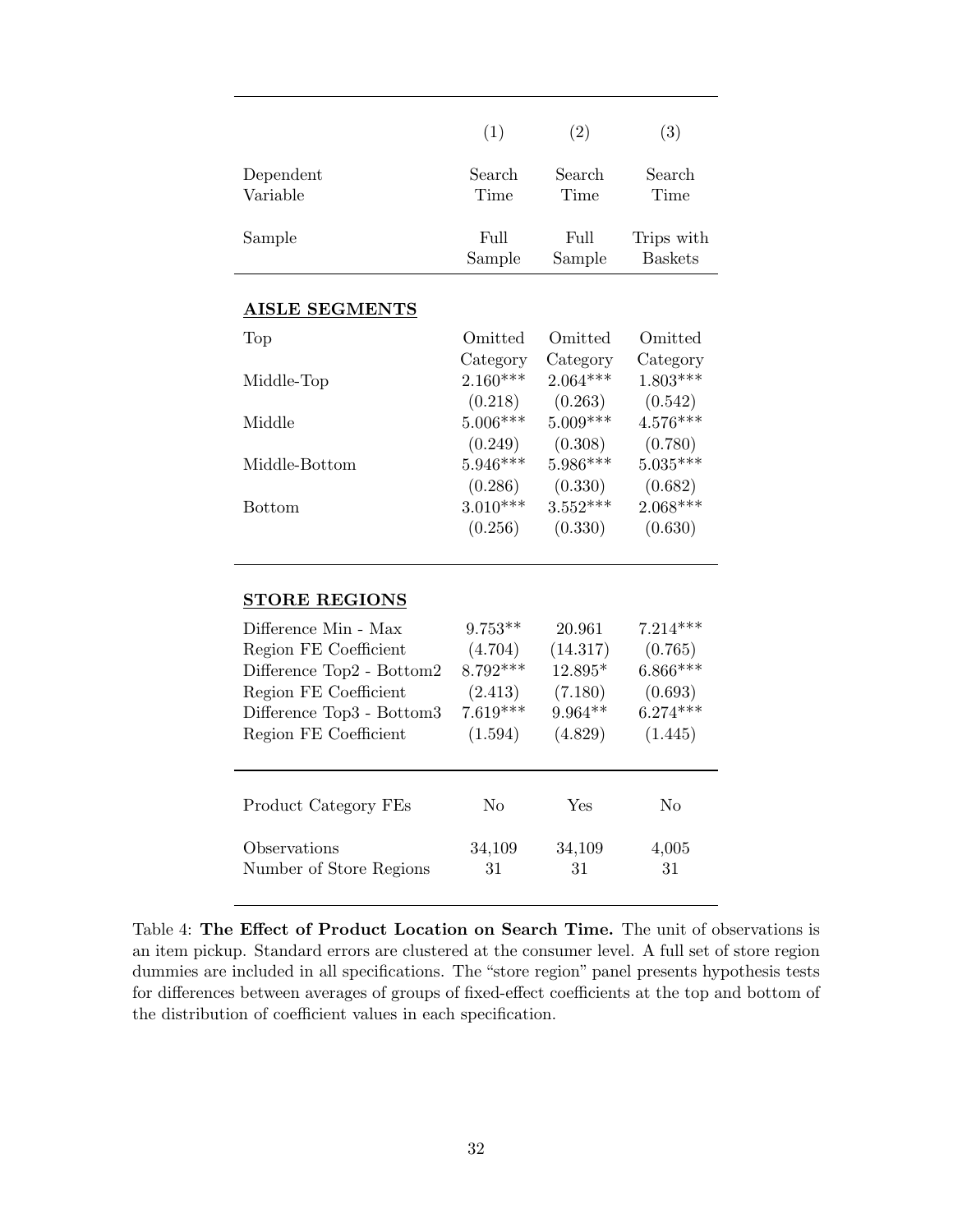

<span id="page-34-0"></span>Figure 1: Data-Structure. The picture illustrates a consumer traversing an aisle. Consumer location within the aisle is recorded on a grid of traffic points. Products are located at specific locations on the shelf, which are coded up as a grid of product points. Product points are matched to nearby traffic points, allowing us to measure how long a consumer remained near the product when picking it up. The dashed black line denotes the consumer's path when traversing the aisle.



<span id="page-34-1"></span>Figure 2: Search-Time Histogram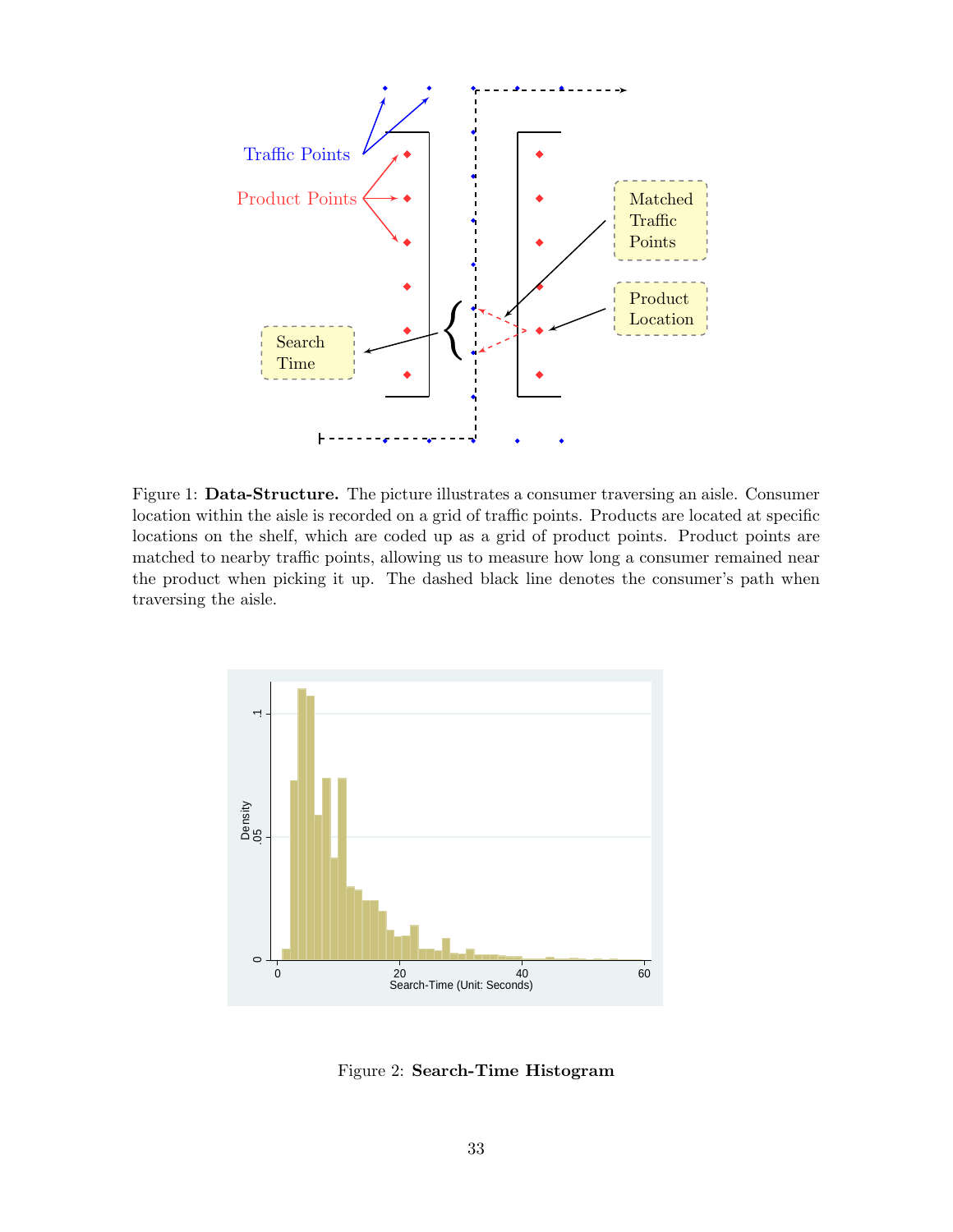

<span id="page-35-0"></span>Figure 3: Relationship between Search Time and Price Paid when Varying Search Costs. The picture illustrates the relationship between expected price paid and search time for varying levels of search costs. The relationship is non-linear, with extensions in search time from a lower level being associated with larger gains. Moreover, the potential gains within a category are bounded by the lower bound of the price distribution.



<span id="page-35-1"></span>Figure 4: Estimated Local Average Treatment Effect. The picture illustrates the local nature of the estimated search benefit. The magnitude of our estimate depends on whether consumers in our data search relatively little (red scatter plot) or a lot (blue scatter plot). In the latter case, the average consumer realizes more of the potential gains from search, and the incremental benefit at the margin is therefore smaller.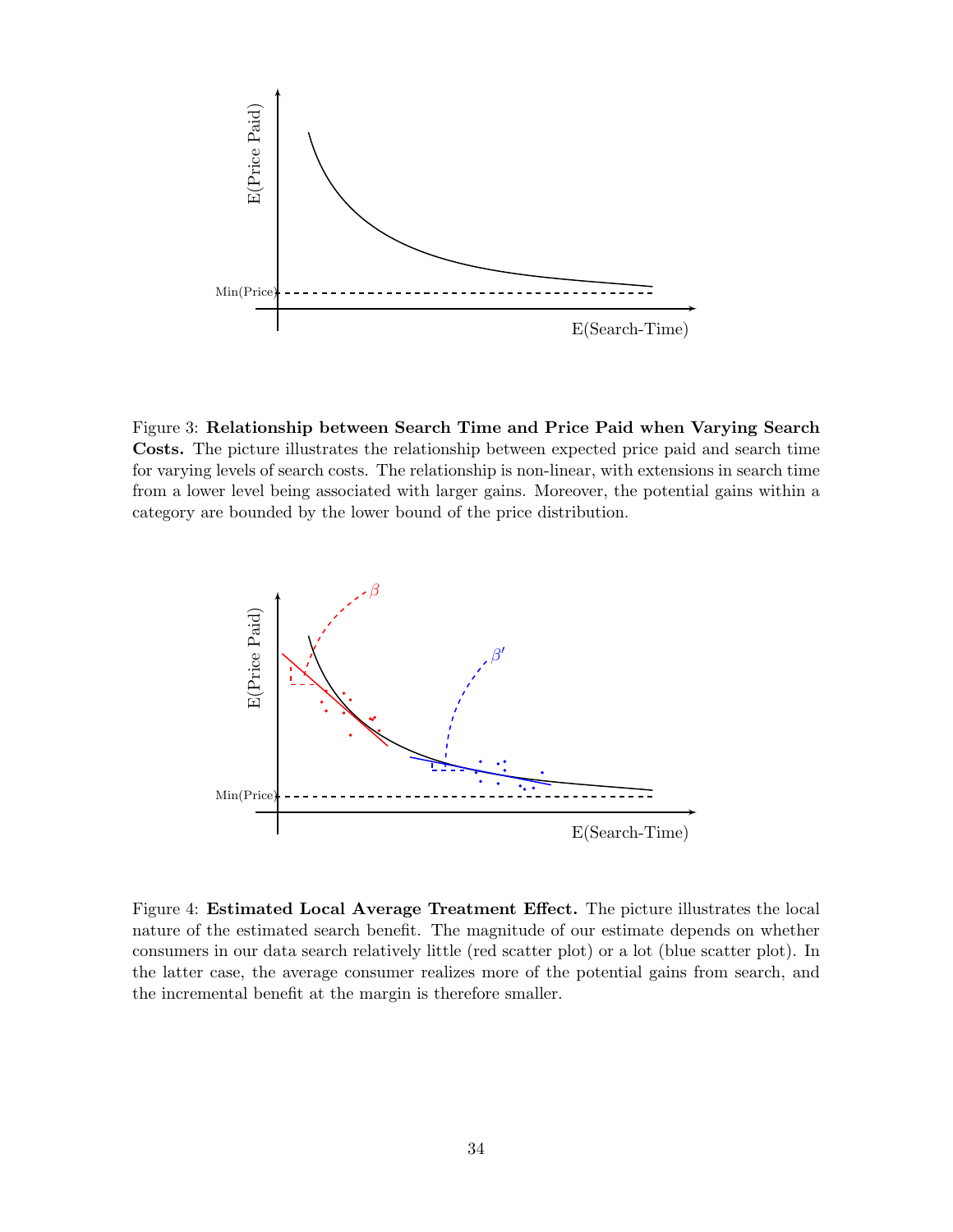# A Appendix

### <span id="page-36-0"></span>A.1 Linking Sales and Path Data

One of the important features of our data set is the linkage of sales to trip records. As part of the RFID tracking process, the data report when the consumer arrives at the checkout. Independently, the sales data also have a time stamp for each shopper's transaction at the checkout. Comparing the time stamp of a particular path with the sales data allows us to define a set of "candidate" checkout product baskets that occured at a similar point in time.<sup>[41](#page--1-0)</sup> Matching which trip goes with which specific transaction involves considering the physical location (i.e., longitude  $= x$  and latitude  $= y$  relative to the store map) of all the UPCs in each candidate basket. Based on how many of those locations lay on the path we are trying to match, a score is created for the baskets and the highest-scoring one is matched to the path.<sup>[42](#page--1-0)</sup> The matches do not necessarily yield a perfect score, because consumers might occasionally leave the cart and pick up an item. Therefore, we might not see the path of the consumer going past a specific item, even if the item was in her matched purchase basket. In this case, no information on search time will be available for the particular item.

 $41$ The path data time stamp that records the arrival at the checkout can be noisy because the consumer will be stationary when standing in line at the cashier. Therefore, checkout baskets within a certain time window after the consumer became stationary in the check-out area qualify as possible matches.

<sup>&</sup>lt;sup>42</sup>The data provider did not disclose the precise algorithm to us.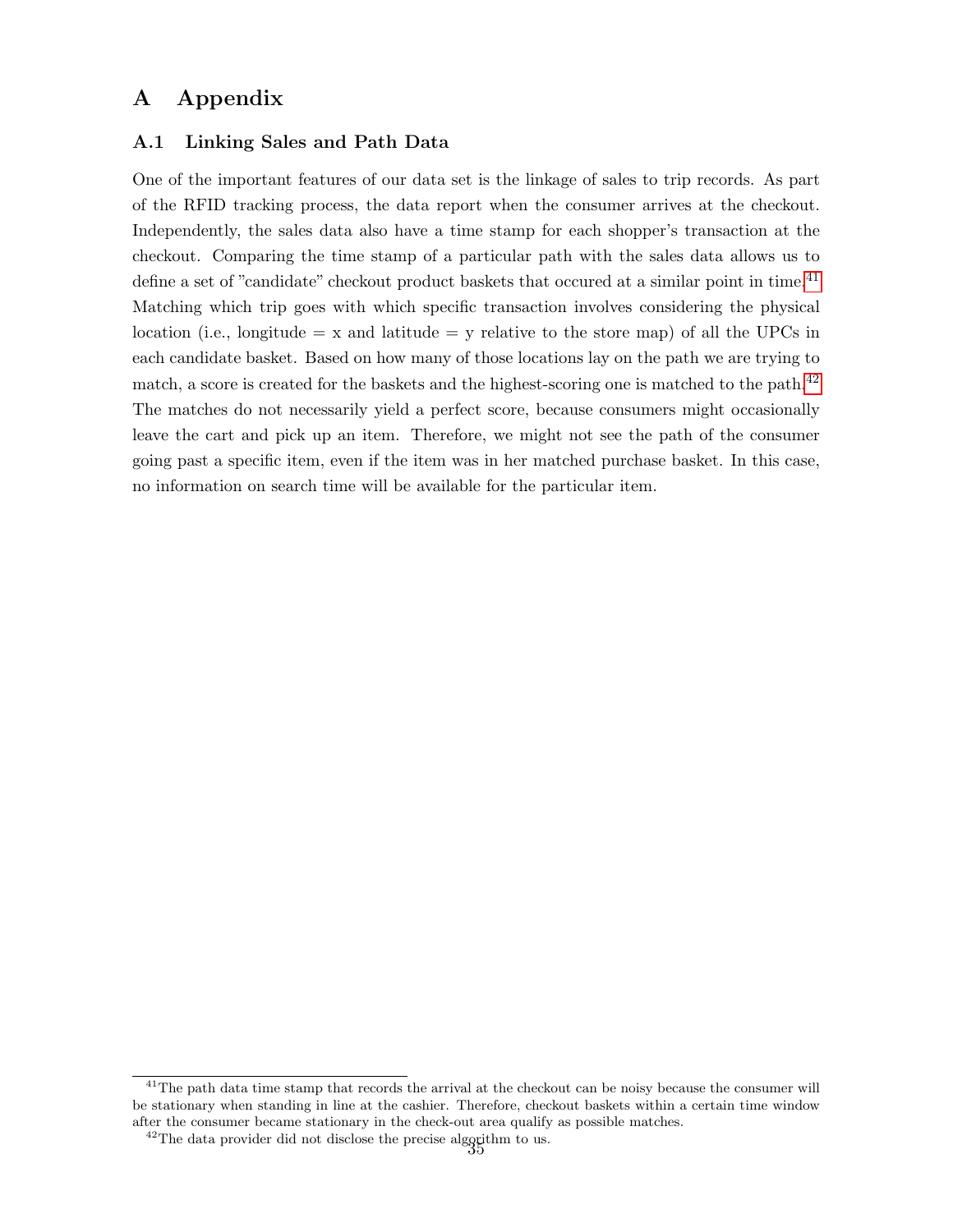# B Appendix: Tables

| Dependent Variable                                                                    | (1)                           | (2)                            | (3)<br>Search-Time Price Paid Log(Price Paid) |
|---------------------------------------------------------------------------------------|-------------------------------|--------------------------------|-----------------------------------------------|
| Share of Promoted UPCs within<br>the Category<br>Average of the Dependent<br>Variable | $-1.036*$<br>(0.536)<br>10.25 | $-0.551***$<br>(0.146)<br>3.33 | $-0.182***$<br>(0.036)<br>0.925               |
| Category FEs<br>Day FEs<br>Observations                                               | <b>Yes</b><br>Yes<br>34,109   | <b>Yes</b><br>Yes<br>34,109    | Yes<br>Yes<br>34,109                          |

Table B1: The Effect of Category-level Pricing on Search. The unit of observations is an item pickup.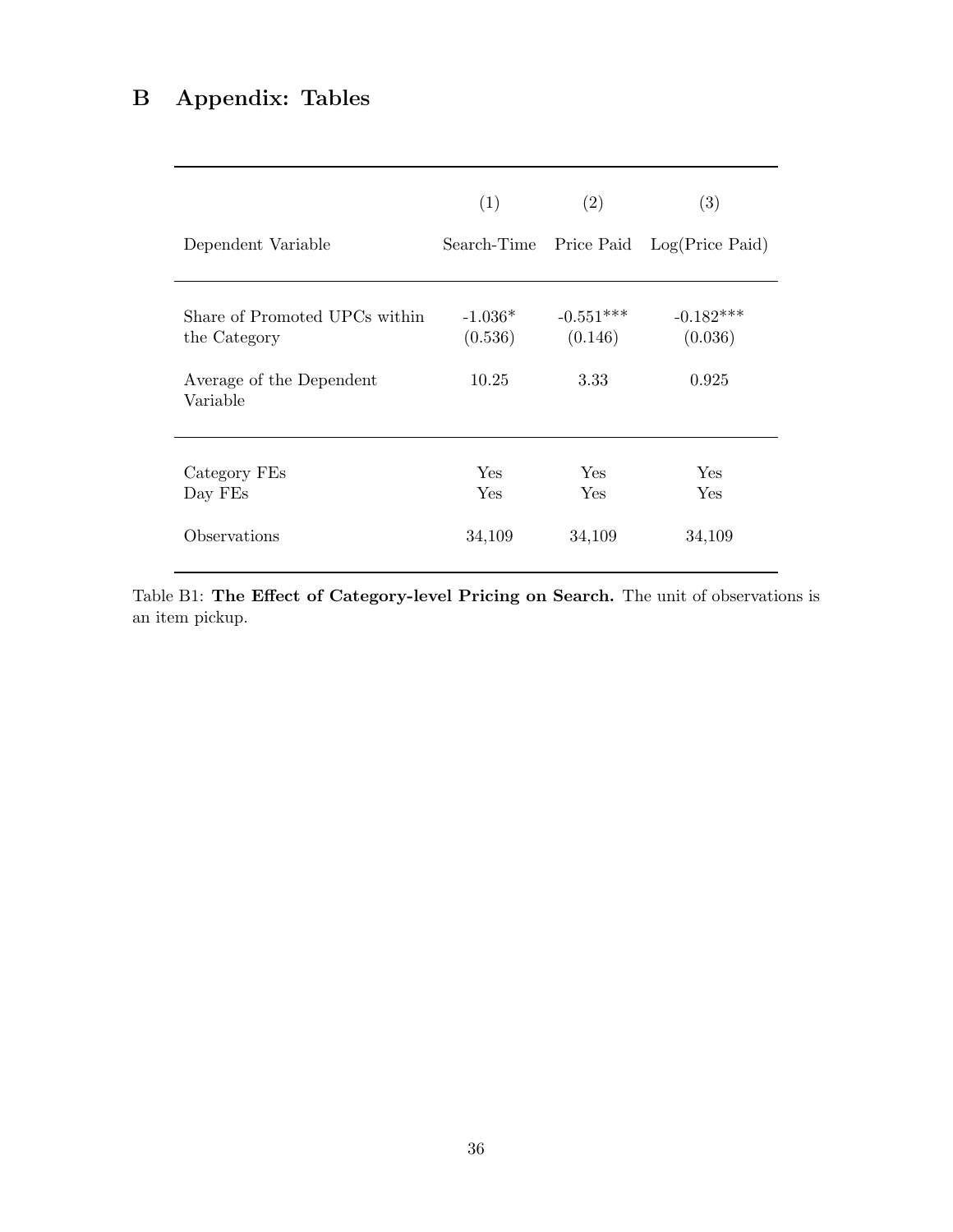| 1st STAGE<br>(DV: Search Time)                                                                                                             | (1)                       | (2)                       | (3)                       | (4)                                                                      | (5)                       | (6)                       | (7)                                                                                                                 |
|--------------------------------------------------------------------------------------------------------------------------------------------|---------------------------|---------------------------|---------------------------|--------------------------------------------------------------------------|---------------------------|---------------------------|---------------------------------------------------------------------------------------------------------------------|
| Speed<br>Number of<br>Purchased Items<br><b>Basket</b><br>Dummy<br>Trip Duration<br>(Units: Minutes)<br>Trip Length<br>(Units: $100$ Feet) | $-4.763***$<br>(0.191)    | $0.185***$<br>(0.018)     | $-0.935***$<br>(0.158)    | $-4.374***$<br>(0.204)<br>$0.135***$<br>(0.016)<br>$0.504***$<br>(0.166) | $0.050***$<br>(0.004)     | $0.036***$<br>(0.003)     | $-4.431***$<br>(0.320)<br>$0.133***$<br>(0.020)<br>$0.517***$<br>(0.171)<br>$-0.006$<br>(0.026)<br>0.006<br>(0.022) |
| F-Stat                                                                                                                                     | 619.62                    | 108.32                    | 34.95                     | 198.98                                                                   | 173.72                    | 119.91                    | 134.42                                                                                                              |
| 2nd STAGE<br>Coefficient<br>on Search Time<br>(DV: Price)                                                                                  | $-0.0344***$<br>(0.0127)  | $-0.0499$ ***<br>(0.0159) | $-0.0998*$<br>(0.0535)    | $-0.0376***$<br>(0.0112)                                                 | $-0.0584***$<br>(0.0171)  | $-0.0645***$<br>(0.0205)  | $-0.0378***$<br>(0.0112)                                                                                            |
| Category FEs                                                                                                                               | Yes                       | Yes                       | Yes                       | Yes                                                                      | Yes                       | Yes                       | Yes                                                                                                                 |
| Observations<br><b>Trips</b><br>Consumers                                                                                                  | 34,109<br>13,112<br>8,318 | 34,109<br>13,112<br>8,318 | 34,109<br>13,112<br>8,318 | 34,109<br>13,112<br>8,318                                                | 34,109<br>13,112<br>8,318 | 34,109<br>13,112<br>8,318 | 34,109<br>13,112<br>8,318                                                                                           |

Table B2: Robustness Check: Alternative Instruments. The unit of observations is an item pickup. Standard errors are clustered at the consumer level. All specification are identical except for a change in the instrument(s).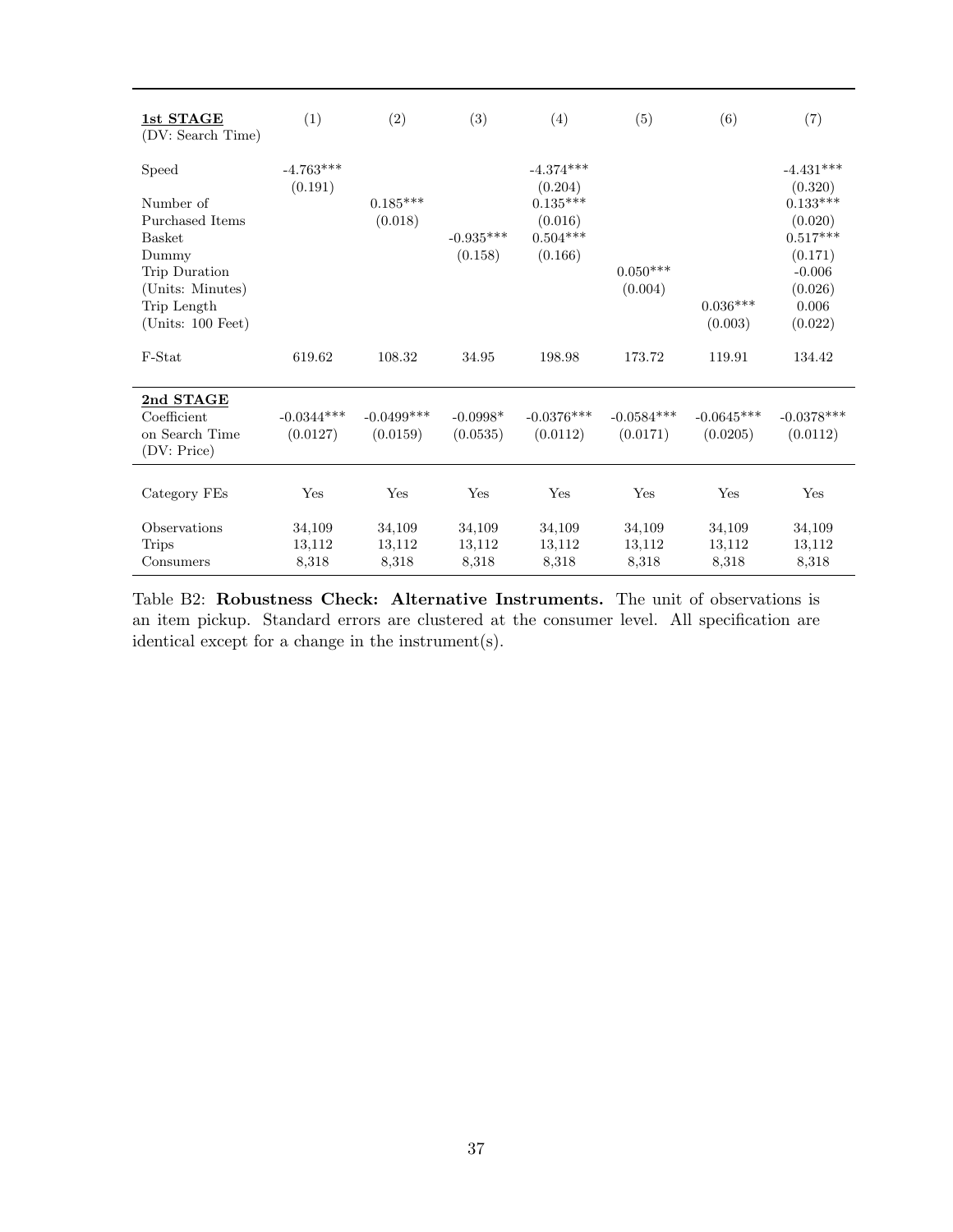# **CENTRE FOR ECONOMIC PERFORMANCE Recent Discussion Papers**

| 1295 | <b>Matt Dickson</b><br>Paul Gregg<br><b>Harriet Robinson</b>                         | Early, Late or Never? When Does Parental<br><b>Education Impact Child Outcomes?</b>                            |
|------|--------------------------------------------------------------------------------------|----------------------------------------------------------------------------------------------------------------|
| 1294 | Colin Hottman<br>Stephen J. Redding<br>David E. Weinstein                            | What is 'Firm Heterogeneity' in Trade<br>Models? The Role of Quality, Scope,<br>Markups and Cost               |
| 1293 | Warn N. Lekfuangfu<br>Francesca Cornaglia<br>Nattavudh Powdthavee<br>Nele Warrinnier | Locus of Control and Its Intergenerational<br>Implications for Early Childhood Skill<br>Formation              |
| 1292 | Gianmarco Ottaviano                                                                  | Immigration, Diversity and the Labour<br>Market Outcomes of Native Workers: Some<br><b>Recent Developments</b> |
| 1291 | John Morrow                                                                          | Benford's Law, Families of Distributions and<br>a Test Basis                                                   |
| 1290 | Andreas Georgiadis<br><b>Alan Manning</b>                                            | The Volatility of Earnings: Evidence from<br>High-Frequency Firm-Level Data                                    |
| 1289 | Francesco Caselli                                                                    | The Latin American Efficiency Gap                                                                              |
| 1288 | <b>Thomas Sampson</b>                                                                | Dynamic Selection: An Idea Flows Theory of<br>Entry, Trade and Growth                                          |
| 1287 | <b>Fabrice Defever</b><br>Alejandro Riaño                                            | Gone for Good? Subsidies with Export Share<br>Requirements in China: 2002-2013                                 |
| 1286 | Paul Dolan<br>Matteo M. Galizzi                                                      | Because I'm Worth It: A Lab-Field<br>Experiment on the Spillover Effects of<br>Incentives in Health            |
| 1285 | Swati Dhingra                                                                        | Reconciling Observed Tariffs and the Median<br>Voter Model                                                     |
| 1284 | <b>Brian Bell</b><br>Anna Bindler<br>Stephen Machin                                  | Crime Scars: Recessions and the Making of<br><b>Career Criminals</b>                                           |